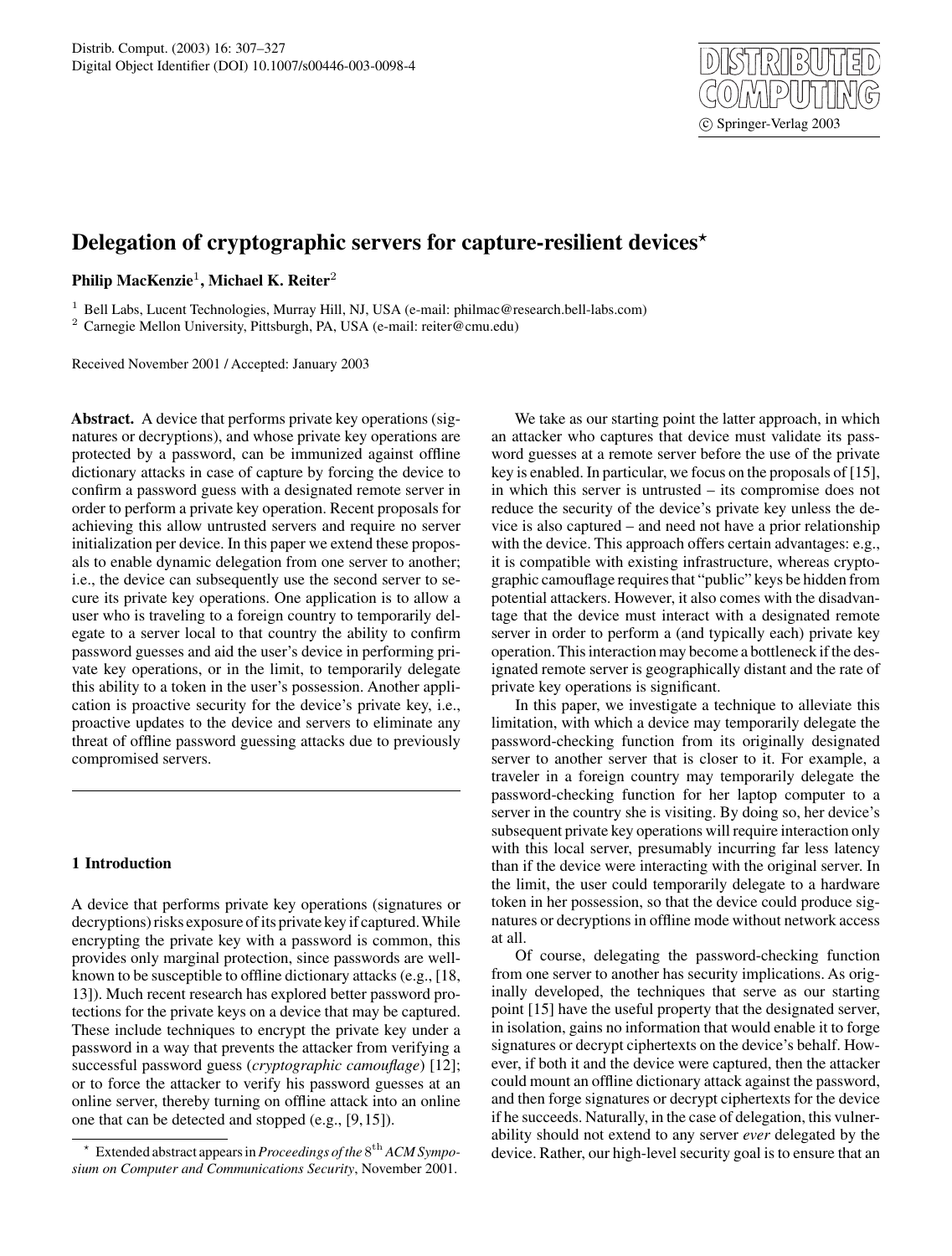individual server authorized for password-checking by delegation, and whose authority is then revoked, poses the same security threat as a server to which delegation never occurred in the first place. Specifically, an attacker that captures the device after the device has revoked the authorization of a server (even if the server was previously compromised) must still conduct an *online* dictionary attack at an authorized server in order to attack the password.

Even with this goal achieved, delegation does impinge on security in at least two ways, however. First, if the attacker captures the device, then it can mount an online dictionary attack against *each* currently authorized server, thereby gaining more password guesses than any one server allows. Second, a feature of the original protocols is that the password-checking server could be permanently *disabled* for the device even after the device *and* password were compromised; by doing so, the device can never sign or decrypt again. In a system supporting delegation, however, if the device and password are compromised, and if there is some authorized server when this happens, then the attacker can delegate from this authorized server to *any* server permitted by the policy set forth when the device was initialized. Thus, to be sure that the device will never sign or decrypt again, every server in this permissible set must be disabled for the device.

As a side effect of achieving our security goals, our techniques offer a means for realizing *proactive security* (e.g., [11]) in the context of [15]. Intuitively, proactive security encompasses techniques for periodically refreshing the cryptographic secrets held by various components of a system, thereby rendering any cryptographic secrets captured before the refresh useless to the attacker. Our delegation protocol can be used as a subroutine for proactively refreshing a passwordchecking server, so that if the server's secrets had been exposed, they are useless to the attacker after the refresh. In particular, if the attacker subsequently captured the device, any dictionary attack that the attacker could mount would be *online*, as opposed to offline.

In this paper we specify security requirements for delegation in this context and then describe delegation systems for RSA signing [21] and ElGamal decryption [8]. Supporting delegation for these not only requires devising custom delegation protocols for RSA and ElGamal keys, but also modifying the original signing and decryption protocols of [15] to accommodate delegation. One of the most fundamental modifications lies in how the password itself is protected: whereas the original systems of [15] permitted the server to conduct an offline dictionary attack against the user's password (without placing the device's signing key at risk), here we must prevent a server from conducting such an attack or even from gaining partial information about the password from the user's behavior (e.g., the ways in which the user mistypes it). Herein lies a fundamental tension: By the nature of the server's role, i.e., checking the user's password, the server will necessarily learn the *frequency* with which the user mistypes her password, which is a form of partial information about it. This tension is one significant source of differentiation from [15], both in new protocols that limit this information leakage to the frequency of mistypes, and in new proof techniques to enable the impact of this leakage to be isolated.

An extended abstract of this paper [17] presented an RSA signing system supporting delegation with weaker security

properties than those described here. That version also did not describe an ElGamal decryption system supporting delegation, as we do here.

#### **2 Preliminaries**

In this section we state the goals for our systems. We also introduce preliminary definitions and notation that will be necessary for the balance of the paper.

#### *2.1 System model*

Our system consists of a device dvc and an arbitrary, possibly unknown, number of servers. A server will be denoted by svr, possibly with subscripts or other annotations when useful. The device communicates to a server over a public network. In our system, the device is used either for generating signatures or decrypting messages, and does so by interacting with one of the servers. The signature or decryption operation is passwordprotected, by a password  $\pi_0$ . The system is initialized with public data, secret data for the device, secret data for the user of the device (i.e.,  $\pi_0$ ), and secret data for each of the servers. The public and secret data associated with a server should simply be a certified public key and associated private key for the server, which most likely would be set up well before the device is initialized.

The device-server protocol allows a device operated by a legitimate user (i.e., one who knows  $\pi_0$  and enters it correctly) to sign or decrypt a message with respect to the public key of the device, after communicating with one of the servers. This server must be *authorized* to execute this protocol. (We define *authorized* precisely below.) The system is initialized with exactly one server authorized, denoted  $svr_0$ . Further servers may be authorized, but this authorization cannot be performed by dvc alone. Rather, for dvc to authorize svr, another alreadyauthorized server svr' must also consent to the authorization of svr after verifying that the authorization of svr is consistent with policy previously set forth by dvc and is being performed by dvc with the user's password. In this way, authorization is a protected operation just as signing and decryption are. The device can unilaterally *revoke* the authorization of a server when it no longer intends to use that server. A server can be *disabled* (for a device) by being instructed to no longer respond to that device or, more precisely, to requests involving its key.

For the purposes of this paper, the aforementioned policy dictating which servers can be authorized is expressed as a set U of servers with well-known public keys. That is, an authorized server svr will consent to authorize another server svr' only if svr'  $\in U$ . Moreover, we assume that svr can reliably determine the unique public key  $pk_{\text{svr'}}$  of any svr'  $\in U$ . In practice, this policy would generally need to be expressed more flexibly; for example, a practical policy might allow any server with a public key certified by a given certification authority to be authorized. For such a policy, our delegation protocols would then need to be augmented with the appropriate certificates and certificate checks; for simplicity, we omit such details here.

To specify security for our system, we must consider the possible attackers that attack the system. Each attacker we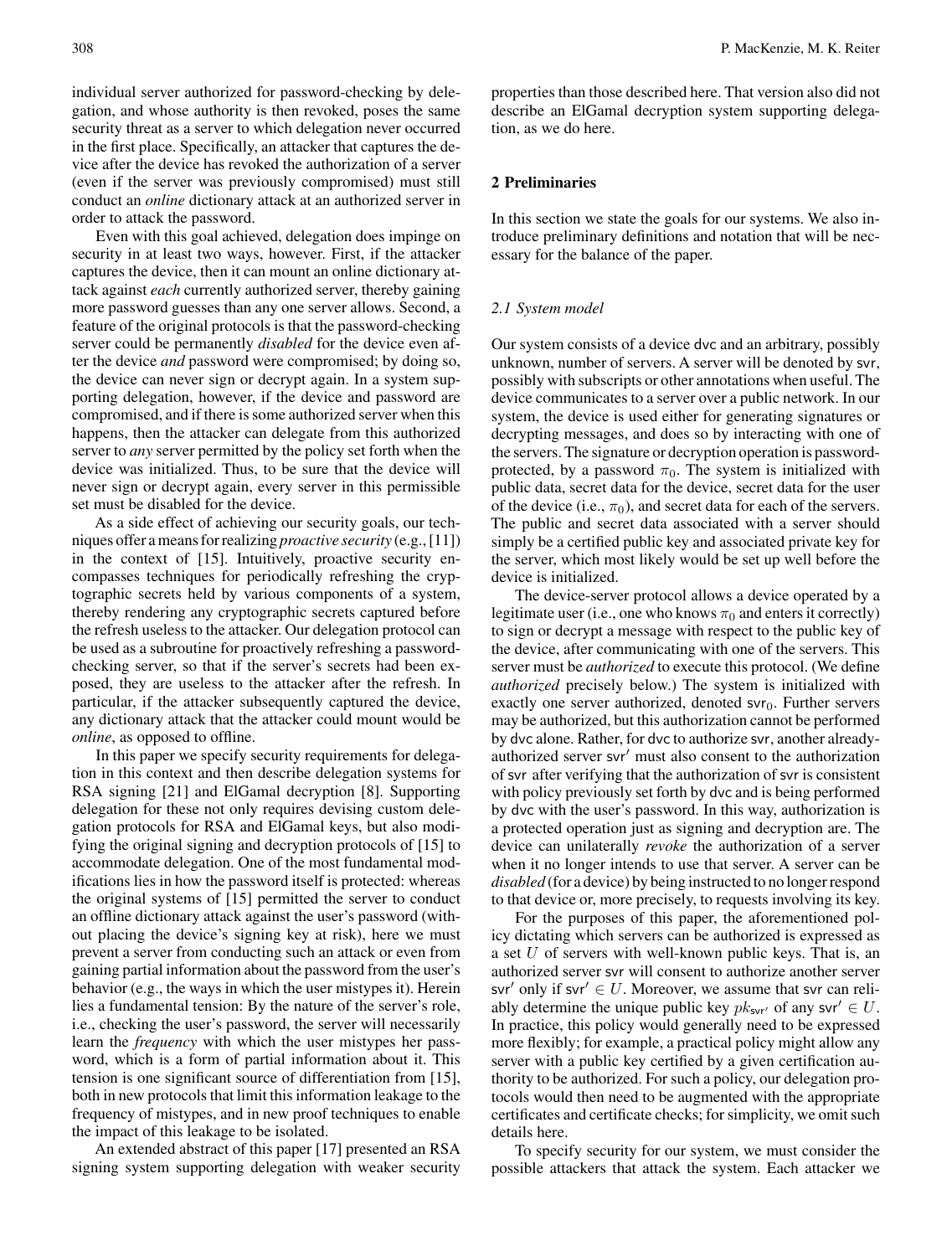consider in this paper is presumed to control the network; i.e., the attacker controls the inputs to the device and every server, and observes the outputs. Moreover, an attacker can permanently *compromise* certain resources. The possible resources that may be compromised by the attacker are any of the servers, dvc, and  $\pi_0$ . Compromising reveals the entire contents of the resource to the attacker. The one restriction on the attacker is that if he compromises dvc, then he does so after dvc initialization and while dvc is in an inactive state  $-$  i.e., dvc is not presently executing a protocol on user input – and the user does not subsequently provide input to the device. This decouples the capture of dvc and  $\pi_0$ , and is consistent with our motivation that dvc is captured while not in use by the user and, once captured, is unavailable to the user.

We formalize the aspects of the system described thus far as a collection of *events*.

- 1. dvc.startDel(svr,svr ): dvc begins a delegation protocol with server svr to authorize svr .
- 2. dvc.finishDel(svr,svr ): dvc finishes a delegation protocol with server svr to authorize svr . This can occur only after a dvc.startDel(svr, svr') with no intervening dvc.finishDel(svr, svr'), dvc.revoke(svr) or dvc. revoke(svr ).
- 3. dvc.revoke(svr): dvc revokes the authorization of svr.
- 4. svr.disable: svr stops responding to any requests of the device (signing, decryption, or delegation).
- 5. dvc.comp: dvc is compromised (and captured).
- 6. svr.comp: svr is compromised.
- 7.  $\pi_0$  comp: the password  $\pi_0$  is compromised.

The time of any event x is given by  $T(x)$ . Now we define the following predicates for any time  $t$ :

- authorized<sub>t</sub>(svr) is true iff either (i) svr = svr<sub>0</sub> and there is no dvc.revoke(svr<sub>0</sub>) prior to time t, or (ii) there exist a svr' and event  $x =$  dvc.finishDel(svr', svr) where authorized $T(x)$ (svr') is true,  $T(x) < t$ , and no dvc.revoke(svr) occurs between  $T(x)$  and t. In case (ii), we call svr' the *consenting server*.
- nominated<sub>t</sub>(svr) is true iff there exist a svr' and event  $x =$  dvc.start $\tilde{\rm Del}({\sf svr}',{\sf svr})$  where authorized $_{T(x)}({\sf svr}')$ is true,  $T(x) < t$ , and none of dvc.finishDel(svr', svr), dvc.revoke(svr), or dvc.revoke(svr') occur between  $\overline{T(x)}$ and t.

For any event  $x$ , let

$$
Active(x) = { sur : noninated_{T(x)}(svr) \veeauthorized_{T(x)}(svr) }
$$

# *2.2 Goals*

It is convenient in specifying our security goals to partition attackers into four classes, depending on the resources they compromise and the state of executions when these attackers compromise certain resources. An attacker is assumed to fall into one of these classes independent of the execution, i.e., it does not change its behavior relative to these classes depending on the execution of the system. In particular, the resources an attacker compromises are assumed to be independent of the execution. In this sense, we consider static attackers only (in contrast to adaptive ones).

- A1. An attacker in class A1 does not compromise dvc or compromises dvc only if Active(dvc.comp) =  $\emptyset$ .
- A2. An attacker in class A2 is not in class A1, does not compromise  $\pi_0$ , and compromises dvc only if svr.comp never occurs for any svr  $\in$  Active(dvc.comp).
- A3. An attacker in class A3 is not in class A1, does not compromise  $\pi_0$ , and compromises dvc only if svr.comp occurs for some svr  $\in$  Active(dvc.comp).
- A4. An attacker in class A4 is in none of classes A1, A2, or A3, and does not compromise any svr  $\in U$ .

Now we state the security goals of our systems against these attackers as follows (disregarding events that occur with negligible probability):

- G1. An A1 attacker is unable to forge signatures or decrypt messages for dvc.
- G2. An A2 attacker can forge signatures or decrypt messages for the device with probability at most  $\frac{q}{|D|}$ , where q is the total number of queries to servers in Active(dvc.comp) after  $T$ (dvc.comp), and  $D$  is the dictionary from which the password is drawn (at random).
- G3. An A3 attacker can forge signatures or decrypt messages for the device only if it succeeds in an offline dictionary attack on the password.
- G4. An A4 attacker can forge signatures or decrypt messages only until  $\max_{\mathsf{svr} \in U} \{T(\mathsf{svr}.\mathsf{disable})\}.$

These goals can be more intuitively stated as follows. First, if an attacker does not capture dvc, or does so only when no servers are authorized for dvc (A1), then the attacker gains no ability to forge or decrypt for the device (G1). On the other extreme, if an attacker captures both dvc and  $\pi_0(A4)$  – and thus is indistinguishable from the user – it can forge only until all servers are disabled (G4) or indefinitely if it also compromises a server.<sup>1</sup> The "middle" cases are if the attacker compromises dvc and not  $\pi_0$ . If it compromises dvc and no then-authorized server is ever compromised (A2), then the attacker can do no better than an online dictionary attack against  $\pi_0$  (G2). If, on the other hand, when dvc is compromised some authorized server is eventually compromised (A3), then the attacker can do no better than an offline attack against the password (G3). Note that achieving G3 requires that  $\pi_0$  play an additional role in the signing or decryption protocol than merely being checked by the server, since the adversary who compromised the server can choose to not perform such a check. It is not difficult to verify that these goals are a strict generalization of the goals of [15]; i.e., these goals reduce to those of [15] in the case  $|U| = 1$ .

#### 2.2.1 Leakage of password information

A subtlety that pertains to A2 and A3 attackers is the need to prevent them from obtaining any useful information *before* dvc.comp occurs, with which they can later attack the system in ways not permitted by G2 or G3. In particular, either of these attackers may compromise servers and interact with dvc

<sup>&</sup>lt;sup>1</sup> If the attacker compromises a server along with both dvc and  $\pi_0$ , then it can delegate from any authorized server to that compromised server to forge or decrypt indefinitely.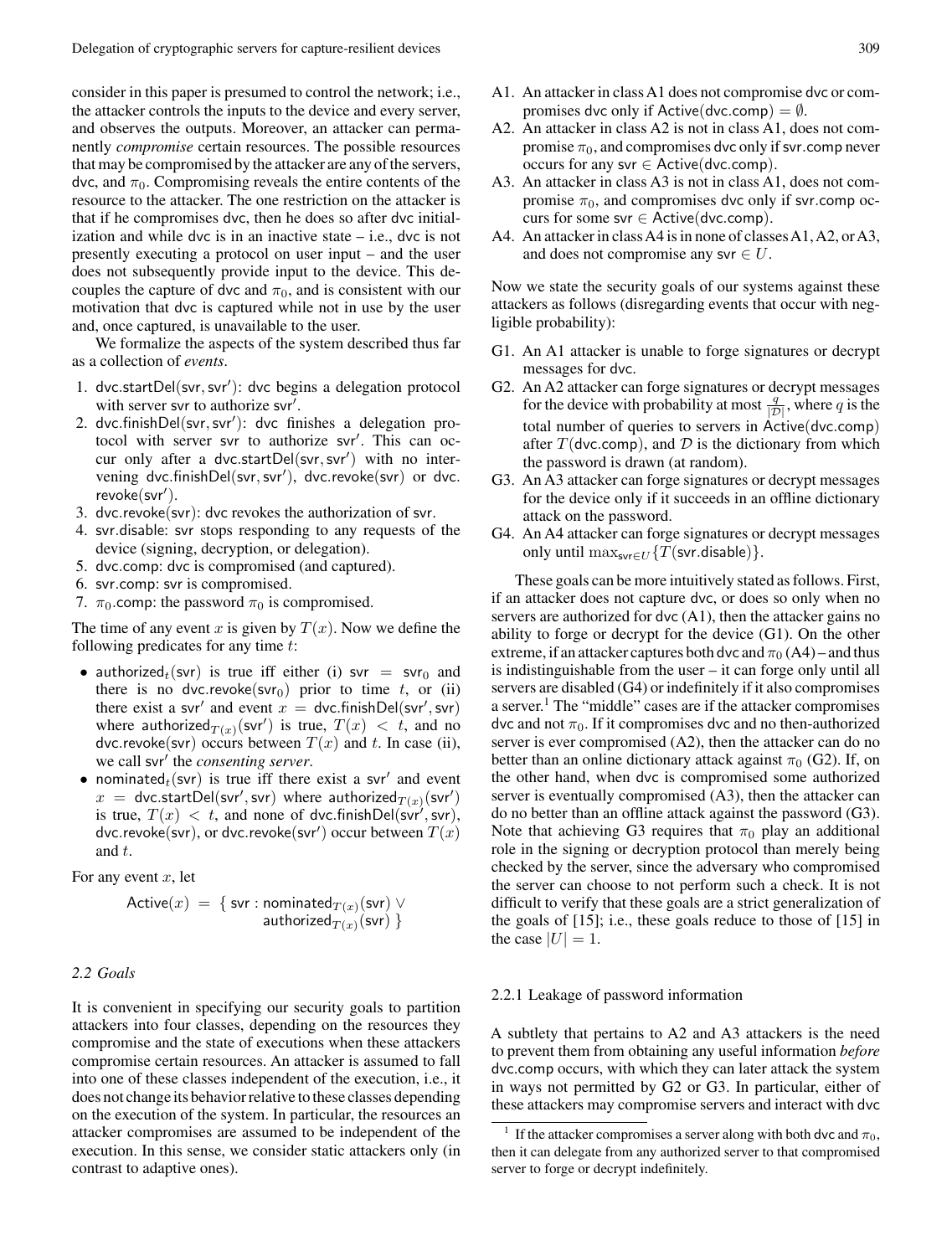before dvc.comp occurs. (If one of these already compromised servers has not been revoked when dvc.comp occurs, then the attacker is an A3 attacker.) During this period, the attacker can observe queries from dvc operated by the correct user, and if these queries leak any information about  $\pi_0$ , then the attacker can subsequently use this information to reduce the set of candidate passwords to a subset of  $D$ . Therefore, the attacker will be able to violate G2 or G3 after dvc.comp. This is in contrast to an A1 attacker, for which G1 continues to hold even if the attacker performs  $\pi_0$ .comp.

Due to the role of a server in our protocol, some partial information about  $\pi_0$ , namely the frequency of password mistypes, necessarily leaks to an A2 or A3 attacker who has compromised a server used by dvc before dvc.comp occurs. In our proofs of security in Sects. 6 and 7, therefore, we factor out this limitation by requiring the attacker to specify when mistypes occur. Obviously, the attacker then gains no extra information from the simple fact that a mistype occurs, since the attacker decides when they occur.

# 2.2.2 Proactivity

Delegation offers an approach to proactively update dvc to render useless to an attacker any information it gained by compromising a server. That is, suppose that each physical computer running a logical server svr periodically instantiates a new logical server svr' having a new public and private key. If dvc delegates from svr to svr , and if then dvc revokes svr, any disclosure of information from svr (e.g., the private key of svr) is then useless for the attacker in its efforts to forge or decrypt for dvc. Rather, if the attacker captures dvc, it must compromise svr' in order to conduct an offline attack against dvc.

## *2.3 Tools*

Our systems for meeting the goals outlined in Sect. 2.2 utilize a variety of cryptographic tools, which we define informally below.

*Security parameters.* Let  $\kappa$  be the main cryptographic security parameter; a reasonable value today may be  $\kappa = 160$ . We will use  $\lambda > \kappa$  as a secondary security parameter for public keys. For instance, in an RSA public key scheme may we may set  $\lambda = 1024$  to indicate that we use 1024-bit moduli.

*Hash functions.* We use  $h$ , with an additional subscript as needed, to denote a hash function. Unless otherwise stated, the range of a hash function is  $\{0,1\}^{\kappa}$ . We do not specify here the exact security properties (e.g., one-wayness, collision resistance) we will need for the hash functions that we use. To formally prove that our systems meet every goal outlined above, we generally require that these hash functions behave like random oracles [2]. (For heuristics on instantiating random oracles, see [2].) However, for certain subsets of goals, weaker properties may suffice; details will be given in the individual cases.

*Keyed hash functions.* A keyed hash function family is a family of hash functions  ${f(v)}_v$  parameterized by a secret value v. We will typically write  $f(v)(m)$  as  $f(v, m)$ , as this will be convenient in our proofs. In this paper we employ various keyed hash functions with different ranges, which we will specify when not clear from context. We will make use of keyed hash functions of two forms in this paper, namely pseudorandom function families and message authentication codes (MACs). Below we denote a pseudorandom function family by  ${f(v)}_v$  and a MAC family by  ${\{ {\text{mac}(a) } \}}_a$ . For some of our proofs we will require pseudorandom functions to behave as random oracles, though we do not require MACs to behave like random oracles.

*Encryption schemes.* An *encryption scheme*  $\mathcal{E}$  is a triple  $(G_{enc}, E, D)$  of algorithms, the first two being probabilistic, and all running in expected polynomial time.  $G_{enc}$  takes as input  $1^{\lambda}$  and outputs a public key pair  $(pk, sk)$ , i.e.,  $(pk, sk) \leftarrow G_{enc}(1^{\lambda})$ . E takes a public key pk and a message  $m$  as input and outputs an encryption  $c$  for  $m$ ; we denote this  $c \leftarrow E(pk, m)$ , and we denote the maximum bit length of c by  $\ell(|m|)$ . D takes a ciphertext c and a private key sk as input and returns either a message  $m$  such that  $c$  is a valid encryption of  $m$  under the corresponding public key, if such an m exists, and otherwise returns  $\bot$ . Our systems require an encryption scheme secure against adaptive chosen ciphertext attacks [20]. Practical examples can be found in [2,3,6].

*Signature schemes.* A *digital signature scheme* S is a triple  $(G_{sig}, S, V)$  of algorithms, the first two being probabilistic, and all running in expected polynomial time.  $G_{sig}$  takes as input 1<sup> $\lambda$ </sup> and outputs a public key pair  $(pk, sk)$ , i.e.,  $(pk, sk) \leftarrow$  $G_{sig}(1^{\lambda})$ . S takes a message m and a private key sk as input and outputs a signature  $\sigma$  for  $m$ , i.e.,  $\sigma \leftarrow S(sk, m)$ . V takes a message m, a public key pk, and a candidate signature  $\sigma'$ for m as input and returns 1 if  $\sigma'$  is a valid signature for m for the corresponding private key, and otherwise returns 0. That is,  $V(pk, m, \sigma') \in \{0, 1\}$ . Naturally, if  $\sigma \leftarrow S(sk, m)$ , then  $V(pk, m, \sigma)=1.$ 

#### **3 Delegation for** S-RSA

The work on which this paper is based [15] described several systems by which dvc could involve a server for performing the password-checking function and assisting in its cryptographic operations, and thereby gain immunity to offline dictionary attacks if captured. The first of these systems, denoted GENERIC, did not support the disabling property (the instantiation of G4 for a single server and no delegation), but worked for any type of public key algorithm that dvc used. As part of the signing/decryption protocol in this system, dvc recovered the private key corresponding to its public key. This, in turn, renders delegation in this system straightforward, being roughly equivalent to a re-initialization of the device using the same private key, but for a different server. The technical changes needed to accommodate delegation are also reflected in the RSA system we detail here, and so we omit further discussion of Generic.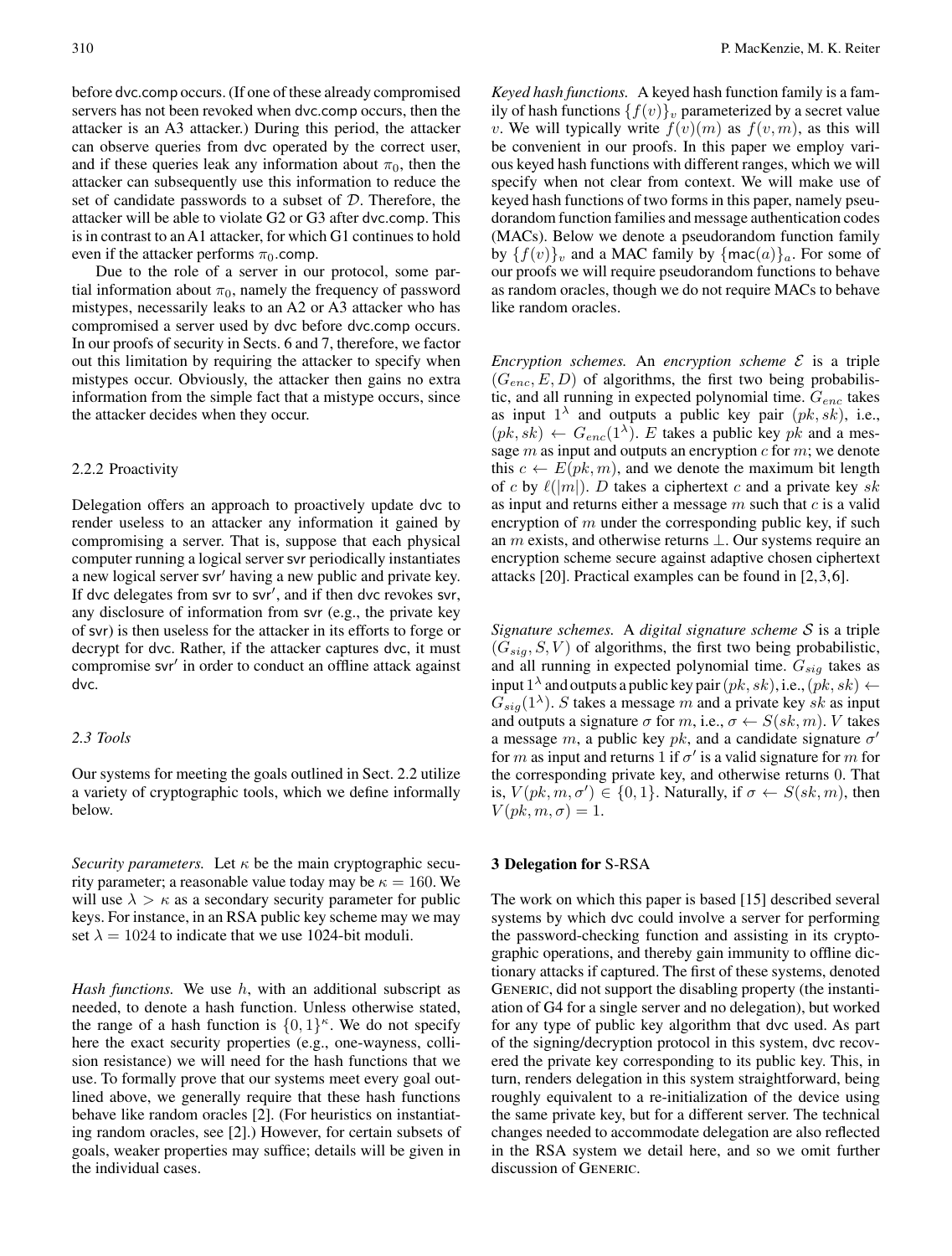The system described in [15] by which dvc performs RSA signatures is called S-RSA. At a high level, S-RSA uses 2 out-of-2 function sharing to distribute the ability to generate a signature for the device's public key between the device and the server. The server, however, would cooperate with the device to sign a message only after being presented with evidence that the device was in possession of the user's correct password.

In this section we describe a new system for RSA signatures, called S-RSA-Del, that supports delegation in addition to signatures. In order to accommodate delegation in this context, the system is changed so that the server share is split into an encrypted part generated by the consenting server and an unencrypted part generated by the device, to allow the device to construct a new ticket in which neither the device nor the consenting server can determine the new server's share. Other changes are needed as well; e.g., whereas the server in the S-RSA system could mount an offline dictionary attack against the user's password (without risk to the device's signature operations), here we must prevent the server from mounting such an attack. While introducing these changes to the signing protocol, and introducing the new delegation protocol, we strive to maintain the general protocol structure of S-RSA.

## *3.1 Preliminaries*

We suppose the device creates signatures using a standard encode-then-sign RSA signature algorithm (e.g., "hashand-sign" [7]). The public key pair of the device is  $(pk_{\text{dvc}}, sk_{\text{dvc}}) \leftarrow G_{\text{RSA}}(1^{\lambda}), \text{ where } pk_{\text{dvc}} = \langle e, N \rangle,$  $sk_{\text{dvc}} = \langle d, N, \phi(N) \rangle$ ,  $ed \equiv_{\phi(N)} 1$ , N is the product of two  $\lambda/2$ -bit prime numbers, and  $\phi$  is the Euler totient function. (The notation  $\equiv_{\phi(N)}$  means equivalence modulo  $\phi(N)$ .) The device's signature on a message  $m$  is defined as follows, where encode is the encoding function associated with  $S$ , and  $\kappa_{sig}$  denotes the number of random bits used in the encoding function (e.g.,  $\kappa_{sig} = 0$  for a deterministic encoding function):

$$
S(\langle d, N, \phi(N) \rangle, m) : r \leftarrow_R \{0, 1\}^{\kappa_{sig}} \sigma \leftarrow (\text{encode}(m, r))^d \mod N \text{return } \langle \sigma, r \rangle
$$

Note that it may not be necessary to return  $r$  if it can be determined from m and  $\sigma$ . Here,  $r \leftarrow_R \{0,1\}^{\kappa_{sig}}$  denotes selecting an element of  $\{0,1\}^{\kappa_{sig}}$  uniformly at random and assigning this selection to  $r$ . We remark that "hash-and-sign" is an example of this type of signature in which the encoding function is simply a (deterministic) hash of  $m$ , and that PSS [4] is another example of this type of signature with a probabilistic encoding. Both of these types of signatures were proven secure against adaptive chosen message attacks in the random oracle model [2,4]. Naturally any signature of this form can be verified by checking that  $\sigma^e \equiv_N \text{encode}(m, r)$ .

#### *3.2 Device initialization*

The inputs to device initialization are the identity of  $svr_0$  and its public encryption key  $pk_{\text{svr}_0}$ , the user's password  $\pi_0$ , the device's public key  $pk_{\text{dvc}} = \langle e, N \rangle$ , and the corresponding private key  $sk_{\text{dyc}} = \langle d, N, \phi(N) \rangle$ . The initialization algorithm proceeds as follows:

$$
a \leftarrow_R \{0,1\}^{\kappa} \n t \leftarrow_R \{0,1\}^{\kappa} \n u \leftarrow h_{\text{dsh}}(t) \n v_0 \leftarrow_R \{0,1\}^{\kappa} \n d_0 \leftarrow f_0(v_0, \pi_0) \n d_1 \leftarrow d - d_0 \mod \phi(N) \n v_1 \leftarrow_R \{0,1\}^{\kappa} \n b \leftarrow f_1(v_1, \pi_0) \n \zeta \leftarrow E(pk_{\text{svr}_0}, \langle u, d_1 \rangle) \n \tau \leftarrow E(pk_{\text{svr}_0}, \langle a, b, 0, \zeta, N \rangle)
$$

The values  $pk_{\text{dyc}}$  and u, and the *authorization record* 

$$
\langle \text{svr}_0, pk_{\text{svr}_0}, \tau, t, v_0, v_1, a \rangle \tag{1}
$$

are saved on stable storage in the device. All other values, including d,  $\phi(N)$ ,  $\pi_0$ , b, d<sub>0</sub>, d<sub>1</sub>, and  $\zeta$ , are deleted from the device. The  $\tau$  value is the device's "ticket" that it uses to access svr<sub>0</sub>. The u value is the "ticket identifier".

Several comments about this initialization are helpful in understanding the protocols in subsequent sections:

- d is broken into shares  $d_0$  and  $d_1$  such that  $d_0 + d_1 \equiv_{\phi(N)}$ d [5] using a pseudorandom function family  ${f_0(v) : D \rightarrow \ }$  $\{0,1\}^{\lambda+\kappa}\}_{\nu\in\{0,1\}^{\kappa}}$ , where  $\mathcal D$  is the space (the "dictionary") from which passwords are drawn. Since  $d_0$  is not stored on dvc, an A3 adversary who captures dvc and  $\mathsf{svr}_0$ (before dvc.revoke(svr<sub>0</sub>) occurs) would need to succeed in an offline dictionary attack to find it.  $d_1$  is encrypted for  $svr_0$  and so remains hidden from an A2 or A4 attacker.
- As will be described in greater detail in Sect. 3.5,  $t$  can be sent to svr<sub>0</sub> to disable svr<sub>0</sub> for this device or, more precisely, for the ticket  $\tau$ . svr<sub>0</sub> recognizes a ticket  $\tau$  to which a disabling request bearing  $t$  pertains as any such that  $\langle *, *, *, \zeta, * \rangle \leftarrow D(sk_{\text{svr}}, \tau), \langle u, * \rangle \leftarrow D(sk_{\text{svr}}, \zeta),$ and  $h_{dsbl}(t) = u$ . Since t is primarily needed after dvc is captured (by an A2 or A4 attacker),  $t$  should be copied off the device for use in disabling if the need arises.
- The ticket  $\tau$  will be sent to svr within the context of the S-RSA-Del signing and delegation protocols (see Sects. 3.3 and 3.4), and the server will inspect the contents of the ticket to extract its share  $d_1$  of the device's private signing key. In anticipation of its own compromise, dvc might include a policy statement within  $\tau$  and  $\zeta$  to instruct svr<sub>0</sub> as to what it should or should not do with requests bearing this ticket. This policy could include an intended expiration time for  $\tau$ , instructions to cooperate in signing messages only of a certain form, or instructions to cooperate in delegating only to certain servers. As discussed in Sect. 2.1, here we assume a default policy that restricts delegation to only servers in U. For simplicity, we omit this policy and its inspection from device initialization and subsequent protocols, but a practical implementation must support it.
- The value  $\alpha$  is a MAC key that will be used in the S-RSA-DEL signing and delegation protocols to enable  $svr_0$  to distinguish between requests from dvc, where  $a$  is stored, and spurious requests from parties not possessing dvc. As will be described in more detail in Sect. 3.3, this is important for defending against denial-of-service attacks on the device. The value a is included in  $\tau$  so that svr<sub>0</sub> can extract it upon decrypting  $\tau$ .
- The value  $b$  is computed using the pseudorandom function family  $\{f_1(v): \mathcal{D} \to \{0, 1\}^{\kappa}\}_{v \in \{0, 1\}^{\kappa}}$ , where  $\mathcal D$  is the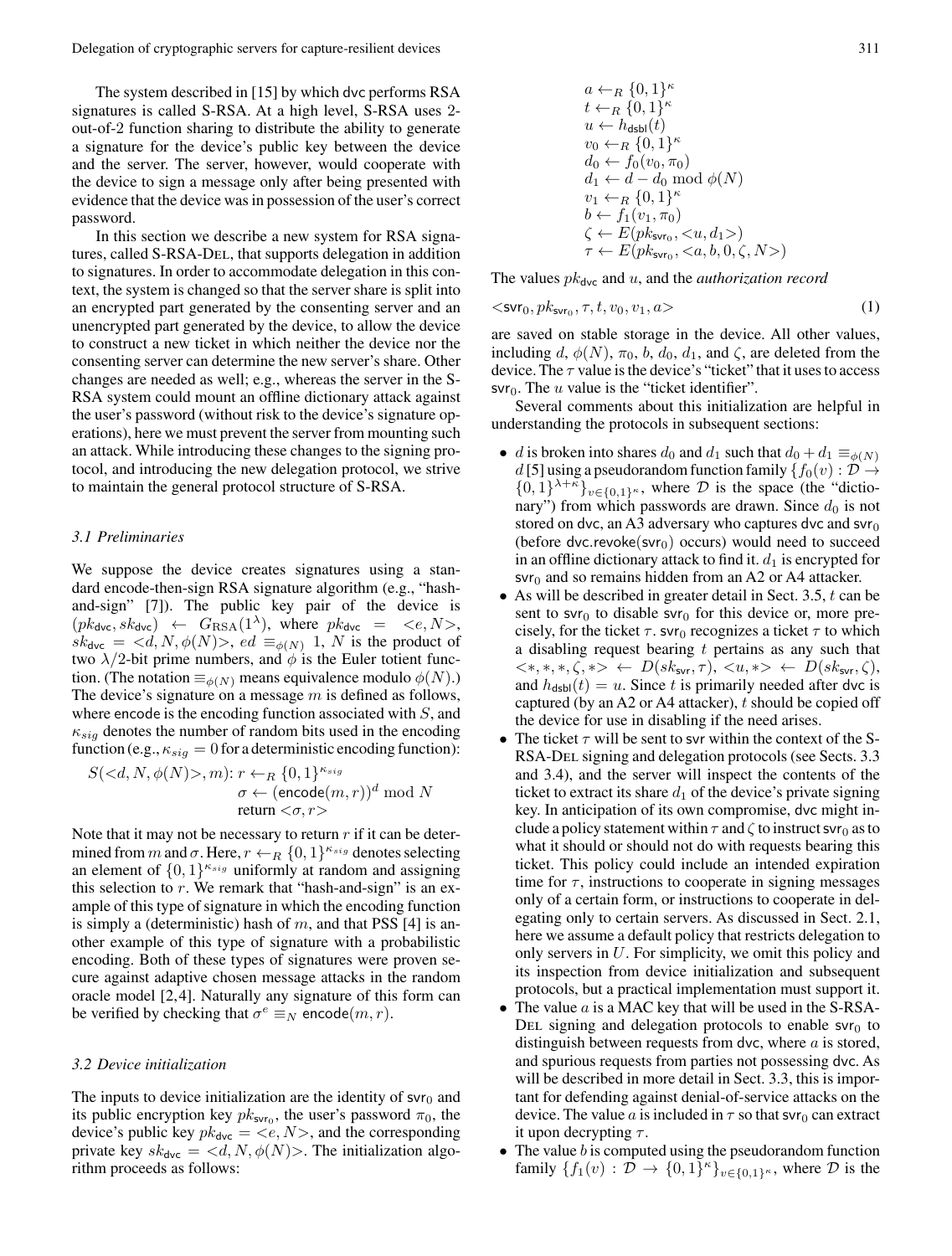$\overline{dvc}$  svr  $v_2 \leftarrow_R \{0,1\}^\kappa$  $\beta \leftarrow f_2(f_1(v_1, \pi), v_2)$  $\rho \leftarrow_R \{0,1\}^\lambda$  $r \leftarrow_R \{0,1\}^{\kappa_{sig}}$  $\gamma \leftarrow E(pk_{\text{svr}}, \langle m, r, v_2, \beta, \rho \rangle)$  $\delta \leftarrow \textsf{mac}(a, \langle \gamma, \tau \rangle)$  $γ, δ, τ$  $\langle a, b, d_{10}, \zeta, N \rangle \leftarrow D(s k_{\text{svr}}, \tau)$ abort if mac $(a, <\gamma, \tau>) \neq \delta$  $\langle m, r, v_2, \beta, \rho \rangle \leftarrow D(s k_{\text{svr}}, \gamma)$ abort if  $\beta \neq f_2(b, v_2)$  $\langle u, d_{11} \rangle \leftarrow D(s k_{\text{svr}}, \zeta)$ abort if  $u$  is disabled  $d_1 \leftarrow d_{10} + d_{11}$  $\nu \leftarrow (\texttt{encode}(m, r))^{d_1} \text{ mod } N$  $\eta \leftarrow \rho \oplus \nu$  $\eta$  $\nu \leftarrow \rho \oplus \eta$  $d_0 \leftarrow f_0(v_0, \pi)$  $σ ← ν$ (encode $(m, r)$ )<sup> $d_0$ </sup> mod N abort if  $\sigma^e \not\equiv_N \text{encode}(m, r)$ return  $<\sigma, r>$ 

**Fig. 1.** S-RSA-Del signature protocol

space from which passwords are drawn. b is included in  $\tau$  to enable svr<sub>0</sub> to confirm that a request from dvc was originated by a user who knew  $\pi_0$ . In Sects. 3.3–3.4, b will be used as a key to another pseudorandom function  ${f_2(v) : \{0,1\}^{\kappa} \to \{0,1\}^{\kappa}\}_{{v \in \{0,1\}^{\kappa}}}$ 

Each execution of the S-RSA-Del delegation protocol of Sect. 3.4 to authorize a new server svr will yield a new authorization record stored on dvc. The values in this new authorization record have roles with respect to svr analagous to how the values in (1) are used in the signing and delegation protocols with  $svr_0$ .

## *3.3 Signature protocol*

Here we present the protocol by which the device signs a message m. The input provided to the device for this protocol is the input password  $\pi$ , the message m, and the identity svr of the server to be used, such that dvc holds an authorization record  $\langle$ svr,  $pk_{\text{svr}}, \tau, t, v_0, v_1, a \rangle$ , generated either in the initialization procedure of Sect. 3.2, or in the delegation protocol of Sect. 3.4. Recall that dvc also stores  $pk_{\text{dvc}} = \langle e, N \rangle$ . In this protocol, and all following protocols, we do not explicitly check that message parameters are of the correct form and fall within the appropriate bounds, but any implementation must do this. The protocol is described in Fig. 1.

This protocol generates a signature for  $m$  by constructing encode $(m, r)^{d_0 + d_1} \mod N$ , where  $d_0$  is derived from the user's password and  $d_1$  is stored (partially encrypted) in  $\tau$ . svr cooperates in this operation only after confirming that the  $v_2$ 

and  $\beta$  values contained within the ciphertext  $\gamma$  are valid evidence that dvc holds the user's password, i.e., if  $\beta = f_2(b, v_2)$ where b is extracted from  $\tau$ . If svr can confirm this construction, then it generates  $\nu = \text{encode}(m, r)^{d_1} \text{ mod } N$ , and dvc multiplies  $\nu$  by encode $(m, r)^{d_0} \mod N$  to get the desired result. It is important that dvc deletes  $\pi$ ,  $d_0$ ,  $\rho$  (used to encrypt  $\nu$ ), and the results of all intermediate computations when the protocol completes, and that it never stores them on stable storage.

 $\delta$  is a message authentication code computed using a, to show the server that this request originated from the device.  $\delta$  enables svr to distinguish an incorrect password guess by someone holding the device from a request created by someone not holding the device. Since svr should respond to only a limited number of the former (lest it allow an online dictionary attack to progress too far),  $\delta$  is important in preventing denial-of-service attacks against the device by an attacker who has not compromised the device.

#### *3.4 Delegation protocol*

Here we present the protocol by which the device delegates the capability to help it perform cryptographic operations to a new server. The inputs provided to the device are the identity svr of the server to be used, such that dvc holds an authorization record  $\langle$ svr,  $pk_{\text{svr}}, \tau, t, v_0, v_1, a \rangle$ , a public key  $pk_{\text{svr}}$  for another server svr'  $\in U$ , and the input password  $\pi$ . (As described in Sect. 3.2, one could also input additional policy information here.) Recall that dvc also stores  $pk_{\text{dvc}} = \langle e, N \rangle$ . The protocol is (partially) described in Fig. 2, with one significant omission that is detailed below.

The overall goal of the protocol in Fig. 2 is to generate a new share  $d_1'$  for server svr<sup>*i*</sup>, and new ticket  $\tau'$  for the device to use with svr'. The new share  $d_1$  for svr' is constructed as  $d_1' = d_{10}' + d_{11}' = (d_0 - d_0' + \Delta) + (d_1 - \Delta)$ , with the first and second terms being computed by dvc and svr, respectively. As a result,  $d'_0 + d'_1 = d_0 + d_1$ . Note that the two terms  $d'_{10}$ and  $d'_{11}$  are actually stored separately in the ticket, with  $d_{11}^{i}$ being encrypted by the consenting server so the device can not determine the full share  $d_1'$  when it constructs the new ticket. Hiding  $d'_1$  from dvc is a central component of achieving G4, as otherwise an A4 attacker could reconstruct  $d$  after executing the delegation protocol just once. svr inserting u into  $\zeta'$  is similarly important: if u were inserted into  $\tau'$  by dvc, then an A4 attacker could change it and thereby prevent  $\tau'$  from ever being disabled.

Note that in the protocol of Fig. 2, it is not possible for dvc to confirm the correctness of the response it receives from svr. This is in contrast to the protocol of Fig. 1, where dvc can check the resulting signature. There are two ways in which svr– or more specifically, an adversary controlling svr– could misbehave that are relevant here. The first is if svr fails to abort the protocol when  $\beta \neq f_2(b, v_2)$ , i.e., even if dvc is operating with an incorrect password  $\pi \neq \pi_0$ . In this case, the delegation protocol would complete, but it would create a useless authorization record  $\langle \text{svr}', \text{pk}_{\text{svr}'}, \tau', t, v'_0, v'_1, a' \rangle$ that could not be used with svr' to subsequently sign. But this is not the worst of it: with this as a possibility, we do not know how to prove property G2. As a result, to achieve a proof of G2, we stipulate that the protocol in Fig. 2 must (somehow)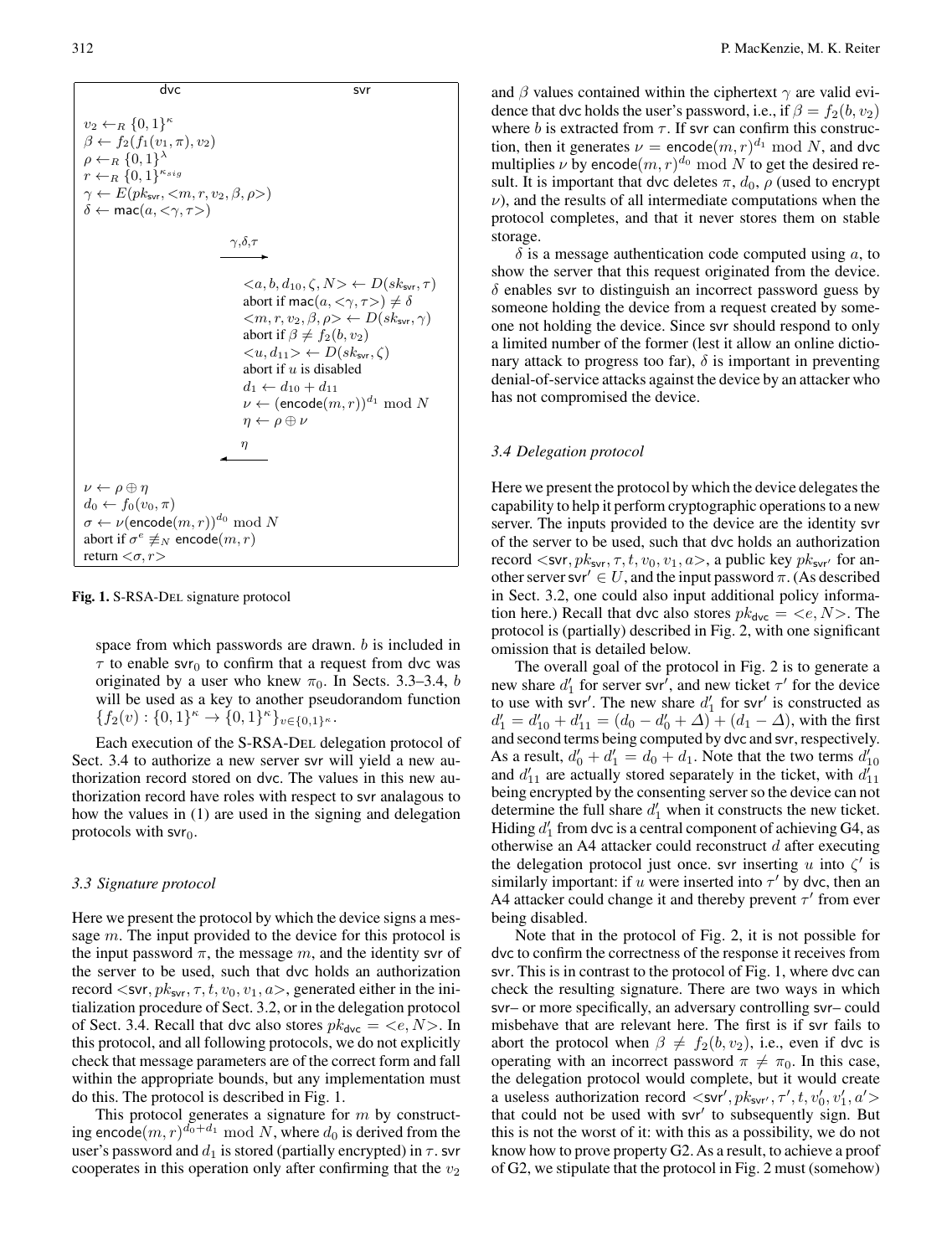Delegation of cryptographic servers for capture-resilient devices 313

$$
\begin{array}{ll}\n\hline\n\text{d} \mathbf{v} & \text{svr} \\
\alpha \leftarrow_R \{0,1\}^\kappa \\
\beta \leftarrow f_2(f_1(v_1,\pi), v_2) \\
\beta \leftarrow R \{0,1\}^{\lambda+\kappa+\ell(2\kappa+\lambda)} \\
\gamma \leftarrow E(p k_{\text{svr}}, \langle v_2, \beta, p k_{\text{svr}'}, \rho, \alpha \rangle) \\
\delta \leftarrow \max(a, \langle \gamma, \tau \rangle) \\
\delta \leftarrow \max(a, \langle \gamma, \tau \rangle) \\
\text{abort if } \max(a, \langle \gamma, \tau \rangle) \neq \delta \\
\langle v_2, \beta, p k_{\text{svr}'}, \rho, \alpha \rangle \leftarrow D(s k_{\text{svr}}, \tau) \\
\text{abort if } \beta \neq f_2(b, v_2) \\
\langle u, d_{11} \rangle \leftarrow D(s k_{\text{svr}}, \zeta) \\
\text{abort if } u \text{ is disabled} \\
\text{d}_1 \leftarrow d_{10} + d_{11} \\
\Delta \leftarrow R \{0,1\}^{\lambda+\kappa} \\
\zeta' \leftarrow E(p k_{\text{svr}'}, \langle u, d_{11} \rangle) \\
\gamma \leftarrow \rho \oplus \langle \Delta, \zeta' \rangle \\
\delta' \leftarrow \max(\alpha, \eta) \\
\delta' \leftarrow \max(\alpha, \eta) \\
\delta' \leftarrow \max(\alpha, \eta) \\
\delta' \leftarrow \max(\alpha, \eta) \\
\delta' \leftarrow \max(\alpha, \eta) \\
\delta' \leftarrow \max(\alpha, \eta) \\
\delta' \leftarrow f_1(v_1', \pi) \\
\delta_0 \leftarrow f_0(v_0, \pi) \\
\delta_1' \leftarrow f_1(v_1', \pi) \\
\delta_1 \leftarrow f_1(v_1', \pi) \\
\delta_2 \leftarrow f_2(v_1', \pi) \\
\delta_1' \leftarrow f_2(v_1', \pi) \\
\delta_2 \leftarrow f_2(v_1', \pi) \\
\delta_2 \leftarrow f_1(v_1', \pi) \\
\delta_1 \leftarrow d_0 - d_0' + \Delta \\
\alpha' \leftarrow R \{0,1\}^\kappa \\
\tau' \leftarrow E(p k_{\text{svr}'}, \langle a', b', d'_{10}, \zeta', N \rangle) \\
\text{store} \leftarrow \text{ssvr}', p k_{\text{svr}', \tau}', t, v_0', v_1', a
$$

**Fig. 2.** S-RSA-Del delegation protocol

be aborted by dvc before completing if  $\pi \neq \pi_0$ . Moreover, this must be achieved without adding any stored state to dvc, lest this additional state permit an offline dictionary attack to occur if dvc is captured. In practice, this can be achieved if dvc runs the protocol in Fig. 2 concurrently (or after) an instance of the signature protocol in Fig. 1, say on a random message  $m$ , with the same password  $\pi$ : If dvc obtains a correct signature on  $m$ , then it knows  $\pi = \pi_0$  and can proceed safely with delegation.

The second way in which svr can misbehave is to simply produce an incorrect  $\eta$ . This is no obstacle to our proofs of G1– G4; it does, however, still yield a useless new authorization record, and we know of no defense to this denial-of-service attack. The next best thing to a defense, however, is to limit this vulnerability to svr only, i.e., to prevent a network attacker from fabricating  $\eta$ , and this is exactly the purpose of  $\alpha$  in Fig. 2.  $\alpha$  is a mac key used to authenticate svr's response to dvc.

Aside from these distinctions, this protocol borrows many components from the signature protocol of Fig. 1. For example,  $\beta$ ,  $\gamma$  and  $\delta$  all play similar roles in the protocol as they did in Fig. 1. And deletion is once again important: dvc must delete  $\alpha$ ,  $\beta$ ,  $b'$ ,  $d'_{10}$ ,  $d_0$ ,  $d'_0$ ,  $\rho$ ,  $\pi$ ,  $\zeta'$ , and all other intermediate

computations at the completion of this protocol. Similarly, svr should delete  $\alpha$ ,  $\beta$ ,  $b$ ,  $d_{10}$ ,  $d_{11}$ ,  $\Delta$ ,  $d'_{11}$ ,  $\rho$ ,  $\zeta'$ , and all other intermediate results when it completes.

To relate this protocol to the system model of Sect. 2.1, and for our proofs in Sect. 6, we define the execution of the code before the first message in Fig. 2 to constitute a dvc.startDel(svr,svr ) event. Likewise, we define the execution of the code after the second message in Fig. 2 to constitute a dvc.finishDel(svr,svr ) event. The event dvc.revoke(svr), though not pictured in Fig. 2, can simply be defined as dvc deleting any authorization record  $\langle \text{svr}, \text{pk}_{\text{svr}}, \tau, t, v_0, v_1, a \rangle$ and halting any ongoing delegation protocols to authorize svr.

# *3.5 Key disabling*

As in [15], the S-RSA-Del system supports the ability to *disable* the device's key at servers, as would be appropriate to do if the device were stolen. Provided that the user backed up  $t$ before the device was stolen, the user can send  $t$  to a server svr. svr can then store  $u = h_{\text{dsbl}}(t)$  on a list of disabled ticket identifiers. Subsequently, svr should refuse to respond to any request containing a ticket  $\tau$  such that  $\langle *, *, *, \zeta, * \rangle \leftarrow D(s k_{\text{svr}}, \tau)$ and  $\langle u, * \rangle \leftarrow D(sk_{\text{svr}}, \zeta)$ . Rather than storing u forever, the server can discard u once there is no danger that  $pk_{\text{dvc}}$ will be used subsequently (e.g., once the public key has been revoked). Note that for security against denial-of-service attacks (an attacker attempting to disable  $u$  without  $t$ ), we do not need  $h_{\text{dsb}}$  to be a random oracle, but simply a one-way hash function.

In relation to the model of Sect. 2.1, svr.disable denotes the event in which svr receives t and marks  $u = h_{dsbl}(t)$  as disabled. For convenience, we say that a ticket  $\tau$  is disabled at svr if  $\langle *, *, *, \zeta, * \rangle \leftarrow D(sk_{\text{svr}}, \tau), \langle u, * \rangle \leftarrow D(sk_{\text{svr}}, \zeta),$ and  $u$  is marked as disabled at svr.

#### **4 Delegation for** D-ElG

In addition to RSA signatures, ElGamal decryption [8] has also been used to demonstrate the general approach to achieving capture-resilient devices advocated here. Specifically, our prior work [15] presented a protocol D-ElG by which the device can perform an ElGamal decryption only after validating the user's password at a designated remote server. In this section, we show a protocol achieving our goals, including delegation, for ElGamal decryption. We call this protocol D-ElG-Del.

In designing the D-ElG-Del decryption and delegation protocols, we attempted to mimic the approach taken in S-RSA-Del as closely as possible. However, substantive differences are required by the goal of decryption (versus signatures). Some of these differences relate primarily to the definition of security, which will be introduced in Sect. 4.1. Other differences impact the protocol more noticeably, however. For example, in S-RSA-Del the device is protected against a cheating svr (an A1 attacker) partially because it can verify the proper behavior of svr, i.e., by verifying the resulting signature. Decryption is different, however, in that dvc cannot simply re-encrypt the result of the decryption protocol to verify that svr provided proper output; ElGamal encryption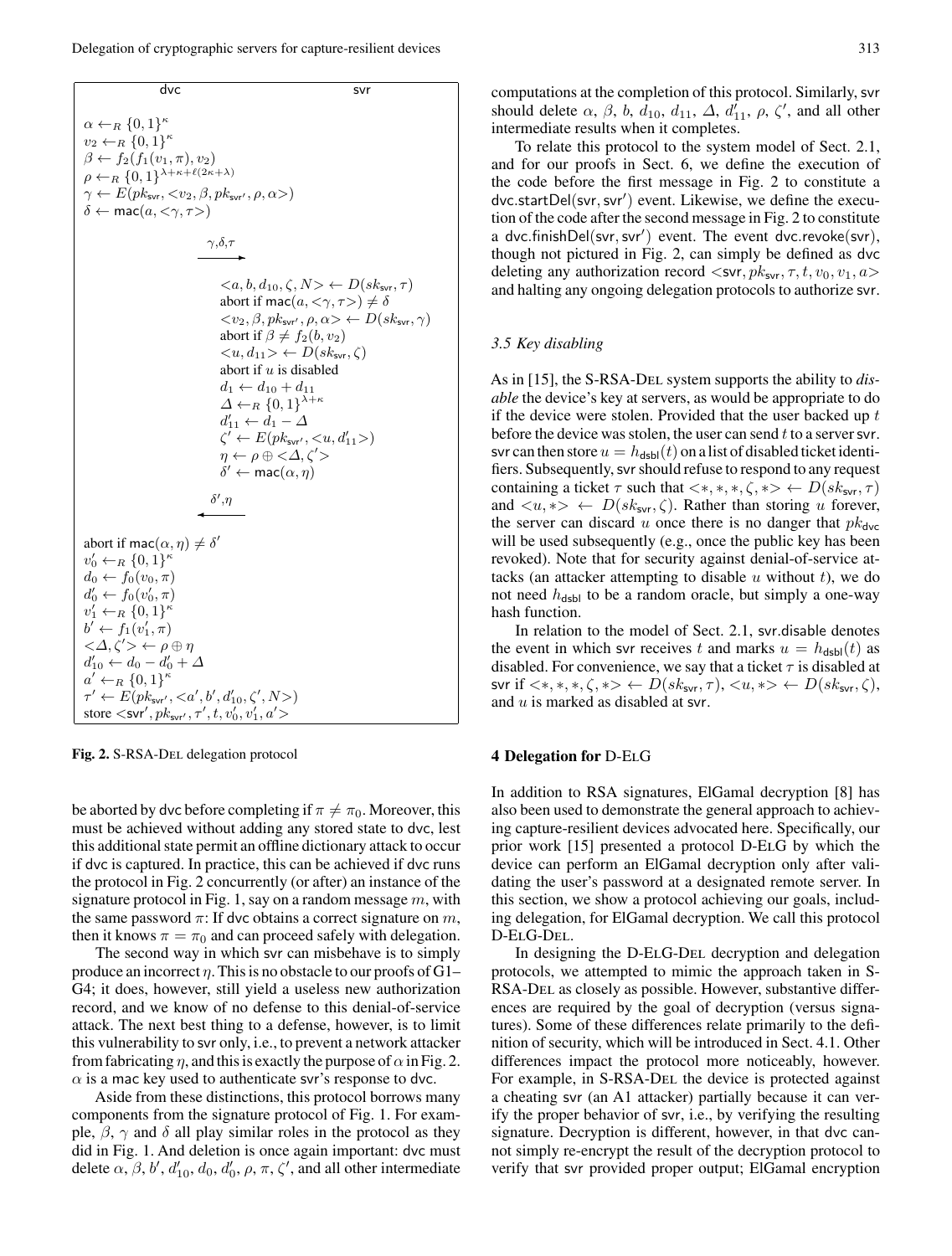is randomized (as is any secure encryption), and decryption does not reveal the random bits used in the encryption. Practically speaking, this problem can be overcome to some extent "outside" our decryption protocol, by requiring the ciphertext creator to embed redundancy into the plaintext that dvc can verify upon completion of the decryption protocol. This is less satisfying for several reasons, however: First, as a practical matter, a failed redundancy check does not distinguish svr misbehavior from misbehavior by the ciphertext creator. Second, we cannot prove the security of such a protocol. As a result, the approach we adopt here is one in which svr *proves* that it has performed its function correctly. Moreover, it proves this in zero-knowledge so as to leak no new information to dvc– which, in turn, is essential for proving security against an A4 attacker.

Our techniques, applied to decryption algorithms, only apply to ones that do not have a private validity check, that is, a validity check that uses the private key. (For example, OAEP [3] is a scheme that uses a private validity check.)We also note that while protocols for signature schemes based on discrete logarithms (e.g., DSA [14]) do not immediately follow from the protocol of this section, they can be achieved using more specialized cryptographic techniques, as corollaries of [16].

## *4.1 Preliminaries*

For ElGamal encryption, the public key pair of the device is  $(pk_{\text{dyc}}, sk_{\text{dyc}}) \leftarrow G_{\text{ElG}}(1^{\lambda})$  where  $pk_{\text{dyc}} = \langle q, p, q, y \rangle$ ,  $sk<sub>dvc</sub> = \langle g, p, q, x \rangle$ , p is a  $\lambda$ -bit prime, g is an element of order q in  $\mathbb{Z}_p^*$ , x is an element of  $\mathbb{Z}_q$  chosen uniformly at random, and  $y = g^x \mod p$ . Following [15], we describe the D-ElG protocol using an abstract specification of "ElGamallike" encryption. An *ElGamal-like encryption scheme* is an encryption scheme in which (i) the public and private keys are as above; and (ii) the decryption function  $D$  can be expressed in the following form:

$$
D(,c)
$$
: if  $\text{valid}(c) = 0$ , return  $\perp$   
 $w \leftarrow \text{select}(c)$   
 $z \leftarrow w^x \mod p$   
 $m \leftarrow \text{reveal}(z,c)$   
return  $m$ 

Above, valid $(c)$  tests the well-formedness of the ciphertext c; it returns 1 if well-formed and 0 otherwise. select $(c)$  returns the argument  $w$  that is raised to the  $x$ -th power modulo  $p$ . reveal $(z, c)$  generates the plaintext m using the result z of that computation. For example, in original ElGamal encryption, where  $q = p-1$  and  $c = \langle c_1, c_2 \rangle = \langle g^k \bmod p, my^k \bmod p$ p> for some secret value  $k \in \mathbb{Z}_q$ , valid $(*c*<sub>1</sub>, *c*<sub>2</sub>)$  returns 1 if  $c_1, c_2 \in \mathbb{Z}_p^*$  and 0 otherwise; select $(<\!c_1, c_2\!>$ ) returns  $c_1$ ; and reveal( $z, \langle c_1, c_2 \rangle$ ) returns  $c_2 z^{-1} \mod p$ . We note, however, that the private key is *not* an argument to valid, select, or reveal; rather, the private key is used only in computing z. Using this framework, the D-ElG-Del protocol is described in the following subsections.

There are several possibilities for ElGamal-like encryption schemes that, when used to instantiate the framework above, enable goals G1–G4 to be proved for our D-ElG-Del protocol. That said, the precise senses in which a particular instance can satisfy goal G4 deserve some discussion.

The most natural definition of security for key disabling is that an A4 adversary who is presented with a ciphertext  $c$ *after*  $\max_{\text{svr} \in U} \{T(\text{svr.disable})\}$  will be unable to decrypt c. A stronger definition for key disabling could require that  $c$ remain indecipherable even if  $c$  were given to the adversary *before* this time, as long as c were not sent to any svr  $\in U$ before disabling.

If the original ElGamal scheme [8] is secure against indifferent chosen ciphertext attacks [20], then the D-ElG-Del protocol can be proven secure in the former sense when instantiated with original ElGamal. However, the security of El-Gamal in this sense has not been established, and is an active area of research (e.g., see [19]). There are, however, ElGamallike encryption schemes that suffice to achieve even the latter, stronger security property, such as the proposals in [22].When our protocol is instantiated with one of these (as in [15]), D-ElG-Del can be proved secure even in the stronger sense, in the random oracle model.

#### *4.2 Device initialization*

The inputs to device initialization are the identity of a server svr<sub>0</sub> along with its public encryption key  $pk_{\textsf{svr}_0}$ , the user's password  $\pi_0$ , the device's public key  $pk_{\text{dvc}} = \langle g, p, q, y \rangle$ , and the corresponding private key  $sk_{\text{dvc}} = \langle g, p, q, x \rangle$ . The initialization algorithm proceeds as follows:

$$
a \leftarrow_R \{0,1\}^{\kappa} \nt \leftarrow_R \{0,1\}^{\kappa} \nu \leftarrow h_{\text{dsbl}}(t) \nv_0 \leftarrow_R \{0,1\}^{\kappa} \nx_0 \leftarrow f_0(v_0, \pi_0) \nx_1 \leftarrow x - x_0 \mod q \nv_1 \leftarrow_R \{0,1\}^{\kappa} \nb \leftarrow f_1(v_1, \pi_0) \n\zeta \leftarrow E(pk_{\text{svro}}, \langle u, x_1 \rangle) \n\tau \leftarrow E(pk_{\text{svro}}, \langle a, b, g, p, q, 0, \zeta \rangle)
$$

Here, we assume the pseudorandom function families  $f_0$  and  $f_1$  have the form  $\{f_0(v) : \mathcal{D} \to \mathbb{Z}_q\}_{v \in \{0,1\}^{\kappa}}$  and  $\{f_1(v)$ :  $\mathcal{D} \to \{0, 1\}^{\kappa}\}_{v \in \{0, 1\}^{\kappa}}$ , where  $\mathcal{D}$  is the space from which passwords are drawn. And, as in Sect. 3, the value  $b$  will be used as the key for another pseudorandom function family  ${f_2(v) : \{0,1\}^{\kappa} \to \{0,1\}^{\kappa}\}_{{v \in \{0,1\}^{\kappa}}}$ 

The value  $pk_{\text{dyc}}$  and the authorization record  $\langle \text{svr}_0, pk_{\text{svr}} \rangle$  $\tau, t, v_0, v_1, a >$ , are saved on stable storage in the device. All other values, including b, u, x, x<sub>0</sub>, x<sub>1</sub>,  $\zeta$ , and  $\pi_0$ , are deleted from the device. The value  $t$  should be backed up offline for use in disabling if the need arises. The value  $\tau$  is the device's "ticket" that it uses to access the service.

# *4.3 Decryption protocol*

Figure 3 describes the protocol by which the device decrypts a ciphertext  $c$  generated using the device's public key in an ElGamal-like encryption scheme. The input provided to the device for this protocol is the input password  $\pi$ , the ciphertext c, and the identity svr of the server to be used, such that dvc holds a record  $\langle$  svr,  $pk_{\text{svr}}, \tau, t, v_0, v_1, a \rangle$ . Recall that dvc also stores  $pk_{\text{dvc}} = \langle g, p, q, y \rangle$ .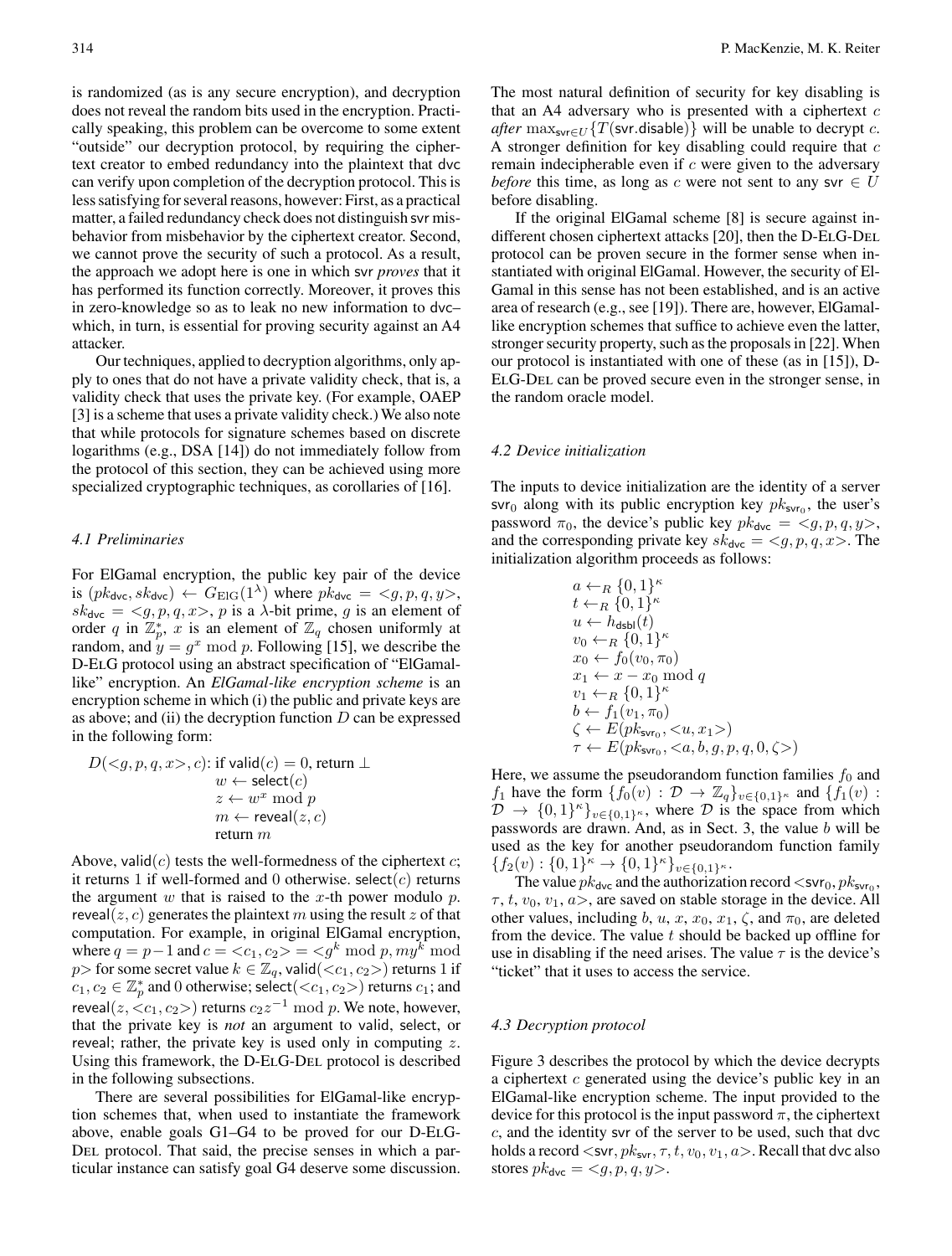Delegation of cryptographic servers for capture-resilient devices 315

 $\overline{dvc}$  svr abort if valid $(c)=0$  $v_2 \leftarrow_R \{0,1\}^k$  $\beta \leftarrow f_2(f_1(v_1, \pi), v_2)$  $\rho \leftarrow_R \{0,1\}^{\lambda}$  $\gamma \leftarrow E(pk_{\text{svr}}, \langle c, v_2, \beta, \rho \rangle)$  $\delta \leftarrow \text{mac}(a, \langle \gamma, \tau \rangle)$  $γ, δ, τ$  $\langle a, b, g, p, q, x_{10}, \zeta \rangle \leftarrow D(\mathit{sk}_{\mathsf{svr}}, \tau)$ abort if mac $(a, \langle \gamma, \tau \rangle) \neq \delta$  $\langle c, v_2, \beta, \rho \rangle \leftarrow D(s k_{\text{svr}}, \gamma)$ abort if  $\beta \neq f_2(b, v_2) \vee$ valid $(c)=0$  $w \leftarrow \text{select}(c)$  $\langle u, x_{11} \rangle \leftarrow D(s k_{\text{svr}}, \zeta)$ abort if  $u$  is disabled  $x_1 \leftarrow x_{10} + x_{11} \mod q$  $\nu \leftarrow w^{x_1} \bmod p$  $\eta \leftarrow \nu \oplus \rho$  $r \leftarrow_R \mathbb{Z}_q$  $e \leftarrow h_{\mathsf{zkp}}(\langle w, \nu, w^r \bmod p,$  $g^r \bmod p$  $s \leftarrow x_1e + r \mod q$  $\eta,e,s$  $\nu \leftarrow \rho \oplus \eta$ abort if  $\nu^q \not\equiv_p 1$  $w \leftarrow \text{select}(c)$  $x_0 \leftarrow f_0(v_0, \pi)$ abort if  $e \neq h_{\mathsf{zkp}}(\langle w, \nu, w^s \nu^{-e} \bmod p,$  $g^{s}(yg^{-x_0})^{-e} \mod p$  $\mu \leftarrow w^{x_0} \mod p$ return reveal( $\nu\mu$  mod  $p, c$ )

**Fig. 3.** D-ElG-Del decryption protocol

In Fig. 3,  $h_{\text{zkb}}$  is assumed to return an element of  $\mathbb{Z}_q$ . The reader should observe in Fig. 3 that the device's decryption function is implemented jointly by dvc and svr. Moreover,  $\langle v, e, s \rangle$  constitutes a noninteractive zero-knowledge proof from svr (the "prover") to dvc (the "verifier") that svr constructed its contribution  $\nu$  correctly. As before,  $\beta$  is a value that proves the device's knowledge of  $\pi$  to the server.  $\gamma$  is an encryption of c,  $v_2$ ,  $\beta$ , and  $\rho$  to securely transport them to the server.  $\delta$  is a message authentication code computed using a, to show the server that this request originated from the device.

# *4.4 Delegation protocol*

Here we present the protocol by which the device delegates the password checking function from an authorized server svr to another server svr . The inputs provided to the device for this protocol are the identity of svr, such that dvc holds a record  $\langle \text{svr}, \text{pk}_{\text{svr}}, \tau, t, v_0, v_1, a \rangle$ , the public key  $\text{pk}_{\text{svr}}$  for svr', and the input password  $\pi$ . (As stated above, one could also input policy information here.) Recall that dvc also stores  $pk_{\text{dvc}} = \langle g, p, q, y \rangle$ . The protocol is described in Fig. 4.

The overall goal of the protocol in Fig. 4 is to generate a new share  $x'_1$  for server svr', and new ticket  $\tau'$  for the device to use with svr<sup>7</sup>.  $x'_1$  is constructed in a fashion similar to how  $d'_1$ was constructed in Fig. 2, specifically as  $x'_1 \equiv_q x'_{10} + x'_{11} = \frac{1}{q}$  $(x_0 - x'_0 + \Delta) + (x_1 - \Delta)$ , with the first and second terms being computed by dvc and svr, respectively. In Fig. 4,  $v_2$ ,  $\beta$ ,  $\gamma$ ,  $\delta$ ,  $\delta'$  and  $\alpha$  play roles similar to those in S-RSA-DEL. It is important that the device deletes  $v_2$ ,  $\beta$ ,  $b'$ ,  $\rho$  and all other intermediate results when the protocol completes, and it never stores them on stable storage.

For reasons similar to those in Sect. 3.4, to achieve provable security it is necessary that dvc complete the protocol in Fig. 4 only if  $\pi = \pi_0$ ; otherwise, dvc must abort the protocol. As there is nothing in the protocol of Fig. 4 that itself enables dvc to confirm that  $\pi = \pi_0$ , this must be confirmed somehow outside the protocol, but without storing additional state on dvc that might permit an offline dictionary attack to occur if dvc is captured. Similar to our approach in Sect. 3.4, we recommend that dvc concurrently execute the decryption protocol in Fig. 3 on a ciphertext  $c$  formed by dvc by, e.g., encrypting a newly generated random message. If that protocol successfully decrypts c to reveal the same message, then  $\pi = \pi_0$  with high probability and dvc is cleared to successfully complete the protocol of Fig. 4.

## *4.5 Key disabling*

Like S-RSA-Del, the D-ElG-Del protocol also supports key disabling. Assuming the user backed up t before the device was stolen, the user can send  $t$  to a server svr. svr then computes  $u = h_{\text{dsbl}}(t)$  and records u on a disabled list. Subsequently, svr should refuse to respond to any request containing a ticket  $\tau$  such that  $\langle *, *, *, *, *, *, \zeta \rangle \leftarrow D(s k_{\text{svr}}, \tau)$ and  $\langle u, * \rangle \leftarrow D(\mathit{sk}_{\mathsf{svr}}, \zeta)$ . Rather than storing u forever, the server can discard u once there is no danger that  $pk_{\text{dvc}}$ will be used subsequently (e.g., once the public key has been revoked). Note that for security against denial-of-service attacks (an adversary attempting to disable  $u$  without  $t$ ), we do not need  $h_{\text{dsb}}$  to be a random oracle, but simply a one-way hash function.

# **5 Changing the password**

As described previously, a primary motivation for our protocols, and specifically property G2, is to render the user's password (and thus her device's private key) largely invulnerable to dictionary attacks in the event that her device is stolen. In practice, however, the user's password may be disclosed in other ways, e.g., by being observed. In this case, the user may wish to change her password, so that if the attacker subsequently captures her device, she will be afforded the stronger protections of G2 versus only G4. In this section we informally describe how our S-RSA-Del and D-ElG-Del systems can be adopted to support password changes.

In examining the protocols of the previous sections, the password  $\pi$  is an input in the computation of two values, namely the value  $b = f_1(v_1, \pi)$  in each ticket  $\tau$  (and the corresponding  $\beta$  in requests to the server accompanying  $\tau$ ) and the user's share of the private key, i.e., either  $d_0 = f_0(v_0, \pi)$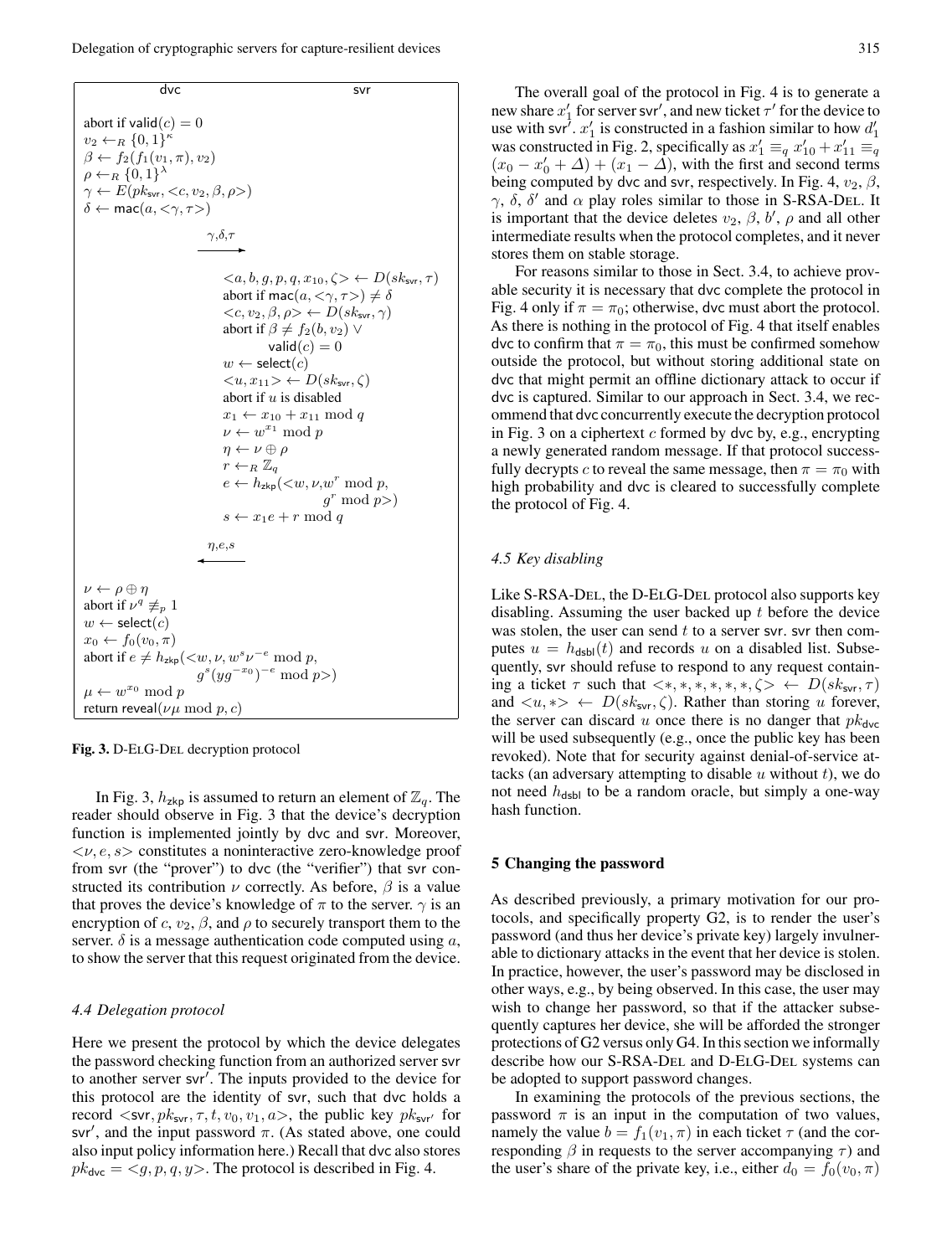$$
\begin{array}{ll}\n\text{d} \text{vc} & \text{svr} \\
v_2 \leftarrow_R \{0,1\}^\kappa \\
\beta \leftarrow f_2(f_1(v_1,\pi), v_2) \\
\rho \leftarrow_R \{0,1\}^{\kappa + \ell(2\kappa)} \\
\alpha \leftarrow_R \{0,1\}^\kappa \\
\gamma \leftarrow E(p k_{\text{svr}}, v_2, \beta, pk_{\text{svr}'}, \rho, \alpha) \\
\delta \leftarrow \max(a, \langle \gamma, \tau \rangle) \\
\gamma, \delta, \tau \\
\gamma \leftarrow \zeta, \delta, \tau \\
\gamma, \delta, \tau \\
\gamma, \delta, \tau \\
\gamma, \delta, \tau \\
\gamma, \delta, \tau \\
\gamma, \delta, \tau \\
\gamma, \delta, \tau \\
\gamma, \delta, \tau \\
\gamma, \delta, \tau \\
\gamma, \delta, \tau \\
\gamma, \delta, \tau \\
\gamma, \delta, \tau \\
\gamma, \delta, \tau \\
\gamma, \delta, \tau \\
\gamma, \delta, \tau \\
\gamma, \delta, \tau \\
\gamma, \delta, \tau \\
\gamma, \delta, \tau \\
\gamma, \delta, \tau \\
\gamma, \delta, \tau \\
\gamma, \delta, \tau \\
\gamma, \delta, \tau \\
\gamma, \delta, \tau \\
\gamma, \delta, \tau \\
\gamma, \delta, \tau \\
\gamma, \delta, \tau \\
\gamma, \delta, \tau \\
\gamma, \delta, \tau \\
\gamma, \delta, \tau \\
\gamma, \delta, \gamma, \delta, \tau \\
\gamma, \delta, \gamma, \delta, \gamma, \delta, \gamma\n\end{array}
$$
\n
$$
\begin{array}{l}\n\alpha_{\kappa} \cdot b, \beta, \gamma, \gamma, \gamma, \delta, \gamma, \delta, \gamma, \delta, \gamma, \delta \\
\gamma, \delta, \gamma, \delta, \gamma, \delta, \gamma, \delta, \gamma, \delta, \gamma \\
\gamma, \delta, \gamma, \delta, \gamma, \delta, \gamma, \delta, \gamma\n\end{array}
$$
\n
$$
\begin{array}{l}\n\alpha_{\kappa} \cdot b, \gamma, \delta, \gamma, \delta, \gamma, \delta, \gamma, \delta, \gamma, \delta, \gamma \\
\gamma, \delta, \gamma, \delta, \gamma, \delta, \gamma, \delta, \gamma\n\end{array}
$$
\n
$$
\begin{array}{l}\n\alpha_{\kappa} \cdot b, \delta, \gamma, \gamma, \delta, \gamma, \delta, \gamma, \delta, \gamma, \delta
$$

**Fig. 4.** D-ElG-Del delegation protocol

in S-RSA-DEL or  $x_0 = f_0(v_0, \pi)$  in D-ELG-DEL. Therefore, a strategy for changing the user's password from  $\pi$  to  $\pi'$  is to execute a variation of the delegation protocol to adjust b and the user's share for use with a server. In the case of S-RSA-Del, this new password-changing protocol would be identical to that of Fig. 2 except that  $d_0^r$  would be computed as  $d'_0 \leftarrow f_0(v'_0, \pi')$ , and  $\overline{b}'$  would be computed as  $b' \leftarrow f_1(v_1', \pi')$ . In this way, the ticket  $\tau'$  would then be consistent with the new password  $\pi'$ , and would not work with the old password  $\pi$ .

After running this password-changing protocol, the device would need to delete the old authorization record reflecting  $\pi$ , and the password change would be complete at this server. In order to change her password globally, for each authorized server svr, either this password-changing protocol would need to be executed with svr, or else svr would need to be revoked. For simplicity, we do not consider this extension further in this paper, or more specifically, in the correctness proofs of Sects. 6 and 7.

## **6 Security for** S-RSA-Del

In this section we provide a formal proof of security for the S-RSA-Del system, as described in Sect. 3, in the random oracle model. We begin, however, with some intuition for the goals G1–G4 in light of the protocols of Figs. 1 and 2.

- An A1 attacker never obtains an authorization record  $\langle$ svr,  $pk_{\text{svr}}, \tau, t, v_0, v_1, a \rangle$  from dvc, either because it never compromises dvc or because dvc has deleted all such records by the time it is compromised. Without any  $v_0$  used with any svr, the attacker has no ability to forge a signature for dvc (even if it knows  $\pi_0$ ); this is property G1.
- An A2 attacker *can* obtain  $\langle$ svr,  $pk_{\mathsf{svr}}, \tau, t, v_0, v_1, a \rangle$  for some svr, but only for a svr that is never compromised. Thus, the attacker has no information about the  $d_1$  in  $\tau$  (or more precisely, the values  $d_{10}$  and  $\zeta$  encoded in  $\tau$ , or the value  $d_{11}$  encoded in  $\zeta$ ) and can forge only by succeeding in an online dictionary attack with some such svr(goal G2).
- For an A3 attacker, since some svr ∈ Active(dvc.comp) is compromised, the attacker can obtain its  $d_{10}$  and  $\zeta$  by decrypting  $\tau$  for svr, and then  $d_{11}$  by decrypting  $\zeta$ . The A3 attacker can then conduct an offline dictionary attack on  $\pi_0$  using the  $v_0$  for svr and  $d_1 \leftarrow d_{10} + d_{11}$ , and so goal G3 is the best that can be achieved in this case.
- An attacker in class A4 compromises both  $\pi_0$  and dvc when there is at least one active svr (and so it learns  $d_0$  for svr). Moreover, the attacker can delegate from svr to any other svr'  $\in U$ , and obviously will learn the  $d'_0$  for that svr'. Thus, to achieve disabling, it is necessary that the attacker never corrupts any svr (and so never learns any  $d_1$  for any svr). If this is the case, then goal G4 says that disabling all servers will prevent further forgeries.

We now proceed to a formal proof of goals G1–G4.

# *6.1 Definitions*

To prove security of our system, we must first state requirements for the security of a pseudorandom function, an encryption scheme, of a signature scheme, and of S-RSA-Del.

*Security for pseudorandom functions.* A bit  $\xi \leftarrow_R \{0,1\}$  is selected randomly. If  $\xi = 0$ , then the attacker A is given access to an oracle for  $f(v)$  where  $v \leftarrow_R \{0,1\}^{\kappa}$ . If  $\xi = 1$ , then  $A$  is given access to an oracle for a random function with the same domain and range as  $f(v)$ . A can query its oracle with arbitrary elements in the domain and receive its outputs. Finally, A must choose  $\xi' \in \{0, 1\}$  and succeeds if  $\xi' = \xi$ . We say that  $A(q, \epsilon)$ -breaks the pseudorandom function if the attacker makes q queries to the oracle, and  $Pr(A \text{ succeeds}) \geq$  $\frac{1}{2} + \epsilon$ . For simplicity, we assume in the proofs below that  $\epsilon$  is always negligible as a function of  $\kappa$ . As a result, if v remains unknown to the attacker, then  $f(v)$  can be replaced with a random function, and the attacker will have negligible probability of noticing a difference.

*Security for encryption schemes.* We specify adaptive chosenciphertext security [20] for an encryption scheme  $\mathcal{E}$  =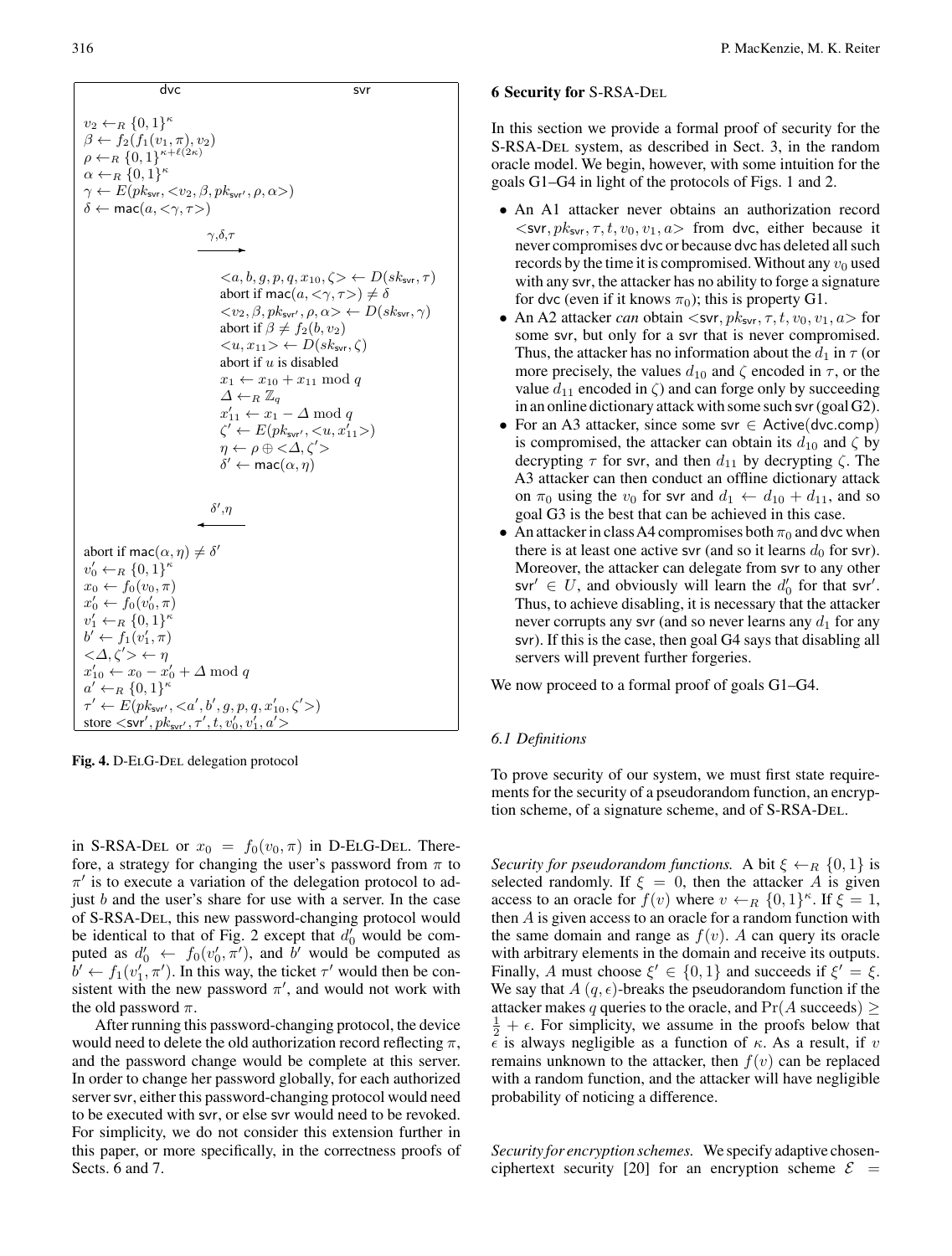$(G_{enc}, E, D)$ . (For more detail, see [1, Property IND-CCA2].) An attacker A is given pk, where  $(pk, sk) \leftarrow G_{enc}(1^{\lambda})$ . A is allowed to query a decryption oracle that takes a ciphertext as input and returns the decryption of that ciphertext (or  $\perp$  if the input is not a valid ciphertext). At some point A generates two equal length strings  $X_0$  and  $X_1$  and sends these to a test oracle, which chooses  $\xi \leftarrow_R \{0, 1\}$ , and returns  $Y \leftarrow E(pk, X_{\xi})$ . Then A continues as before, with the one restriction that it cannot query the decryption oracle on  $Y$ . Finally  $A$  outputs ξ', and succeeds if  $\xi' = \xi$ . We say an attacker A  $(q, \epsilon)$ -breaks a scheme if the attacker makes  $q$  queries to the decryption oracle, and  $Pr(A \text{ succeeds}) \geq \frac{1}{2} + \epsilon$ .

*Security for signature schemes.* We specify existential unforgeability versus chosen message attacks [10] for a signature scheme  $S = (G_{sig}, S, V)$ . A forger is given pk, where  $(pk, sk) \leftarrow G_{sig}(1^{\lambda})$ , and tries to forge signatures with respect to *pk*. It is allowed to query a signature oracle (with respect to  $sk$ ) on messages of its choice. It succeeds if after this it can output a valid forgery  $(m, \sigma)$ , where  $V(pk, m, \sigma) = 1$ , but  $m$  was not one of the messages signed by the signature oracle. We say a forger  $(q, \epsilon)$ -breaks a scheme if the forger makes  $q$  queries to the signature oracle, and succeeds with probability at least  $\epsilon$ .

*Security for* S-RSA-DEL. Let S-RSA-DEL $[\mathcal{E}, \mathcal{D}, \mathcal{M}]$  denote an S-RSA-DEL system based on encryption scheme  $\mathcal{E}$ , dictionary D, and probabilistic *mistype function*  $M : D \to D$ . M models the ways in which users mistype passwords, and is assumed to satisfy  $\forall \pi \in \mathcal{D} : \Pr[\mathcal{M}(\pi) = \pi] = 0$ . As described in Sect. 2.2.1, in our proof of S-RSA-Del, we will require the forger to select when dvc is operated prior to dvc.comp with an incorrect password (see startSign and startDel below). When this is requested, M determines what password is used instead.

A forger is given  $\langle e, N \rangle$  where  $(\langle e, N \rangle, \langle d, N, \rangle)$  $\phi(N)$   $\rightarrow$   $G_{\text{RSA}}(1^{\lambda})$ , and the public data generated by the initialization procedure for the system. The initialization procedure specifies  $svr_0$ . The goal of the forger is to forge RSA signatures with respect to  $\langle e, N \rangle$ . The forger is allowed to query a dvc oracle, a disable oracle, svr oracles, a password oracle, and (possibly) random oracles. A random oracle takes an input and returns a random hash of that input, in the defined range. A disable oracle query returns a value  $t$  that can be sent to the server to disable any ticket  $\tau$  containing  $\zeta$  having ticket identifier  $u = h_{dsbl}(t)$  at the server. A password oracle may be queried with comp, and returns  $\pi_0$ .

A svr oracle may be queried with handleSign, handleDel, disable, and comp. On a comp query, the svr oracle returns sk<sub>svr</sub>. On a handleSign( $\gamma$ ,  $\delta$ ,  $\tau$ ) query, which represents the receipt of a message in the S-RSA-Del signature protocol ostensibly from the device, it returns an output message  $\eta$  (with respect to the secret server data generated by the initialization procedure). On a handleDel( $\gamma$ ,  $\delta$ ,  $\tau$ ) query, which represents the receipt of a message in the S-RSA-Del delegation protocol ostensibly from the device, it returns an output message  $\delta', \eta$ . On a disable $(t)$  query the svr oracle rejects all future queries with tickets containing ticket identifiers equal to  $h_{\text{dsbl}}(t)$  (see Sect. 3.5).

The dvc oracle may be queried with startSign, finishSign, startDel, finishDel, revoke, and comp. We assume there is an implicit notion of sessions so that the dvc oracle can determine the startSign query corresponding to a finishSign query and the startDel query corresponding to a finishDel query. A startSign(m, svr,  $\chi$ ) query represents a request to initiate the S-RSA-Del signature protocol with either the correct password (if  $\chi = 1$ ) or with an incorrect password (if  $\chi = 0$ ). If svr is authorized, the dvc oracle returns an output message  $\gamma$ ,  $\delta$ ,  $\tau$ , and sets some internal state (with respect to the secret device data and the password generated by the initialization procedure). On the corresponding finish  $Sign(\eta)$  query, which represents the device's receipt of a response ostensibly from svr, the dvc oracle either aborts or returns a valid signature for the message  $m$  given as input to the previous startSign query. A startDel(svr, svr',  $\chi$ ) query represents a request to initiate the S-RSA-Del delegation protocol with either the correct (if  $\chi = 1$ ) or an incorrect (if  $\chi = 0$ ) password. If svr is authorized, the dvc oracle returns an output message  $\gamma$ ,  $\delta$ ,  $\tau$ , and sets some internal state. On the corresponding finishDel( $\delta', \eta$ ) query, which represents the device's receipt of a response ostensibly from svr, the dvc oracle either aborts or authorizes svr , i.e., it creates a new authorization record for svr . Recall that as stipulated in Sect. 3.4, if finish Del $(\delta', \eta)$  corresponds to a startDel(svr, svr', 0) query, then dvc aborts. On a revoke(svr) query, the dvc oracle erases the authorization record for svr, thus revoking the authorization of svr. On a comp query, the dvc oracle returns all stored authorization records.

A class A1, A2, or A3 forger *succeeds* if after attacking the system it can output a pair  $(m, <\sigma, r>)$  where  $\sigma^e \equiv_N$ encode $(m, r)$  and there was no startSign $(m, \text{svr}, *)$  query. A classA4 forger*succeeds*if after attacking the system it can output a pair  $(m, <\sigma, r>)$  where  $\sigma^e \equiv_N \text{ encode}(m, r)$  and there was no svr handleSign( $\gamma$ ,  $\delta$ ,  $\tau$ ) query, where  $D(s k<sub>svr</sub>, \gamma)$  =  $\langle m, *, *, *, \rangle$ , before all servers received disable(t) queries, where  $u = h_{dsbl}(t)$  is the ticket identifier generated in initialization.

Let  $q_{\text{dyc}}$  be the number of startSign and startDel queries to the device. Let  $q_{\text{svr}}$  be the number of handleSign and handleDel queries to the servers. For Theorem 3, where we model  $f_0$ ,  $f_1$ , and  $f_2$  as random oracles, let  $q_{f_0}$ ,  $q_{f_1}$ , and  $q_{f_2}$  be the number of queries to the respective random oracles. Let  $q_o$ be the number of other oracle queries not counted above. Let  $\overline{q} = (q_{\text{dvc}}, q_{\text{svr}}, q_o, q_{f_0}, q_{f_1}, q_{f_2})$ . In a slight abuse of notation, let  $|\overline{q}| = q_{\text{dvc}}+q_{\text{svr}}+q_o+q_{f0}+q_{f1}+q_{f2}$ , i.e., the total number of oracle queries. We say a forger  $(\overline{q}, \epsilon)$ -breaks S-RSA-DEL if it makes  $|\overline{q}|$  oracle queries (of the respective type and to the respective oracles) and succeeds with probability at least  $\epsilon$ .

#### *6.2 Theorems*

Here we prove that if a forger breaks the S-RSA-Del system with probability non-negligibly more than what is inherently possible in a system of this kind then either the underlying RSA signature scheme or the underlying encryption scheme used in S-RSA-Del can be broken with non-negligible probability. This implies that if the underlying RSA signature scheme and the underlying encryption scheme are secure, our system will be as secure as inherently possible.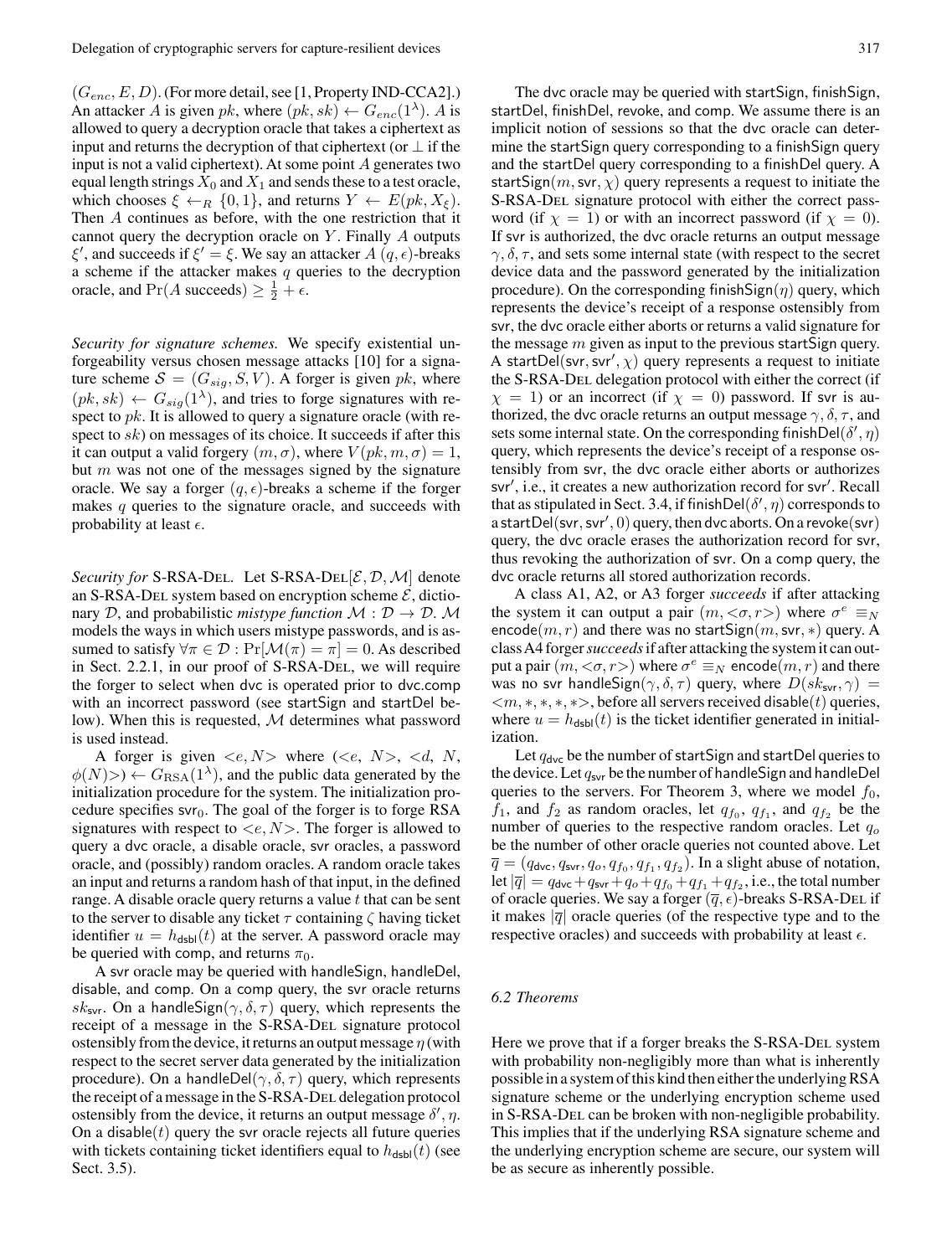We prove security separately for the different classes of attackers from Sect. 2.2. The idea behind each proof is a simulation argument. We assume that a forger  $F$  can break the S-RSA-DEL system, and then depending on how  $F$  attacks the system, we show that we can use it to either break the underlying encryption scheme or break the underlying RSA signature scheme.

For security against all classes of forgers, we must assume that  $f_0$ ,  $f_1$  and  $f_2$  are random oracles, and that  $f_0(v_0)$  (for random  $v_0$ ) and  $f_1(v_1)$  (for random  $v_1$ ) have negligible probabilities of collision over  $D$ . (The latter property would be achieved, for example, if  $f_0$  and  $f_1$  were random oracles and  $|\mathcal{D}| < 2^{c\kappa}$  for a constant  $c < \frac{1}{2}$ .) However, for certain types of forgers, weaker hash function properties suffice. For example, to prove security against a forger in class A2, we require that  $\{f_0(v)\}_{v\in\{0,1\}^{\kappa}}$ ,  $\{f_1(v)\}_{v\in\{0,1\}^{\kappa}}$  and  $\{f_2(v)\}_{v\in\{0,1\}^{\kappa}}$ are pseudorandom function families, and that  $f_1(v)$  (for random v) has a negligible probability of collision over  $D$ . For proving security against a class A4 forger we make no requirement on  $f_0$ ,  $f_1$ , or  $f_2$ .

In the theorems below, we use "≈" to indicate equality to within negligible factors. Moreover, in our simulations, the forger  $F$  is run at most once, and so the times of our simulations are straightforward and omitted from our theorem statements.

**Theorem 1.** *Suppose that*  $\{f_0(v)\}_{v\in\{0,1\}^{\kappa}}$  *is a pseudorandom function family. If a class A1 forger*  $(\overline{q}, \epsilon)$ *-breaks the*  $S-RSA-DEL[\mathcal{E}, \mathcal{D}, \mathcal{M}]$  *system, then there is a forger that*  $(q_{\text{dvc}}, \epsilon')$ -breaks the RSA signature scheme with  $\epsilon' \approx \epsilon$ .

*Proof.* Assume a class A1 forger F forges in the S-RSA-DEL system with probability  $\epsilon$ . Let Real' denote the S-RSA-DEL system in which all instances of  $f_0(v_0)$  are replaced by perfectly random functions, and suppose that  $F$  forges in Real' with probability  $\epsilon'$ . Then, by the pseudorandomness of  ${f_0(v)}_{v \in \{0,1\}^{\kappa}}$ ,  $\epsilon' \approx \epsilon$ . Now we construct a forger  $F^*$  for the RSA signature scheme that receives an RSA public key  $\langle e, N \rangle$  and corresponding signature oracle as input, and runs a simulation of Real' for F. Whenever F forges in this simulation,  $F^*$  will forge an RSA signature.

 $F^*$  runs the following simulation of the Real' system.  $F^*$ sets the dvc public key to  $\langle e, N \rangle$ , and chooses  $\pi_0 \leftarrow_R \mathcal{D}$ . It generates all server key pairs  $\{(pk_{\text{svr}}, sk_{\text{svr}})\}_{\text{svr} \in U}$ , and gives  $\{pk_{\mathsf{svr}}\}_{\mathsf{svr}\in U}$  to F.  $F^*$  then constructs the authorization record  $\langle \textsf{svr}_0, \textit{pk}_{\textsf{svr}_0}, \tau, t, v_0, v_1, a \rangle$  as normal, except setting  $d_1 \leftarrow_R$  $\mathbb{Z}_N$ .  $F^*$  stores this authorization record and this corresponding value of  $d_1$ ;  $d_1$  is called the "correct server share" for  $\tau$ .  $F^*$ then responds to oracle queries from  $F$  as follows:

- $F^*$  responds to svr and disable oracle queries as Real'.
- $F^*$  responds to a startSign $(m, \text{svr}, \chi)$  query by querying the signature oracle to get  $\sigma$  and r (or deriving r from  $\sigma$ , if necessary), and responding as in Real' using that r value and, if  $\chi = 0$ , using  $\pi \leftarrow \mathcal{M}(\pi_0)$  in place of  $\pi_0$ .  $F^*$  responds to a finishSign( $\eta$ ) query corresponding to a start Sign $(m, \text{svr}, 0)$  query by simulating a dvc abort.  $F^*$  responds to a finish Sign( $\eta$ ) query corresponding to a startSign( $m$ , svr, 1) query by looking up the authorization record  $\langle$ svr,  $pk_{\text{svr}}$ ,  $\tau$ ,  $t$ ,  $v_0$ ,  $v_1$ ,  $a$  and the correct server share  $d_1$  for  $\tau$ , computing  $\nu \leftarrow \eta \oplus \rho$  (for the  $\rho$  value from the startSign(m, svr) query) and checking that  $\nu \equiv_N$ (encode $(m, r)^{d_1}$ . If this is false,  $F^*$  simulates a dvc abort. Otherwise,  $F^*$  returns  $\langle \sigma, r \rangle$ .

•  $F^*$  responds to startDel(svr, svr',  $\chi$ ) as in Real', except using  $\pi \leftarrow \mathcal{M}(\pi_0)$  in place of  $\pi_0$  if  $\chi = 0$ .  $F^*$  responds to a finish  $\text{Del}(\delta', \eta)$  query corresponding to a startDel(svr, svr', 0) query by simulating a dvc abort.  $F^*$ responds to a finishDel $(\delta', \eta)$  query corresponding to a startDel(svr, svr', 1) query by looking up the authorization record  $\langle$ svr,  $pk_{\text{svr}}, \tau, t, v_0, v_1, a \rangle$  and the correct server share  $d_1$  for  $\tau$ , behaving as in Real' to generate and store a new authorization record  $\langle \text{svr}', \text{pk}_{\text{svr}'}, \tau', t, v'_0, v'_1, a' \rangle$ , and storing  $d'_1 \leftarrow d_1 + d_0 - d'_0$  as the correct server share for  $\tau'$ .  $F^*$  responds to revoke queries as in Real'.

From  $F$ 's perspective, the above simulation is statistically indistinguishable from Real . (It is not perfectly indistinguishable from Real' due to the choice of  $d_1$  in initialization, and the possibility that  $F^*$  simulates a dvc abort when this would not have happened in Real' due to the  $F$  guessing the output of a random function  $f_0(v_0)$ .) So, if F forges with probility  $\epsilon'$  in Real', then it forges with probability  $\epsilon'' \approx \epsilon' \approx \epsilon$  in this simulation. To break the RSA signature scheme with probability  $\epsilon'' \approx \epsilon$ ,  $F^*$  simply runs F in this simulation and outputs any forgery produced by F.

**Theorem 2.** *Suppose that*  $\{f_0(v)\}_{v \in \{0,1\}^{\kappa}}$ ,  $\{f_1(v)\}_{v \in \{0,1\}^{\kappa}}$ , *and*  $\{f_2(v)\}_{v\in\{0,1\}^{\kappa}}$  *are pseudorandom function families,* and that  $f_1(v)$  (for random v) has a negligible probability *of collision over D. If a class A2 forger*  $(\overline{q}, \epsilon)$ -breaks the  $\widetilde{\text{S-RSA-DEL}}[\mathcal{E}, \mathcal{D}, \mathcal{M}]$  system where  $\epsilon = \frac{q_{\text{svr}}}{|\mathcal{D}|} + \psi$ , then ei*ther there is an attacker A that*  $(3q_{\text{svr}}, \epsilon'')$ -breaks  $\mathcal E$  where  $\epsilon'' \approx \frac{\psi}{2|U|(2q_{\sf dvc}+1)}$ , or there is a forger  $F^*$  that  $(q_{\sf dvc}, \epsilon')$ -breaks *the RSA signature scheme with*  $\epsilon' \approx \frac{\psi}{2}$ *.* 

*Proof.* Assume a class A2 forger F forges in the S-RSA-DEL system with probability  $\frac{q_{\text{svr}}}{|D|} + \psi$ . Now define a server to be *good* if F never compromises it. (Recall that we consider static adversaries only, and so the good servers are determined before the system begins.) Consider the following systems, each building upon the next:

- Let  $Real_1$  be the S-RSA-DEL system in which all instances of  $f_0(v_0)$  used for servers that are not good are replaced by perfectly random functions. If F forges in Real<sub>1</sub> with probability  $\frac{q_{\text{svr}}}{|D|} + \psi_1$ , then by pseudorandomness of  $f_0$  we know that  $\psi_1 \approx \psi$ .
- Let Real<sub>2</sub> be the Real<sub>1</sub> system in which all instances of  $f_1(v_1)$  used for servers that are not good are replaced by perfectly random functions. If  $F$  forges in Real<sub>2</sub> with probability  $\frac{q_{\text{svr}}}{|D|} + \psi_2$ , then by pseudorandomness of  $f_1$  we know that  $\psi_2 \approx \psi_1$ .
- Let Real<sub>3</sub> be the Real<sub>2</sub> system with values  $B_1, \ldots,$  $B_{q_{\text{dyc}}} \leftarrow_R \{0,1\}^{\kappa}$  selected during initialization, and so that if the  $i$ -th dvc query is of the form startSign( $*$ , svr, 0) or startDel(svr, \*, 0), utilizes  $\pi \leftarrow \mathcal{M}(\pi_0)$ , and svr is not good, then  $f_1(v_1, \pi)$  is set to  $B_i$  (if  $f_1(v_1, \pi)$  was not previously set to some  $B_j$ ,  $j < i$ ). Since each  $f_1(v_1)$  is a random function,  $f_1(v_1, \pi)$  is never disclosed to  $F^2$ , and  $B_1, \ldots, B_{q_{\text{dyc}}}$  are chosen randomly, F forges in Real<sub>3</sub> with probability  $\frac{q_{\text{svr}}}{|\mathcal{D}|} + \psi_3$  with  $\psi_3 = \psi_2$ .

<sup>2</sup> Recall from Sect. 3.4 that dvc must abort any delegation using a  $\pi \neq \pi_0$  before completion, and so no  $f_1(v_1, \pi)$  for  $\pi \neq \pi_0$  will ever be inserted in a ticket  $\tau$  by dvc.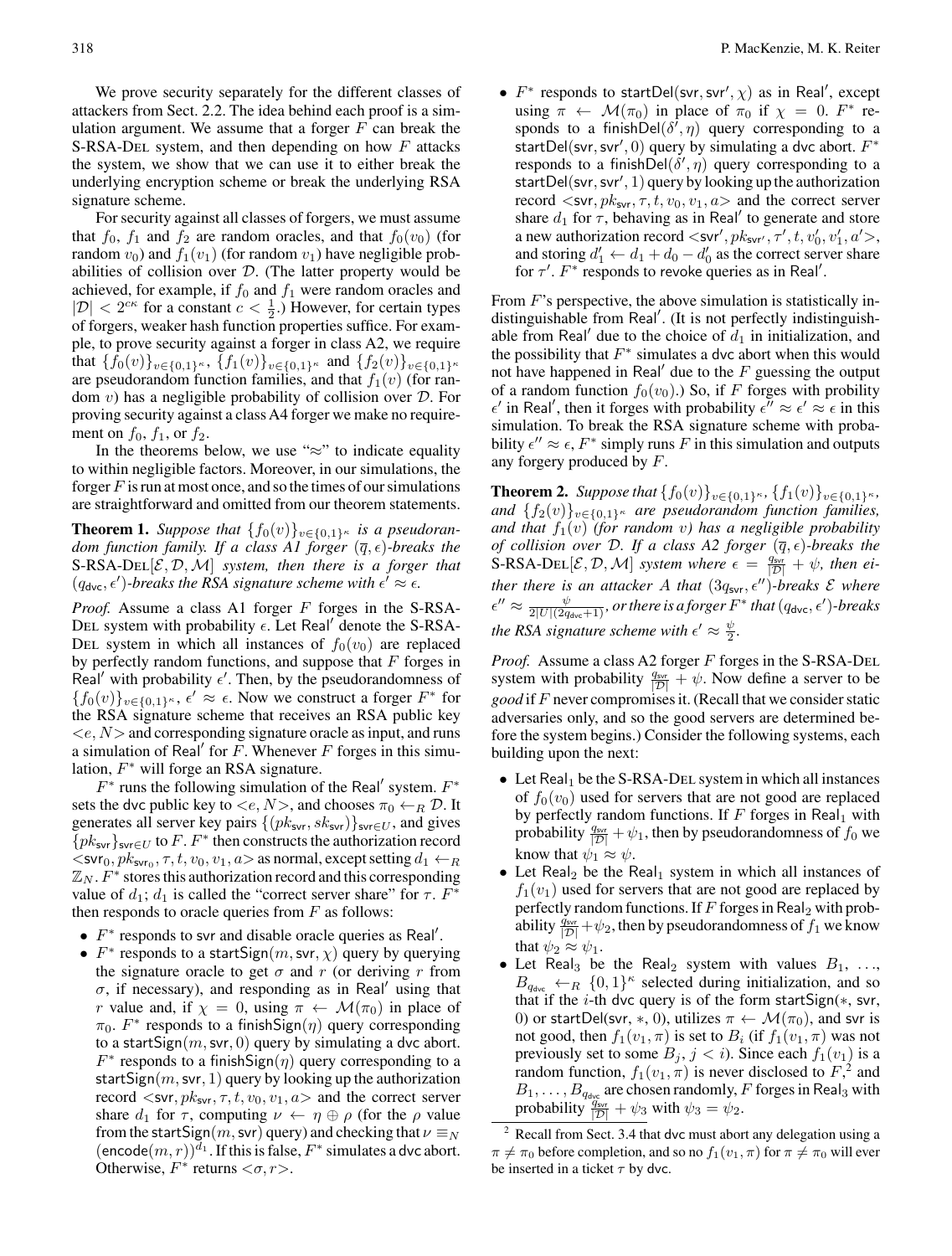- Let Real<sub>4</sub> be the Real<sub>3</sub> system with functions  $f_2(B_1), \ldots$  $f_2(B_{q_{\text{dyc}}})$  replaced by perfectly random functions. If F forges in Real<sub>4</sub> with probability  $\frac{q_{\text{svr}}}{|D|} + \psi_4$ , then by pseudorandomness of  $f_2$  we know that  $\psi_4 \approx \psi_3$ .
- Let Real<sub>5</sub> be the Real<sub>4</sub> system utilizing a single random function f in place of the random functions  $f_2(B_1), \ldots$ ,  $f_2(B_{q_{\text{dyc}}})$ . F distinguishes Real<sub>5</sub> from Real<sub>4</sub> only if the same value  $v_2$  is chosen in two distinct dvc queries of the form startSign(∗, svr, 0) or startDel(svr, ∗, 0) where svr is not good (since  $f(v_2)$  would repeat, whereas  $f_2(B_i, v_2)$ and  $f_2(B_i, v_2)$  may be different). This happens with probability at most  $(q_{\text{dvc}})^2/2^{\kappa}$ , which is negligible. Therefore, if F forges in Real<sub>5</sub> with probability  $\frac{q_{\text{svr}}}{|D|} + \psi_5$ , then  $\psi_5 \approx \psi_4.$

Now we construct a simulator  $Sim$  for Real<sub>5</sub> that takes an RSA public key  $\langle e, N \rangle$  and corresponding signature oracle as input. If forger F *wins* (as defined below) against Sim with probability greater than  $\frac{q_{\text{svr}}}{|D|} + \frac{\psi_5}{2}$ , then we will be able to construct a forger that  $(q_{\text{dvc}}, \epsilon')$ -breaks the RSA signature scheme with  $\epsilon' \approx \frac{\psi_5}{2} \approx \frac{\psi}{2}$ . If, on the other hand, F wins against Sim with probability at most  $\frac{q_{\text{svr}}}{|D|} + \frac{\psi_5}{2}$ , then we will construct an attacker that  $(3q_{\text{svr}}, \epsilon'')$ -breaks  $\mathcal E$  with  $\epsilon'' \approx \frac{\psi}{2|U|(2q_{\text{dvc}}+1)}$ . We say that F wins against Sim if either F produces a valid forgery under <e, N> or F makes a *successful online password guess*. The latter happens if  $F$  makes a query to a good svr with input  $(\gamma, \delta, \tau)$ , such that if  $\langle a, *, *, *, * \rangle \leftarrow D(s k_{\text{svr}}, \tau)$ then  $\delta = \text{mac}(a, \langle \gamma, \tau \rangle)$ , and either

- $\tau$  is a ticket that was stored on the device for svr,  $v_1$  was stored in the authorization record with  $\tau$ , and either
	- **–** for a handleSign query to svr,  $\gamma$  was not generated by a device startSign(\*, svr, 1) query,  $\langle *, *, v_2, \beta,$ ∗> ←  $D(s k<sub>svr</sub>, γ)$ , and  $\beta = f_2(f_1(v_1, \pi_0), v_2)$ ,
	- **–** for a handleDel query to svr,  $\gamma$  was not generated by a device startDel(svr, \*, 1) query,  $\langle v_2, \beta, *, *, * \rangle \leftarrow$  $D(sk_{\text{svr}}, \gamma)$ , and  $\beta = f_2(f_1(v_1, \pi_0), v_2)$ ; or
- $\tau$  is not a ticket that was stored on the device for svr,  $\gamma$  was generated by a device startSign(\*, svr, 1) or startDel(svr,  $*, 1$ ) query using a record  $\langle$ svr,  $*, *, *, *, v_1$ , \*>, <\*,  $b', *, *, *$ >  $\leftarrow$   $D(sk_{\text{svr}}, \tau)$ , and  $b' = f_1(v_1, \pi_0)$ .

We now define Sim. Below, we say that Sim *zeroes* a ticket  $\tau$  for svr if Sim generates  $\tau \leftarrow E(pk_{\textsf{svr}}, 0^{3\kappa + \ell(2\kappa + \lambda) + 2\lambda})$ , and we call the values  $\langle a, b, d_{10}, \zeta, N \rangle$  present when Sim creates  $\tau$  the *zeroed inputs* to  $\tau$ . Similarly, Sim zeroes a value  $\gamma$  for svr if Sim generates  $\gamma \leftarrow E(pk_{\text{svr}}, 0^{|m| + \kappa_{sig} + 2\kappa + \lambda})$  (respectively,  $\gamma \leftarrow E(pk_{\mathsf{svr}}, 0^{4\kappa+2\lambda+\ell(2\kappa+\lambda)}))$  in a startSign(*m*, svr, ∗) (resp., startDel(svr, svr , ∗)) oracle query, and the values  $\langle m, r, v_2, \beta, \rho \rangle$  (resp.,  $\langle v_2, \beta, \gamma \rangle_{\text{svr}}$ ,  $\rho, \alpha \rangle$ ) are its *zeroed inputs*, respectively.

Sim gives  $\langle e, N \rangle$  to F as the device's public signature key. Then Sim generates all servers' key pairs  $\{(pk_{\text{svr}},$  $s_{\text{svr}}\}_{\text{svr}\in U}$ , and gives  $\{pk_{\text{svr}}\}_{\text{svr}\in U}$  to F. Next Sim generates  $\pi_0 \leftarrow_R \mathcal{D}$  and the data  $\langle a, b, 0, \zeta, N \rangle$  for the ticket  $\tau$ in the normal way, except that  $d_1$  is chosen as  $d_1 \leftarrow_R \mathbb{Z}_N$ . If svr<sub>0</sub> is good, then Sim zeroes  $\tau$  for svr<sub>0</sub>, and else Sim sets  $\tau \leftarrow E(pk_{\text{svro}}, \langle a, b, 0, \zeta, N \rangle)$ .  $d_1$  is called the "correct" server share" for  $\tau$ .

Sim responds to oracle queries as follows (using truly random functions for  $f_0$  and  $f_2$  when used with non-good servers, as in Real $_5$ ).

- Sim responds to a dvc.comp query by giving all authorization records stored on the device to  $F$ . Sim responds to a svr.comp query by giving  $sk_{\text{svr}}$  to F.
- Sim responds to a svr disable( $t'$ ) query by storing  $u' =$  $h_{\text{dsb}}(t')$ . Subsequently, any ticket  $\tau$  of the following form is considered disabled at svr: either  $\tau$  is zeroed for svr with zeroed inputs  $\langle *, *, *, \zeta, * \rangle$  or  $\langle *, *, *, \zeta, * \rangle$  $D(s k_{\text{svr}}, \tau)$ ; and  $\langle u', * \rangle \leftarrow D(s k_{\text{svr}}, \zeta)$ .
- Sim responds to a svr handleSign( $\gamma$ ,  $\delta$ ,  $\tau$ ) or handleDel( $\gamma$ ,  $\delta$ ,  $\tau$ ) query for a  $\tau$  that has not been disabled at svr as a normal server would, except for the following changes:
	- **–** If  $\tau$  or  $\gamma$  was zeroed for svr, then its zeroed inputs are used in the handleSign or handleDel processing. Otherwise, their actual decryptions using  $sk_{\text{svr}}$  are used.
- **–** Sim aborts in the event of a successful password guess. • Sim responds to a dvc startSign $(m, \text{svr}, \chi)$  query as in
- Theorem 1, except if svr is good, it zeroes  $\gamma$ . Sim responds to a dvc finish Sign $(\eta)$  query as in Theorem 1.
- Sim responds to a dvc startDel(svr, svr',  $\chi$ ) query as in Theorem 1, except if svr is good, it zeroes  $\gamma$ . Sim responds to a dvc finishDel( $\delta', \eta$ ) query corresponding to a startDel(svr, svr',  $\chi$ ) query as in Theorem 1, except if svr' is good, it zeroes  $\tau'$ .

Suppose that the probability of  $F$  winning against Sim is more than  $\frac{q_{\text{svr}}}{|D|} + \frac{\psi_5}{2}$ . Since  $f_0$  and  $f_2$  for non-good servers are replaced by random functions, and all  $\tau$  or  $\gamma$  ciphertexts encrypted under the public keys of good servers are zeroed, F obtains no information on the password from Sim, and thus the probability of  $F$  making a successful online password guess is at most  $\frac{q_{\text{svr}}}{|D|}$  plus the probability of a collision in  $f_1(v_1)$ over  $D$  for one of  $q_{\text{dvc}}$  random  $v_1$ 's. So F forges in Sim with probability at least  $\epsilon' \approx \frac{\psi}{2}$ . A forger  $F^*$  for the RSA signature scheme can thus run Sim for  $F$  and output any forgery by  $F$ to  $(q_{\text{dvc}}, \epsilon')$ -break the RSA signature scheme.

Now assume that the probability of  $F$  winning against Sim is at most  $\frac{q_{\text{svr}}}{|D|} + \frac{\psi_5}{2}$ . Since F forges in Real<sub>5</sub> with probability  $q_{\text{svr}}$  (eq. it wing in the Real), with at least that probability. Then  $\frac{q_{\text{svr}}}{|D|}+\psi_5$ , it wins in the Real<sub>5</sub> with at least that probability. Then we construct an attacker A that breaks  $\mathcal E$  with probability  $\epsilon'' \approx$  $\frac{\psi}{2|U|(2q_{\text{dvc}}+1)}$ . Our attacker A is given a public key pk from  $\mathcal{E}$ and corresponding decryption oracle, and runs a simulation of the Real<sub>5</sub> system for F, using a device signing key  $\langle e, N \rangle$ and private key  $\langle d, N, \phi(N) \rangle$  that it generates itself.

First consider a simulator that gives  $pk$  to  $F$  as the public key  $pk_{\text{svr}}$  of some svr that is good, and then simulates Real<sub>5</sub> exactly, except for aborting on a successful password guess and using a decryption oracle to decrypt messages encrypted under key *pk* by the adversary. There will be at most  $3q_{\text{svr}}$ of these. (Note that the decryptions of  $\tau$  and any  $\gamma$  generated by the dvc would already be known to the simulator.) This simulation would be perfectly indistinguishable from Real<sub>5</sub> to  $F$  (at least until  $F$  wins). Now consider the same simulation, but with all  $\tau$  and  $\gamma$  values for good servers generated by the device zeroed. (Naturally, the server pretends the encryptions are of the normal messages, not strings of zeros.) The latter simulation is statistically indistinguishable from Sim. Thus, the probability of  $F$  winning in the latter simulation is at most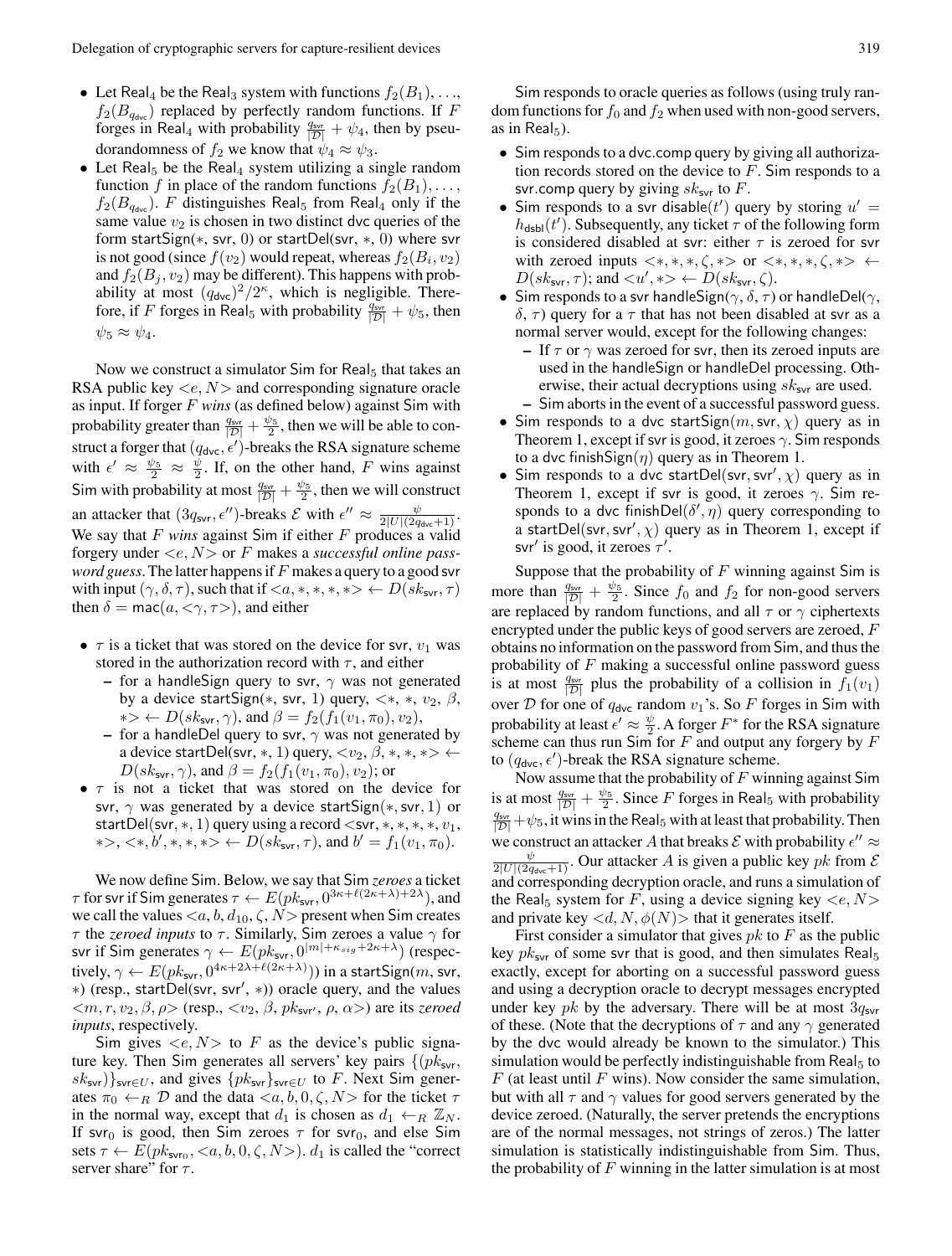$\frac{q_{\text{svr}}}{|D|} + \frac{\psi_5}{2}$  plus a negligible term due to the fact that the latter simulation is not perfectly indistinguishable from Sim, while the probability of  $F$  winning in the former simulation is at least  $\frac{q_{\text{svr}}}{|D|} + \psi_5$ .

Now we use a standard hybrid argument to construct  $A$ . Let experiment  $j \in \{0, \ldots, 2q_{\text{dvc}} + 1\}$  correspond to the first  $j \tau$ ciphertexts or  $\gamma$ -ciphertexts (generated by A) to good servers being of the normal messages (and all  $\zeta$  ciphertexts being of the normal messages), and the remainder being encryptions of strings of 0's, and let  $p_i$  be the probability of F winning in experiment j. Then the average value for  $i \in \{0, \ldots, 2q_{\text{dvc}}\}$  of  $p_{i+1}-p_i$  is at least  $\approx \frac{\psi_5}{2(2q_{\sf{dvc}}+1)}$ . Therefore, to construct  $A$ , we simply have A choose a random value  $i \in \{0, \ldots, 2q_{\text{dvc}} + 1\}$ , assign  $pk_{\text{svr}} \leftarrow pk$  for a random good server svr, and run experiment i as above, but if the  $(i + 1)$ <sup>st</sup> encryption to be generated by the simulator is to use  $pk_{\text{svr}}$ , it calls the test oracle for this encryption, where the two messages  $X_0$  and  $X_1$  submitted to the test oracle are the normal message and the string of zeros, respectively. Then  $A^*$  outputs 0 if F wins (meaning it believes  $X_0$  was encrypted by the test oracle), and 1 otherwise. By the analysis above,  $A^*$  breaks  $\mathcal E$  with probability  $\epsilon'' \approx \frac{\psi_5}{2|U|(2q_{\text{dvc}}+1)} \approx \frac{\psi}{2|U|(2q_{\text{dvc}}+1)}$ .

Our next proof is of property G3, i.e., for an A3 attacker. In order to prove security against this attacker, however, we have to make additional assumptions about  $M$ . To understand why, note that an A3 attacker, who performs both dvc.comp and svr.comp for some svr that is active when dvc.comp occurs, learns  $v_0$  and  $v_1$  used for svr. Consequently, and unlike an A2 attacker, an A3 attacker *can* obtain  $f_1(v_1, \pi)$  for passwords  $\pi \neq \pi_0$ : it simply uses  $v_1$  and evaluates  $f_1(v_1, \pi)$  for any password  $\pi$  of its choosing. If dvc had previously revealed a  $v_2$ ,  $\beta$  pair where  $\beta = f_2(f_1(v_1, \pi), v_2)$  and  $\pi \neq \pi_0$  – as it would in response to a dvc startSign( $\ast$ , svr, 0) query using  $\pi \leftarrow \mathcal{M}(\pi_0)$  – the attacker can then confirm a guess at  $\pi$ . Depending on the properties of  $M$ , relatively few guesses at  $\pi$  can significantly reduce the adversary's effort to find  $\pi_0$  (the only secret remaining in the system). For example, suppose there is an even partition  $\mathcal{D}_1, \mathcal{D}_2$  of  $\mathcal{D}$  (i.e.,  $|\mathcal{D}_1| = |\mathcal{D}_2|$ ,  $\mathcal{D}_1 \cap \mathcal{D}_2 = \emptyset$ ,  $\mathcal{D}_1 \cup \mathcal{D}_2 = \mathcal{D}$  and elements  $\pi_1, \pi_2 \in \mathcal{D}$ such that  $\forall \pi \in \mathcal{D}_1 : \mathcal{M}(\pi) = \pi_1$  and  $\forall \pi \in \mathcal{D}_2 : \mathcal{M}(\pi) =$  $\pi_2$  (deterministically). Then the adversary need only confirm whether  $\pi_1$  or  $\pi_2$  was used in the construction of a  $v_2$ ,  $\beta$  pair to reduce the search for  $\pi_0$  by a factor of two! In order to state a theorem for an A3 attacker, then, we stipulate that  $\mathcal M$  be *diffuse* in the following sense: M is *diffuse* if

$$
\forall \pi \in \mathcal{D} : \Pr[\pi_0 \leftarrow_R \mathcal{D}; \pi \leftarrow \mathcal{M}(\pi_0)] = 1/|\mathcal{D}|.
$$
 (2)

Intuitively,  $M$  is diffuse if it spreads mistypes of different passwords evenly across the password space. This seems to be a reasonable assumption, since presumably the mistypes of a password depend on the password that the user is attempting to type. With this definition, we now state and prove Theorem 3.

**Theorem 3.** *Suppose*  $f_0$ ,  $f_1$ , and  $f_2$  are random oracles, and *that*  $f_0(v_0)$  *(for random*  $v_0$ *) and*  $f_1(v_1)$  *(for random*  $v_1$ *) have negligible probabilities of collision over* D*. Also suppose that* M *is diffuse. If a class A3 forger*  $(\overline{q}, \epsilon)$ -breaks the S-RSA- $\text{DEL}[\mathcal{E}, \mathcal{D}, \mathcal{M}]$  *system with*  $\epsilon = \frac{q_{f_0} + q_{f_1} + q_{f_2}}{|\mathcal{D}|} + \psi$ *, then there is a forger* F<sup>∗</sup> *that* (qdvc, )*-breaks the RSA signature scheme with*  $\epsilon' \approx \psi$ .

*Proof.* Assume a class A3 forger F forges in the S-RSA-DEL system with probability  $\frac{q_{f_0}+q_{f_1}+q_{f_2}}{|\mathcal{D}|} + \psi$ . Then we show how to break the underlying RSA signature scheme with probability  $\epsilon' \approx \psi$ . Say we are given an RSA public key  $\langle e, N \rangle$  and a corresponding signature oracle. We construct a simulation of the S-RSA-Del system as in the proof of Theorem 1, except that the simulation aborts if the adversary *nearly guesses the password*. Here, the adversary *nearly guesses the password* if it either (i) queries the  $f_0$  oracle or  $f_1$  oracle with  $\pi_0$  in its second argument, i.e., it actually guesses the password and confirms it; or (ii) queries  $f_1(v_1, \pi)$  to obtain some value b, where  $v_1$  and  $\pi$  are used in a startSign(\*, \*, 0) or startDel(\*, \*, 0) query (i.e.,  $\pi \leftarrow \mathcal{M}(\pi_0)$ ), and also queries  $f_2(b, v_2)$  for the value  $v_2$  generated in that startSign(\*,\*,0) or startDel( $*,*,0$ ) query. Since M is diffuse, (ii) occurs with probability at most  $\frac{q_{f_2}}{|\mathcal{D}|} + \frac{(q_{f_1})^2}{2^{\kappa}}$  (with the second term coming from the possibility of a collision in  $f_1(v_1)$ ), and so the total probability of  $F$  nearly guessing the password is at most negligibly greater than  $\frac{q_{f_0}+q_{f_1}+q_{f_2}}{|\mathcal{D}|}$ .

This simulation is statistically indistinguishable from the real system (from F's viewpoint) unless the simulation aborts, the probability of which is the probability of  $F$  nearly guessing the password. So since  $F$  forges with probability guessing the password. So since F forges with probability  $\frac{q_{f_0}+q_{f_1}+q_{f_2}}{|\mathcal{D}|} + \psi$  in the real system, it forges with probability at least  $\epsilon' \approx \psi$  in the simulation. Then to break the RSA signature scheme, we simply run  $F$  in this simulation and output any forgery produced by F.

**Theorem 4.** *Suppose the RSA signature scheme is deterministic (i.e.,*  $\kappa_{sig} = 0$ *). If a class A4 forger*  $(\overline{q}, \epsilon)$ *-breaks the* S- $RSA-DEL[\mathcal{E}, \mathcal{D}, \mathcal{M}]$  *system, then there is either an attacker*  $A$ *that*  $(3q_{\text{svr}}, \frac{\epsilon}{2|U|(q_{\text{dvc}}+1)})$ *-breaks*  $\mathcal E$  *or a forger*  $F^*$  *that*  $(q_{\text{svr}}, \frac{\epsilon}{2})$ *breaks the RSA signature scheme.*

*Proof.* Assume a class A4 forger F forges in the S-RSA-DEL system with probability  $\epsilon$ . Consider the following simulation Sim of S-RSA-DEL for  $F$ . Sim is given an RSA public key  $\langle e, N \rangle$  and a corresponding signature oracle. Sim sets the dvc public key to  $\langle e, N \rangle$ , and chooses  $\pi_0 \leftarrow_R \mathcal{D}$ . It generates all server key pairs  $\{(pk_{\text{svr}}, sk_{\text{svr}})\}_{\text{svr} \in U}$ , and gives  $\{pk_{\text{svr}}\}_{\text{svr} \in U}$ to F. Sim then constructs  $\tau$  as in the real system, except with  $d_1 \leftarrow 0$  and  $\zeta \leftarrow E(pk_{\text{svr}_0}, 0^{\lambda + 2\kappa})$ . Sim then saves the authorization record  $<$ svr $_0$ ,  $pk_{\mathsf{svr}_0}$ ,  $\tau$ ,  $t$ ,  $v_0$ ,  $v_1$ ,  $a$  $>$ . For the ciphertext  $\zeta$ , the tuple  $\langle pk_{\mathsf{svr}_0}, \zeta, d_0 \rangle$  is recorded on an *offset list*.<sup>3</sup> Sim then responds to oracle queries from  $F$  as follows:

- Sim responds to dvc oracle queries as in the real system, except using  $\pi \leftarrow \mathcal{M}(\pi_0)$  in place of  $\pi_0$  in startSign( $*,*,0$ ) and startDel( $*,*,0$ ) queries and their corresponding finishSign(∗) and finishDel(∗, ∗) queries.
- Sim responds to a svr handleDel( $\gamma$ ,  $\delta$ ,  $\tau$ ) query as svr would normally, except for the following changes. Sim runs normally until either the decryption of  $\zeta$  or until svr aborts. If svr does not abort, then Sim has computed  $,$

<sup>&</sup>lt;sup>3</sup> The third value in this tuple is an overestimate of the value of the device share  $d_0$ , including the value  $d_{10}$  that is added to create the server share  $d_1$ . For the original ticket  $\tau$ , this  $d_{10}$  value is actually zero, and thus the third value in the tuple is the true value of the device share  $d_0$ .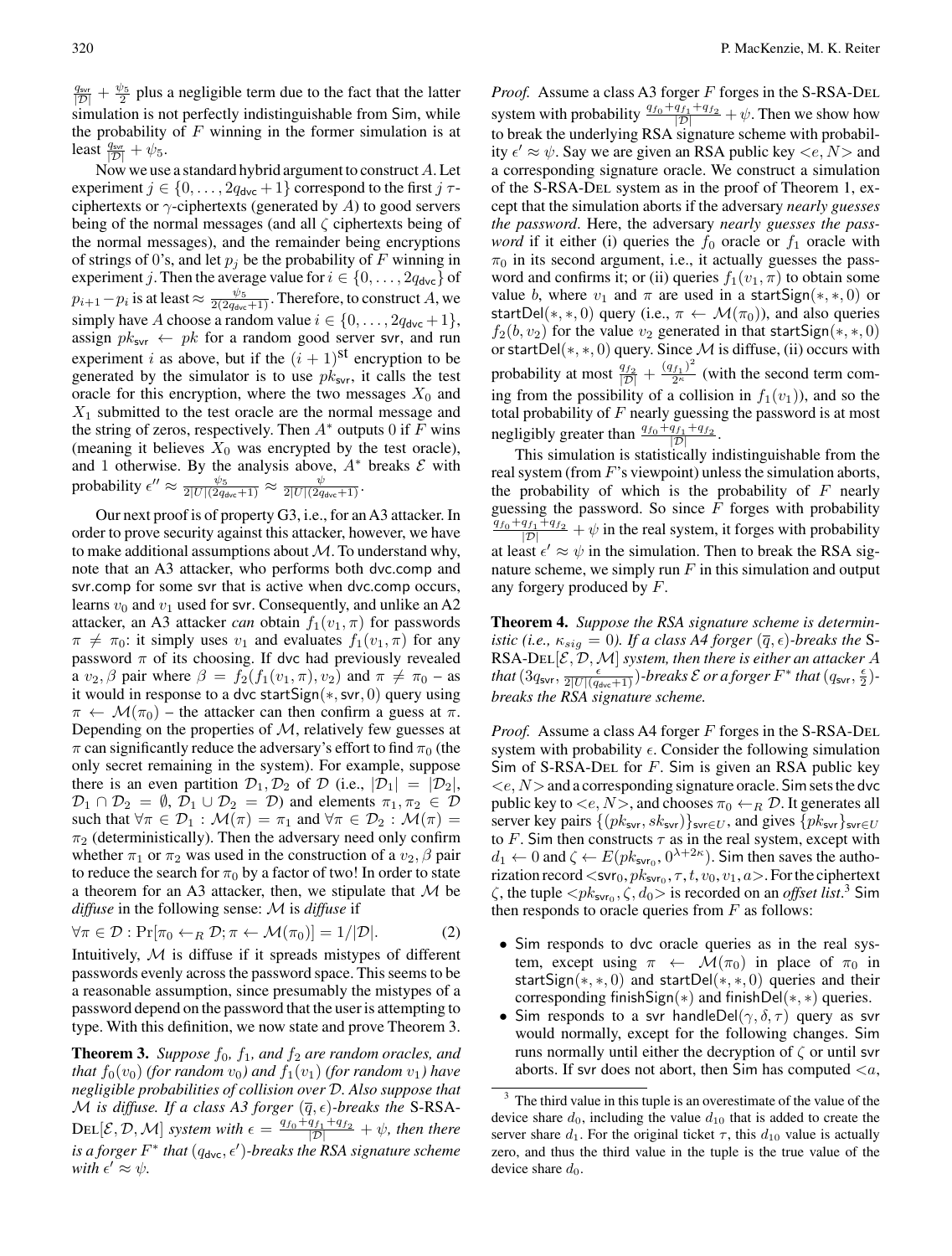$b, d_{10}, \zeta, N \rangle \leftarrow D(sk_{\text{svr}}, \tau)$  and  $\langle v_2, \beta, pk_{\text{svr}}, \rho, \alpha \rangle \leftarrow$  $D(s k_{\text{svr}}, \gamma)$ . Now Sim examines the offset list with  $pk_{\text{svr}}$ and  $\zeta$ . If for some  $d_0^+$ ,  $\langle pk_{\text{svr}}, \zeta, d_0^+$   $\rangle$  appears in the offset list, then Sim causes svr to abort if  $u = h_{dsbl}(t)$  is marked as disabled at svr, and otherwise

- **–** computes  $\zeta' \leftarrow E(pk_{\text{svr}'}, 0^{\lambda+2\kappa}),$
- **−** computes  $d_0 \leftarrow d_0^+ d_{10}$ ,
- **–** computes  $\overrightarrow{\Delta}$  ←  $\{0, 1\}^{\lambda+\kappa}$  (i.e., as normal), and
- **−** stores  $\langle pk_{\text{svr}}$ ,  $\zeta$ ,  $d_0 + \Delta$  on the offset list.

Sim then completes the computation of  $\eta$  and  $\delta'$  and responds. If  $\langle pk_{\rm svr}, \zeta, \star \rangle$  does not appear on the offset list, then Sim responds as svr would normally.

- Sim responds to a svr handleSign( $\gamma$ ,  $\delta$ ,  $\tau$ ) query as svr would normally, except for the following changes: Sim runs normally until either the decryption of  $\zeta$  or until svr aborts. If svr does not abort, then Sim has computed  $\langle a, \rangle$  $b, d_{10}, \zeta, N \rangle \leftarrow D(sk_{\text{svr}}, \tau)$  and  $\langle m, r, v_2, \beta, \rho \rangle \leftarrow$  $D(s k<sub>svr</sub>, \gamma)$ . Now Sim examines the offset list with  $pk<sub>svr</sub>$ and  $\zeta$ . If for some  $d_0^+$ ,  $\langle pk_{\text{svr}}, \zeta, d_0^+$  > appears in the offset list, then Sim causes svr to abort if  $u$  is marked as disabled at svr, and otherwise
	- $\blacksquare$  computes  $d_0 \leftarrow d_0^+ d_{10}$ ,
	- **–** invokes the signature oracle with the message m to be signed to obtain signature  $\langle \sigma, r' \rangle$  (though note that  $|r'| = \kappa_{sig} = 0$  by assumption), and
	- **–** computes  $\nu \leftarrow \sigma$  (encode $(m, r')^{-d_0}$ ) mod N.

Sim then completes the computation of  $\eta$  and responds. If  $\langle p k_{\text{svr}}, \zeta, \star \rangle$  does not appear on the offset list, then Sim responds as svr would normally.

We note that once  $u$  is marked as disabled at all servers, there will never be a need to call the signature oracle again.

- Sim responds to a svr disable(t') query by marking  $u' =$  $h_{\text{dsb}}(t')$  as disabled at svr.
- Sim responds to a dvc comp query by returning the authorization records on dvc. Note that there are no svr comp queries, because the attacker is in class A4.

If F forges with probability greater than  $\frac{\epsilon}{2}$  in Sim, then there is a forger  $F^*$  for the underlying RSA signature scheme that forges with probability  $\frac{\epsilon}{2}$ .  $F^*$  is given an RSA public key  $\langle e, N \rangle$  and a corresponding signature oracle.  $F^*$  runs Sim for  $F$  and outputs any forgery produced by  $F$ .

Now suppose that  $F$  wins in Sim with probability at most  $\frac{\epsilon}{2}$ . We use a hybrid argument to construct an attacker A that breaks  $\mathcal E$  with probability at least  $\frac{\epsilon}{2|U|(q_{\text{sv}}+1)}$ , as follows. A is given a public key  $pk$  from  $\mathcal E$  with corresponding decryption and test oracles, and sets  $pk_{\mathsf{svr}^*} \leftarrow pk$  for a randomly chosen svr<sup>\*</sup>. In addition, A generates ( $\langle e, N \rangle, \langle d, N, \phi(N) \rangle$ ) ←  $G_{\text{RSA}}(1^{\lambda})$  and sets the device's public signing key to  $\lt e, N$ . A then chooses an index  $i \leftarrow_R \{0, \ldots, q_{\text{svr}}\}$ . A computes  $d_0, d_1, t, u, v_0, v_1, a$ , and b normally, but sets  $\zeta$  as follows: if  $i = 0$  and svr<sub>0</sub> = svr<sup>\*</sup>, then it sets  $\zeta$  to be the output of the test oracle for pk queried with  $X_0 = \langle u, d_1 \rangle$  and  $X_1 = 0^{k+\lambda}$  and records the tuple  $\langle pk_{\text{svr}_0}, \zeta, d_1 \rangle$  on an *offset list*.<sup>4</sup> If  $i > 0$  or svr<sub>0</sub>  $\neq$  svr<sup>\*</sup>, then it sets  $\zeta$  normally and records the tuple  $\langle pk_{\text{svr}_0}, \zeta, d_1 \rangle$  on the offset list. After this, A proceeds normally to complete the authorization record

 $\langle svr_0, pk_{svr_0}, \tau, t, v_0, v_1, a \rangle$ . A then simulates S-RSA-DEL for  $F$  as follows.

- A responds to dvc oracle queries as in the real system, except using  $\pi \leftarrow \mathcal{M}(\pi_0)$  in place of  $\pi_0$  in startSign( $*,*,0$ ) and startDel( $*,*,0$ ) queries and their corresponding finishSign(∗) and finishDel(∗, ∗) queries.
- A responds to a svr handleDel( $\gamma$ ,  $\delta$ ,  $\tau$ ) query as follows. If either  $\gamma$  or  $\tau$  are the output of the test oracle (if the test oracle has been queried), then svr aborts. Otherwise, A runs normally – using the decryption oracle for pk to decrypt  $\gamma$ and  $\tau$  if svr = svr<sup>\*</sup> – until either the decryption of  $\zeta$  or until svr aborts. If svr does not abort, suppose this is the  $j$ -th handleDel query (to any server) in which the server did not abort. At this point A has computed  $\langle a, b, d_{10}, \zeta, N \rangle \leftarrow$  $D(sk_{\text{svr}}, \tau)$  and  $\langle v_2, \beta, pk_{\text{svr}}, \rho, \alpha \rangle \leftarrow D(sk_{\text{svr}}, \gamma)$  (or computed them using the decryption oracle). Now A examines the offset list with  $pk_{\text{svr}}$  and  $\zeta$ :
	- **−** If  $\langle pk_{\text{svr}}, \zeta, * \rangle$  does not appear in the offset list, then if  $pk \neq pk_{\text{svr}}$ , A decrypts  $\zeta$  to obtain  $\langle u', d_{11} \rangle$ , and if  $pk = pk_{\text{svr}}$  then A calls the decryption oracle on  $\zeta$ to obtain  $\langle u', d_{11} \rangle$ . If u' is marked as disabled at svr, then  $A$  simulates a svr abort, and otherwise  $A$  continues as svr would normally.
	- **–** If for some  $d_{11}$ ,  $\langle pk_{\text{svr}}, \zeta, d_{11} \rangle$  appears in the offset list, then A has svr abort if  $u = h_{dsbl}(t)$  is marked as disabled at svr, and otherwise proceeds as follows: A sets  $d_1 \leftarrow d_{10} + d_{11}$ , computes  $\Delta$  and  $d'_{11}$  as normal, and alters the computation of  $\zeta'$  as follows. If  $j < i$ , then A computes  $\zeta' \leftarrow E(p k_{\mathsf{svr}'}, \langle u, d'_{11} \rangle)$  as normal and records  $\langle pk_{\text{svr}}^{\prime}, \zeta^{\prime}, d_{11}^{\prime}\rangle$  in the offset list. If  $j = i$ and svr' = svr<sup>\*</sup>, then A calls the test oracle for pk with  $X_0 = \langle u, d'_{11} \rangle$  and  $X_1 = 0^{\lambda + 2\kappa}$ , obtains the response  $\zeta'$ , and records  $\langle pk_{\text{svr}'}, \zeta', d'_{11}\rangle$  in the offset list. If  $j > i$ , or  $j = i$  and svr'  $\neq$  svr<sup>\*</sup>, then A sets  $\zeta' \leftarrow E(pk_{\mathsf{svr}'}, 0^{\lambda+2\kappa})$  and records  $\langle pk_{\mathsf{svr}'}, \zeta', d'_{11} \rangle$ in the offset list. In all cases, A then computes  $\eta$  and  $\delta'$  normally and responds.
- A responds to a svr handle Sign( $\gamma$ ,  $\delta$ ,  $\tau$ ) query as follows. If either  $\gamma$  or  $\tau$  are the output of the test oracle (if the test oracle has been queried), then svr aborts. Otherwise, A runs normally – using the decryption oracle for  $pk$  to decrypt  $\gamma$  and  $\tau$  if svr = svr<sup>\*</sup> – until either the decryption of  $\zeta$  or until svr aborts. If svr does not abort, then Sim has computed  $\langle a, b, d_{10}, \zeta, N \rangle \leftarrow D(s k_{\text{svr}}, \tau)$  and  $\langle m, r, v_2, \beta, \rho \rangle \leftarrow D(s k_{\text{svr}}, \gamma)$  (or computed them using the decryption oracle). Now  $A$  examines the offset list with  $pk_{\text{svr}}$  and  $\zeta$ :
	- **−** If  $\langle pk_{\text{svr}}, \zeta, * \rangle$  does not appear in the offset list, then if  $pk \neq pk_{\text{svr}}$ , A decrypts  $\zeta$  to obtain  $\langle u', d_{11} \rangle$ , and if  $pk = pk_{\text{svr}}$  then A calls the decryption oracle on  $\zeta$ to obtain  $\langle u', d_{11} \rangle$ . If  $u'$  is marked as disabled at svr, then  $A$  simulates a svr abort, and otherwise  $A$  continues as svr would normally.
	- **–** If for some  $d_{11}$ ,  $\langle pk_{\text{svr}}, \zeta, d_{11} \rangle$  appears in the offset list, then A has svr abort if  $u = h_{\text{dsbl}}(t)$  is marked as disabled at svr. If  $u$  is not marked as disabled, then  $A$ sets  $d_1 \leftarrow d_{10} + d_{11}$ , sets  $\nu \leftarrow \text{encode}(m, r)^{d_1} \text{ mod }$ N, and responds as svr would normally.
- A responds to a svr disable(t') query by marking  $u' =$  $h_{\text{dsbl}}(t')$  as disabled at svr.

<sup>4</sup> The third value in the tuple is the value that is supposed to be encrypted in  $\zeta$  (but may not be the actual value that is encrypted).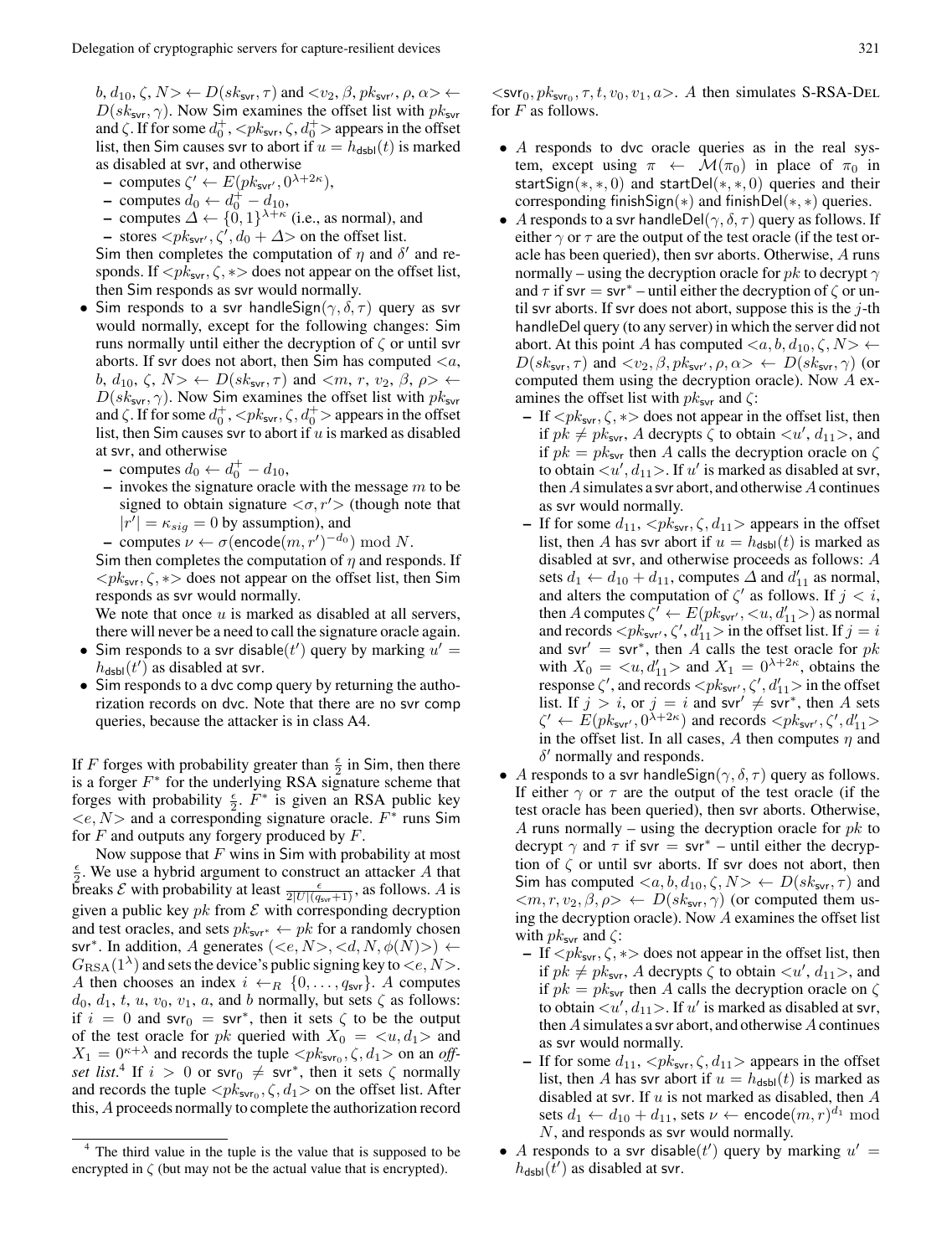• A responds to a dvc comp query by returning the authorization records on dvc. Note that there are no svr comp queries, because the attacker is in class A4.

Finally, A outputs 0 if F forges (meaning it believes  $X_0$  was encrypted by the test oracle), and 1 otherwise.

Let experiment  $j \in \{0, \ldots, q_{\text{svr}} + 1\}$  correspond to the first  $j \, \zeta$ -ciphertexts (generated by A), i.e., the ciphertexts internal to the tickets, being of normal messages, and the remainder being encryptions of zero. Let  $p_i$  be the probability of  $F$  winning in experiment j. Note that experiment 0 is perfectly indistinguishable from Sim, and experiment  $q_{\text{svr}} + 1$ is perfectly indistinguishable from the real system. Therefore  $p_0 \leq \frac{\epsilon}{2}$  and  $p_{q_{\text{svr}}+1} \geq \epsilon$ . Note that A will run either experiment i or  $i + 1$ , depending on the output of the test oracle, and if svr<sup>\*</sup> is the server that receives encryption request  $i + 1$ . Then the average value for  $i \in \{0, \ldots, q_{\text{svr}}\}$  of  $p_{i+1} - p_i$  is at least  $\approx \frac{\epsilon}{2(q_{\text{svr}}+1)}$ , and the probability with which A breaks  $\mathcal{E}$  is at least  $\frac{e}{2|U|(q_{\text{svr}}+1)}$ .

# **7 Security for** D-ElG-Del

In this section we provide a formal proof of security for the D-ElG-Del system, as described in Sect. 4 and instantiated with an ElGamal-like encryption scheme. Specifically, we provide a formal proof of goals G1–G4.

## *7.1 Definitions*

We first define security for an ElGamal-like (ELGL) encryption scheme, and for the D-ElG-Del protocol itself.

*Security for* ElGL *encryption schemes.* The security for an ElGL encryption scheme is defined exactly like the security for a standard encryption scheme, except for the definition of the decryption oracle. Assume that the public/private key pair is

 $(, ) \leftarrow G_{\text{ElG}}(1^{\lambda}),$ 

and that the decryption oracle receives a ciphertext  $c$ . If valid $(c) = 0$ , it returns ⊥. Otherwise, it returns  $z =$  $(\text{select}(c))^x$  mod p, from which the decryption of c can be computed using reveal $(z, c)$ . (Note that in the standard definition of security for encryption schemes, the decryption oracle would not return  $z$ , but the decryption of  $c$ .)

*Note:* The TDH1 and TDH2 encryption schemes from [22], when restricted to a single server, are in fact ELGL encryption schemes secure in this sense (i.e., secure against adaptive chosen ciphertext attacks with a decryption oracle that returns  $z = (select(c))^x \mod p$  instead of the decryption of c).

*Security for* D-ELG-DEL. Let D-ELG-DEL $[\mathcal{E}, \mathcal{D}, \mathcal{M}]$  denote an D-ELG-DEL system based on an encryption scheme  $\mathcal{E}$ , dictionary D, and probabilistic *mistype function*  $M: \mathcal{D} \rightarrow \mathcal{D}$ . M models the ways in which users mistype passwords, and is assumed to satisfy  $\forall \pi \in \mathcal{D} : \Pr[\mathcal{M}(\pi) = \pi] = 0$ . As described

in Sect. 2.2.1, in our proof of D-ElG-Del, we will require the attacker to select when dvc is operated prior to dvc.comp with an incorrect password (see startDecr and startDel below). When this is requested, M determines what password is used instead.

An attacker A is given  $\langle q, p, q, y \rangle$  where  $(\langle q, p, q, y \rangle,$  $\langle g, p, q, x \rangle \leftarrow G_{\text{EIG}}(1^{\lambda})$ , and the public data generated by the initialization procedure for the system. The initialization procedure specifies  $svr_0$ . The attacker is allowed to query a dvc oracle, a disable oracle, svr oracles, a password oracle, a test oracle, and (possibly) random oracles. A random oracle takes an input and returns a random hash of that input, in the defined range. A disable oracle query returns a value  $t$  that can be sent to a server to disable any ticket  $\tau$  containing  $\zeta$  having ticket identifier  $u = h_{\text{dsbl}}(t)$  at the server. A password oracle may be queried with comp, and returns  $\pi_0$ .

A svr oracle may be queried with handleDecr, handleDel, disable, and comp. On a comp query, the svr oracle returns sk<sub>svr</sub>. On a handleDecr( $\gamma$ ,  $\delta$ ,  $\tau$ ) query, which represents the receipt of a message in the D-ElG-Del decryption protocol ostensibly from the device, it returns an output message  $\eta$ ,  $e$ , s (with respect to the secret server data generated by the initialization procedure). On a handleDel( $\gamma$ ,  $\delta$ ,  $\tau$ ) query, which represents the receipt of a message in the D-ElG-Del delegation protocol ostensibly from the device, it returns an output message  $\delta'$ ,  $\eta$ . After a disable(t) query the svr oracle rejects all future queries with tickets containing (ζ-values containing) ticket identifiers equal to  $h_{\text{dsbl}}(t)$  (see Sect. 4.5).

The dvc oracle may be queried with startDecr, finishDecr, startDel, finishDel, revoke, and comp. We assume there is an implicit notion of sessions so that the dvc oracle can determine the startDecr query corresponding to a finishDecr query and the startDel query corresponding to a finishDel query. On a startDecr(c, svr,  $\chi$ ) query, which represents a request to initiate the D-ElG-Del decryption protocol with either the correct password (if  $\chi = 1$ ) or an incorrect password (if  $\chi = 0$ ), if svr is authorized, the dvc oracle returns an output message  $\gamma$ ,  $\delta$ ,  $\tau$ , and sets some internal state (with respect to the secret device data and the password generated by the initialization procedure). On the corresponding finishDecr( $\eta$ , e, s) query, which represents the device's receipt of a response ostensibly from svr, the dvc oracle either aborts or returns a valid decryption for the ciphertext  $c$  given as input to the previous startDecr query. On a startDel(svr, svr',  $\chi$ ) query, which represents a request to initiate the D-ElG-Del delegation protocol, if svr is authorized, the dvc oracle returns an output message  $\gamma$ ,  $\delta$ ,  $\tau$ , and sets some internal state. On the corresponding finishDel( $\delta'$ ,  $\eta$ ) query, which represents the device's receipt of a response ostensibly from svr, the dvc oracle either aborts or authorizes svr , i.e., it creates a new authorization record for svr . Recall that as stipulated in Sect. 4.4, if finish Del $(\delta', \eta)$  corresponds to a startDel(svr, svr', 0) query, then dvc aborts. On a revoke(svr) query, the dvc oracle erases the authorization record for svr, thus revoking the authorization of svr. On a comp query, the dvc oracle returns all stored authorization records.

At some point, the attacker A generates two equal length strings  $X_0$  and  $X_1$  and sends these to the test oracle, which chooses  $\xi \leftarrow_R \{0, 1\}$ , and returns the ELGL encryption  $Y \leftarrow$  $E(pk, X_{\xi})$ . Then A continues as before, with the restriction that if  $\vec{A}$  is of class A1, A2, or A3, then it cannot query the dvc with a startDecr(Y, svr,  $\ast$ ) query, and if A is of class A4,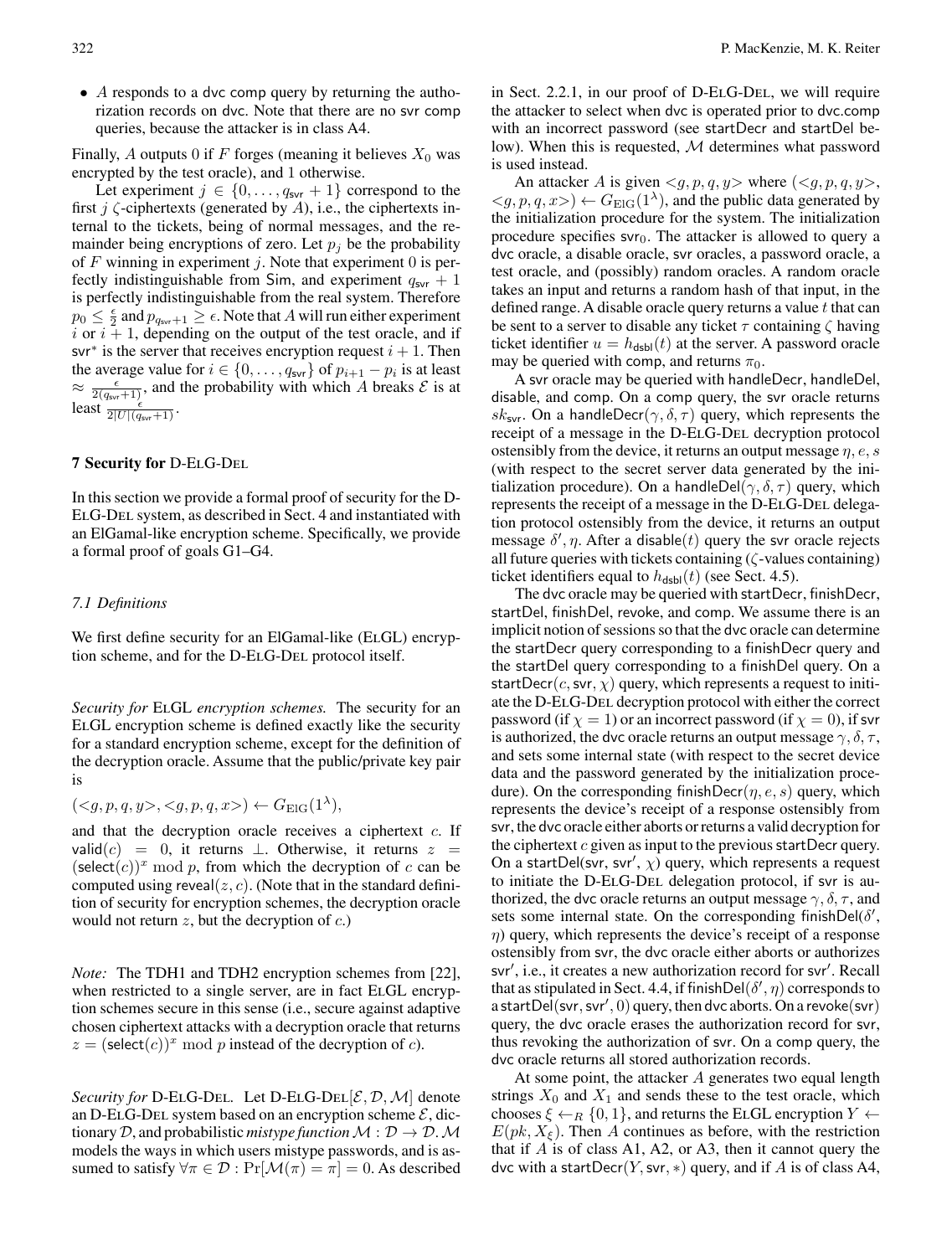then it cannot query the svr with handleDecr( $\gamma$ ,  $\delta$ ,  $\tau$ ) query, where  $D(s k_{\text{svr}}, \gamma) = \langle Y, \ast, \ast, \ast \rangle$ , before all servers received disable(t) queries, where  $u = h_{\text{dsbl}}(t)$  is the ticket identifier generated in initialization. Finally  $A$  outputs  $\xi'$ , and succeeds if  $\xi' = \xi$ .

Let  $q_{\text{dyc}}$ ,  $q_{\text{svr}}$ ,  $q_{f0}$ ,  $q_{f1}$ , and  $q_{f2}$  be defined in the same manner as in Sect. 6. Let  $q_o$  be the number of other oracle queries not counted above. Let  $\overline{q} = (q_{\text{dyc}}, q_{\text{svr}}, q_o, q_{f_0}, q_{f_1},$  $q_{f_2}$ ). In a slight abuse of notation, let  $|\overline{q}| = q_{\text{dvc}} + q_{\text{svr}} + q_o +$  $q_{f0} + q_{f1} + q_{f2}$ , i.e., the total number of oracle queries. We say that  $A(\overline{q}, \epsilon)$ -breaks D-ELG-DEL if A makes  $|\overline{q}|$  oracle queries (of the respective types and to the respective oracles), and  $Pr(A \text{ succeeds}) \geq \frac{1}{2} + \epsilon$ .

# *7.2 Theorems*

Here we prove that if an attacker breaks the D-ElG-Del  $[\mathcal{E}, \mathcal{D}, \mathcal{M}]$  system with probability non-negligibly more than what is inherently possible in a system of this kind then either the underlying ElGL encryption scheme or the underlying encryption scheme  $\mathcal E$  can be broken with non-negligible probability. This implies that if the underlying ElGL encryption scheme and  $\mathcal E$  are secure, our system will be as secure as inherently possible. As in Sect. 6, we prove security separately for the different classes of attackers from Sect. 2.2.

**Theorem 5.** *Let* hzkp *be a random oracle and let*  ${f_0(v)}_{v \in \{0,1\}^{\kappa}}$  *be a pseudorandom function family. If a class A1 attacker*  $(\overline{q}, \epsilon)$ -breaks the D-ELG-DEL[ $\mathcal{E}, \mathcal{D}, \mathcal{M}$ ] *sys*tem, then there is an attacker that  $(q_{\text{dvc}}, \epsilon')$ -breaks the under*lying* ELGL *scheme with*  $\epsilon' \approx \epsilon$ .

*Proof.* Assume a class A1 attacker  $A(\overline{q}, \epsilon)$ -breaks the D-ELG-DEL system. Let Real' denote the D-ELG-DEL system in which all instances of  $f_0(v_0)$  are replaced by perfectly random functions, and suppose that A breaks Real' with probability  $\epsilon'$ . Then, by the pseudorandomness of  $\{f_0(v)\}_{v\in\{0,1\}^{\kappa}}$ ,  $\epsilon' \approx \epsilon$ . Now we construct an attacker  $A^*$  that  $(q_{\text{dyc}}, \tilde{\epsilon}'')$ -breaks the underlying ELGL scheme with  $\epsilon'' \approx \epsilon$ . Suppose  $A^*$  is given public key  $\leq g, p, q, y$  for the ELGL scheme, and corresponding test and decryption oracles.

 $A^*$  runs the following simulation of the Real' system.  $A^*$ sets the dvc public key to  $\langle g, p, q, y \rangle$ , and chooses  $\pi_0 \leftarrow_R \mathcal{D}$ . It generates all server key pairs  $\{(pk_{\text{svr}}, sk_{\text{svr}})\}_{\text{svr} \in U}$  and gives  ${pk_{\text{svr}}}_{\text{svr} \to U}$  to A. A<sup>\*</sup> then constructs the authorization record  $\langle \textsf{svr}_0, \textit{pk}_{\textsf{svr}_0}, \tau, t, v_0, v_1, a \rangle$  as normal, except setting  $x_1 \leftarrow_R$  $\mathbb{Z}_a$ . A<sup>\*</sup> stores this authorization record and this corresponding value of  $x_1$ ;  $x_1$  is called the "correct server share" for  $\tau$ .  $A^*$ then responds to oracle queries from  $A$  as follows:

- $A^*$  responds to svr and disable oracle queries as in Real'.
- $A^*$  responds to queries to the test oracle by forwarding the query to the underlying ELGL test oracle, and responding with the answer from the underlying test oracle. Say  $X_0, X_1$  are the inputs to the test oracle, and Y is the response.
- $A^*$  responds to  $h_{\mathsf{zkp}}$  queries as a normal random oracle.
- $A^*$  responds to a startDecr(c, svr,  $\chi$ ) query as in Real', though using  $\pi \leftarrow \mathcal{M}(\pi_0)$  if  $\chi = 0$ . A<sup>\*</sup> responds to a finishDecr(*n, e, s*) query corresponding to a startDecr(*c*, svr, 0) query by simulating a dvc abort.  $A^*$  responds to a

finishDecr( $\eta$ ,  $e$ ,  $s$ ) query corresponding to a startDecr( $c$ , svr, 1) query as follows. (Without loss of generality, we may assume valid $(c) = 1$  and  $c \neq Y$ .)  $A^*$  computes  $w \leftarrow$  select(c). Then  $A^*$  looks up the authorization record  $\langle$ svr,  $pk_{\text{svr}}, \tau, t, v_0, v_1, a \rangle$  and the correct server share  $x_1$  for  $\tau$  and computes  $\nu \leftarrow \eta \oplus \rho$  (for the  $\rho$ value from the startDecr(c, svr, 1) query). If  $\nu^q \not\equiv_p 1$ or  $e \neq h_{\mathsf{zkp}}(\langle w, \nu, w^s \nu^{-e} \bmod p, g^{s-ex_1} \bmod p \rangle)$  then A<sup>\*</sup> simulates a dvc abort. Subsequently, if  $\nu \neq_p w^{x_1}$ , then A<sup>∗</sup> itself aborts and outputs 0. Otherwise, A<sup>∗</sup> queries the ELGL decryption oracle with  $c$  to obtain a value  $z$  and computes the plaintext  $m \leftarrow \text{reveal}(z, c)$ , which is then returned by  $A^*$  in response to the finishDecr( $\eta$ ,  $e$ ,  $s$ ) query.

•  $A^*$  responds to revoke queries as in Real'.  $A^*$  responds to a startDel(svr, svr',  $\chi$ ) as in the real system, except using  $\pi \leftarrow \mathcal{M}(\pi_0)$  in place of  $\pi_0$  if  $\chi = 0$ . A<sup>\*</sup> responds to a finish  $\text{Del}(\delta', \eta)$  query corresponding to a startDel(svr, svr', 0) query by simulating a dvc abort.  $A^*$ responds to a finishDel $(\delta', \eta)$  query corresponding to a startDel(svr, svr', 1) query by looking up the authorization record  $\langle$ svr,  $pk_{\text{svr}}, \tau, t, v_0, v_1, a \rangle$  and the correct server share  $x_1$  for  $\tau$ , behaving as in Real' to generate a new authorization record  $\langle \text{svr}', \, \text{pk}_{\text{svr}'}, \tau', \, t, \, v'_0, \, v'_1, \, a' \rangle$ , and storing  $x'_1 \leftarrow x_1 + x_0 - x'_0 \mod q$  as the correct server share for  $\tau'$ .

Finally, if A outputs a bit  $\xi$  for the D-ELG-DEL system,  $A^*$  outputs the same bit  $\xi$  for the underlying ELGL scheme.

Now, to analyze the simulation, note that if  $A^*$  itself does not abort, then the response by the simulation for a device finishDecr $(\eta, e, s)$  query corresponding to a startDecr( $c$ , svr, 1) query is exactly the same as the response in Real', since the z value computed by  $A^*$  would be the same as the z value computed by the device. Here we show that the probability that  $A^*$  aborts is negligible. First note that if  $\nu^q \equiv_p 1$  and  $\nu \not\equiv_p w^{x_1}$ , then for any values  $\nu'$  and  $\nu''$ , the probability that there is an s for which  $e = h_{\mathsf{zkp}}(\langle w, \nu, \nu', \nu'' \rangle)$ ,  $\nu' \equiv_p w^s \nu^{-e}$ , and  $\nu'' \equiv_p g^{s-ex_1}$  is  $1/q$ . Thus the probability that A ever produces values  $\eta$ ,  $e$ ,  $s$  that determine such values  $\nu, \nu', \nu''$  is negligible.

Therefore, the above simulation is statistically indistinguishable from Real' from  $A$ 's perspective. So, if  $A$  succeeds with probability  $\frac{1}{2} + \epsilon'$  in Real<sup> $\ell$ </sup>, then it succeeds with probability  $\frac{1}{2} + \epsilon'' \approx \frac{1}{2} + \epsilon' \approx \frac{1}{2} + \epsilon$  in this simulation, and thus A<sup>\*</sup> succeeds with probability  $\frac{1}{2} + \epsilon''$  in the underlying ELGL scheme.

**Theorem 6.** *Suppose that*  $h_{\text{zkp}}$  *is a random oracle, that*  ${f_0(v)}_{v \in {0,1}^{\kappa}}$ ,  ${f_1(v)}_{v \in {0,1}^{\kappa}}$  *and*  ${f_2(v)}_{v \in {0,1}^{\kappa}}$  *are pseudorandom function families, and that*  $f_1(v)$  *(for random*) v*) has a negligible probability of collision over* D*. If a class A2 attacker*  $(\overline{q}, \epsilon)$ -breaks the D-ELG-DEL[ $\mathcal{E}, \mathcal{D}, \mathcal{M}$ ] system where  $\epsilon = \frac{q_{\text{svr}}}{|D|} + \psi$ , then either there is an attacker  $A^*$  that  $(3q_{\text{svr}}, \epsilon')$ *breaks*  $\mathcal E$  where  $\epsilon' \approx \frac{\psi}{2|U|(2q_{\text{dvc}}+1)}$ , or there is an attacker A∗∗ *that* (qdvc, )*-breaks the underlying* ElGL *scheme with*  $\epsilon'' \approx \frac{\psi}{2}.$ 

*Proof.* Assume a class A2 attacker  $A(\overline{q}, \epsilon)$ -breaks the D-ELG- $\text{DEL}[\mathcal{E}, \mathcal{D}, \mathcal{M}]$  system with  $\epsilon = \frac{q_{\text{svr}}}{|\mathcal{D}|} + \psi$ . Define a server to be *good* if A never compromises it. (Recall that we consider static adversaries only, and so the good servers are determined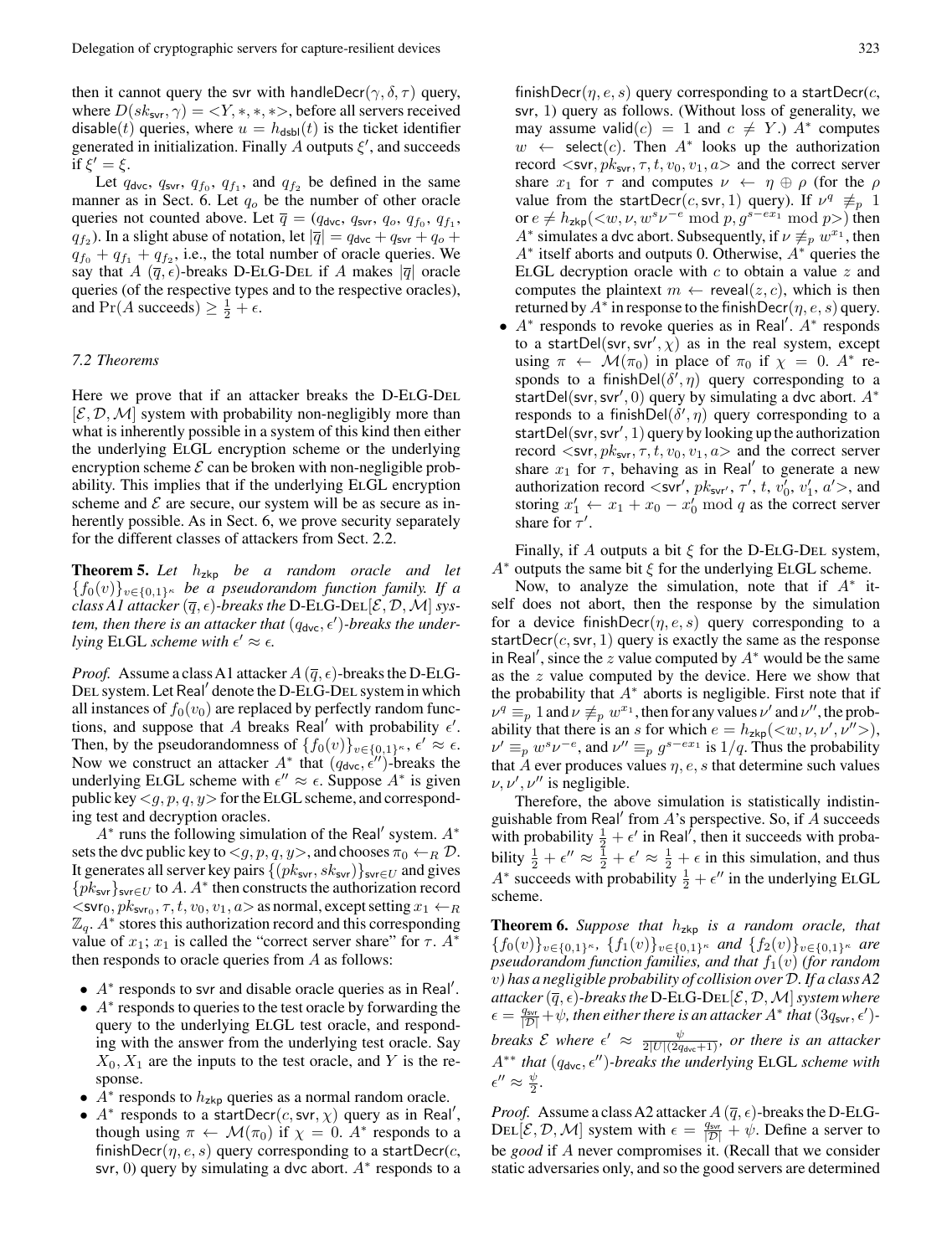before the system begins.) Consider the following systems, each building upon the next:

- Let  $\text{Real}_1$  be the D-ELG-DEL system in which all instances of  $f_0(v_0)$  used for servers that are not good are replaced by perfectly random functions. If  $A$  succeeds in the Real<sub>1</sub> system with probability  $\frac{1}{2} + \frac{q_{\text{svr}}}{|D|} + \psi_1$ , then by the pseudorandomness of  $f_0$  we know that  $\psi_1 \approx \psi$ .
- Let Real<sub>2</sub> be the Real<sub>1</sub> system in which all instances of  $f_1(v_1)$  used for servers that are not good are replaced by perfectly random functions. If  $A$  succeeds in Real<sub>2</sub> with probability  $\frac{1}{2} + \frac{q_{\text{svr}}}{|D|} + \psi_2$ , then by pseudorandomness of  $f_1$  we know that  $\psi_2 \approx \psi_1$ .
- Let Real<sub>3</sub> be the Real<sub>2</sub> system with values  $B_1, \ldots,$  $B_{q_{\text{dyc}}} \leftarrow_R \{0,1\}^{\kappa}$  selected during initialization, and so that if the *i*-th dvc query is of the form startDecr( $*$ , svr, 0) or startDel(svr, \*, 0), utilizes  $\pi \leftarrow \mathcal{M}(\pi_0)$ , and svr is not good, then  $f_1(v_1, \pi)$  is set to  $B_i$  (if  $f_1(v_1, \pi)$  was not previously set to some  $B_j$ ,  $j < i$ ). Since each  $f_1(v_1)$  is a random function,  $f_1(v_1, \pi)$  is never disclosed to A, and  $B_1, \ldots, B_{q_{\text{dyc}}}$  are chosen randomly, A succeeds in Real<sub>3</sub> with probability  $\frac{1}{2} + \frac{q_{\text{svr}}}{|\mathcal{D}|} + \psi_3$  with  $\psi_3 = \psi_2$ .
- Let Real<sub>4</sub> be the Real<sub>3</sub> system with functions  $f_2(B_1), \ldots$  $f_2(B_{q_{\text{dyc}}})$  replaced by perfectly random functions. If A succeeds in Real<sub>4</sub> with probability  $\frac{1}{2} + \frac{q_{\text{svr}}}{|D|} + \psi_4$ , then by pseudorandomness of  $f_2$  we know that  $\psi_4 \approx \psi_3$ .
- Let Real<sub>5</sub> be the Real<sub>4</sub> system utilizing a single random function f in place of the random functions  $f_2(B_1),\ldots$ ,  $f_2(B_{q_{\text{duc}}})$ . A distinguishes Real<sub>5</sub> from Real<sub>4</sub> only if the same value  $v_2$  is chosen in two distinct dvc queries of the form startDecr(∗, svr, 0) or startDel(svr, ∗, 0) where svr is not good (since  $f(v_2)$  would repeat, whereas  $f_2(B_i, v_2)$ ) and  $f_2(B_j, v_2)$  may be different). This happens with probability at most  $(q_{\text{dvc}})^2/2\kappa$ , which is negligible. Therefore, if A succeeds in Real<sub>5</sub> with probability  $\frac{1}{2} + \frac{q_{\text{svr}}}{|D|} + \psi_5$ , then  $\psi_5 \approx \psi_4$ .

Now we construct a simulator  $Sim$  for Real<sub>5</sub> that takes a public key  $\langle q, p, q, y \rangle$  for the ELGL scheme, and corresponding test and decryption oracles as input. If attacker A *wins* (as defined below) against Sim with probability greater than  $\frac{1}{2} + \frac{q_{\text{svr}}}{|D|} + \frac{\psi_5}{2}$ , then we will be able to construct an attacker that  $(q_{\text{dyc}}, \epsilon'')$ -breaks the underlying ELGL scheme with  $\epsilon'' \approx$  $\frac{\psi_5}{2} \approx \frac{\psi}{2}$ . If, on the other hand, A wins against Sim with probability at most  $\frac{1}{2} + \frac{q_{\text{sw}}}{|\mathcal{D}|} + \frac{\psi_5}{2}$ , then we will construct an attacker that  $(3q_{\mathsf{svr}}, \epsilon')$ -breaks  $\mathcal E$  where  $\epsilon' \approx \frac{\psi}{2|U|(2q_{\mathsf{dvc}}+1)}$ . We say that A *wins* against Sim if A successfully guesses the bit ξ used in the test oracle query or if A makes a *successful online password guess*. The latter happens if A makes a query to a good svr with input  $(\gamma, \delta, \tau)$ , such that if  $\langle a, *, *, *, *, *, * \rangle$  $D(s k<sub>svr</sub>, \tau)$  then  $\delta = \text{mac}(a, \langle \gamma, \tau \rangle)$ , and either

- $\tau$  is a ticket that was stored on the device for svr,  $v_1$  was stored in the authorization record with  $\tau$ , and either
	- **–** for a handleDecr query to svr, γ was not generated by a device startDecr(\*, svr, 1) query,  $\langle x, v_2, \beta, x \rangle$  $D(s k<sub>svr</sub>, \gamma)$ , and  $\beta = f_2(f_1(v_1, \pi_0), v_2)$ ,
	- **–** for a handleDel query to svr,  $\gamma$  was not generated by a device startDel(svr, \*, 1) query,  $\langle v_2, \beta, *, *, * \rangle \leftarrow$  $D(sk_{\text{svr}}, \gamma)$ , and  $\beta = f_2(f_1(v_1, \pi_0), v_2)$ ; or

•  $\tau$  is not a ticket that was stored on the device for svr,  $\gamma$  was generated by a device startDecr(\*, svr, 1) or startDel(svr,  $*, 1$ ) query using a record  $\langle$ svr,  $*, *, *,$  $v_1, *>, <*, b', *, *, *, *>, * > \leftarrow D(s k_{\text{svr}}, \tau)$ , and  $b' =$  $f_1(v_1, \pi_0)$ .

We now define Sim. Below, we say that Sim *zeroes* a ticket  $\tau$  for svr if Sim generates  $\tau \leftarrow E(pk_{\text{svr}}, 0^{4\kappa+2\lambda+\ell(2\kappa)}),$ and we call the values  $\langle a, b, g, p, q, x_{10}, \zeta \rangle$  present when Sim creates  $\tau$  the *zeroed inputs* to  $\tau$ . Similarly, Sim zeroes a value  $\gamma$  for svr if Sim generates  $\gamma \leftarrow E(pk_{\text{svr}}, 0^{|c|+2\kappa+\lambda})$ (respectively,  $\gamma \leftarrow E(pk_{\mathsf{svr}}, 0^{4\kappa+\lambda+\ell(2\kappa)}))$  in a startDecr(*c*, svr, \*) (resp., startDel(svr, svr', \*)) oracle query, and the values  $\langle c, v_2, \beta, \rho \rangle$  (resp.,  $\langle v_2, \beta, \gamma v_3 \rangle$ ,  $\rho, \alpha \rangle$ ) are its *zeroed inputs*.

Sim is given an ELGL public key  $\langle g, p, q, y \rangle$ , and corresponding test and decryption oracles. Sim gives  $\langle g, p, q \rangle$  $y>$  to A as the device's ELGL public key. Then Sim generates all servers' key pairs  $\{(pk_{\text{svr}}, sk_{\text{svr}})\}_{\text{svr} \in U}$ , and gives  ${pk<sub>svr</sub>}<sub>svr∈U</sub>$  to A. Next Sim generates  $\pi_0 \leftarrow_R \mathcal{D}$  and the data  $\langle a, b, g, p, q, 0, \zeta \rangle$  for the ticket  $\tau$  in the normal way, except that  $x_1$  is chosen as  $x_1 \leftarrow_R \mathbb{Z}_q$ . If svr<sub>0</sub> is good, then Sim zeroes  $\tau$  for svr<sub>0</sub>, and else Sim sets  $\tau \leftarrow$  $E(pk_{\text{svr}_0}, .  $x_1$  is called the "correct server"$ share" for  $\tau$ .

Sim responds to oracle queries as follows (using truly random functions for  $f_0$  and  $f_2$  when used with non-good servers, as in Real $_5$ ).

- Sim responds to queries to the test oracle as in Theorem 5.
- Sim responds  $h_{\text{zko}}$  queries as a normal random oracle.
- Sim responds to a dvc.comp query by giving all authorization records stored on the device to A. Sim responds to a svr.comp query by giving  $sk_{\text{svr}}$  to A.
- Sim responds to a svr disable( $t'$ ) query by storing  $u' = h_{\text{dsbl}}(t')$ . Subsequently, any ticket  $\tau$  of the following form is considered disabled at svr: either  $\tau$  is zeroed for svr with zeroed inputs  $\langle *, *, *, *, *, *, \rangle$ or  $\langle *, *, *, *, *, *, *, \zeta \rangle \leftarrow D(s_{\text{Sov}}, \tau)$ ; and  $\langle u', * \rangle \leftarrow$  $D(s k_{\mathsf{svr}}, \zeta).$
- Sim responds to a svr handleDecr( $\gamma$ ,  $\delta$ ,  $\tau$ ) or handleDel( $\gamma$ ,  $\delta$ ,  $\tau$ ) query for a  $\tau$  that has not been disabled at svr as a normal server would, except for the following changes:
	- **–** If  $\tau$  or  $\gamma$  was zeroed for svr, then its zeroed inputs are used in the handleDecr or handleDel processing. Otherwise, their actual decryptions using  $sk_{\text{svr}}$  are used. **–** Sim aborts in the event of a successful password guess.
- Sim responds to a dvc startDecr(c, svr,  $\chi$ ) query as in Theorem 5, except if svr is good, it zeroes  $\gamma$ . Sim responds to a dvc finishDecr( $\eta$ ,  $e$ ,  $s$ ) query as in Theorem 5.
- Sim responds to a dvc startDel(svr, svr',  $\chi$ ) query as in Theorem 5, except if svr is good, it zeroes  $\gamma$ . Sim responds to a dvc finishDel( $\delta', \eta$ ) query corresponding to a startDel(svr, svr',  $\chi$ ) query as in Theorem 5, except if svr' is good it zeroes  $\tau'$ .

Suppose that the probability of A winning against Sim is more than  $\frac{1}{2} + \frac{q_{\text{svr}}}{|D|} + \frac{\psi_5}{2}$ . Since  $f_0$  and  $f_2$  for non-good servers are replaced by random functions, and all  $\tau$  or  $\gamma$  ciphertexts encrypted under the public keys of good servers are zeroed, A obtains no information on the password from Sim, and thus the probability of A making a successful online password guess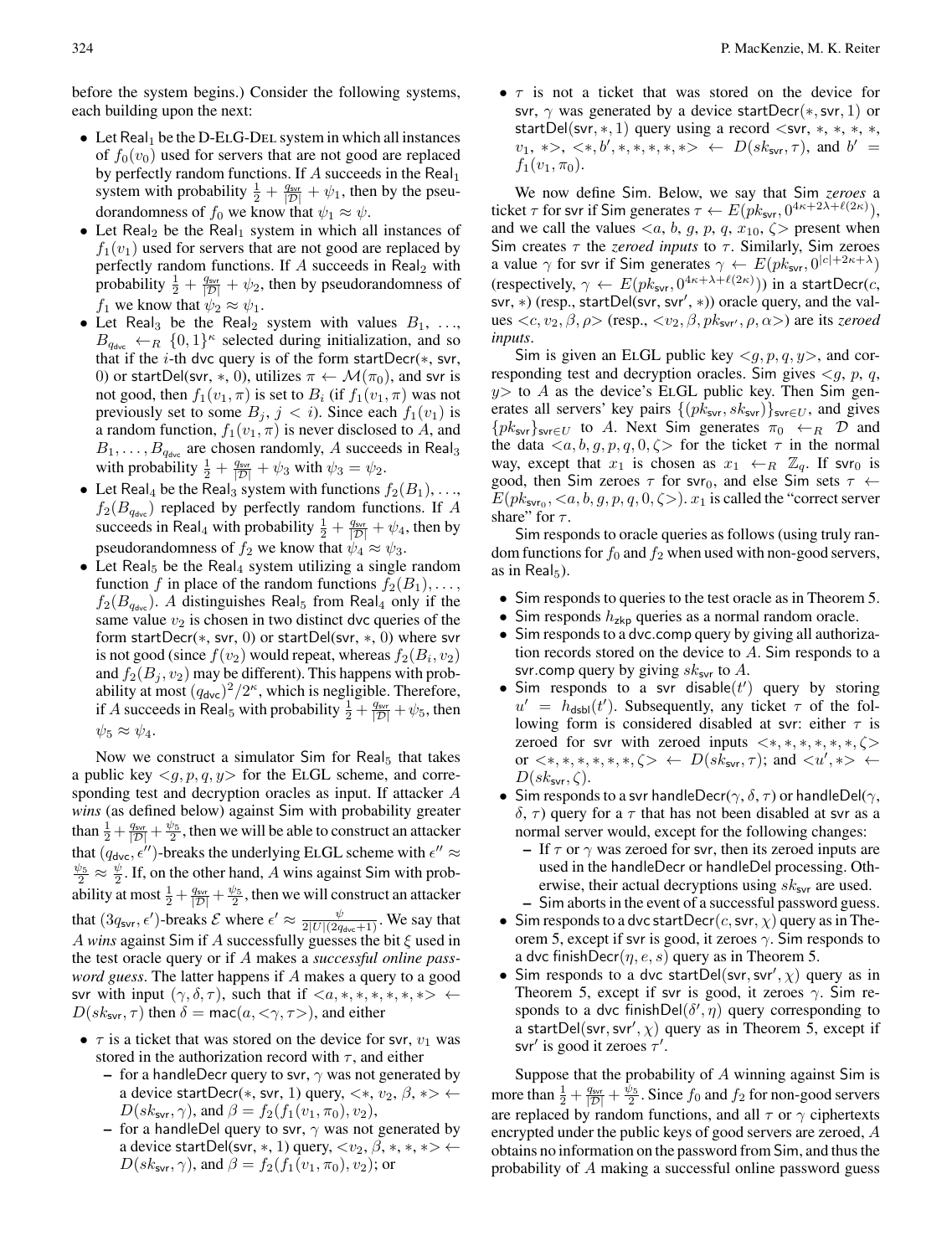is at most  $\frac{q_{\text{svr}}}{|D|}$  plus the probability of a collision in  $f_1(v_1)$  over  $D$  for one of  $q_{\text{dyc}}$  random  $v_1$ 's. So, A succeeds in guessing the bit  $\xi$  chosen by the test oracle with probability  $\frac{1}{2} + \epsilon''$  where  $\epsilon'' \approx \frac{\psi_5}{2} \approx \frac{\psi}{2}$ . An attacker  $A^{**}$  for the the underlying ELGL scheme can thus run Sim for A and output the bit  $\xi$  selected by A to  $(q_{\text{dvc}}, \epsilon'')$ -break the underlying ELGL scheme.

Now assume that the probability of A winning against Sim is at most  $\frac{1}{2} + \frac{q_{\text{svr}}}{|D|} + \frac{\psi_5}{2}$ . Since A succeeds in Real<sub>5</sub> with probability  $\frac{1}{2} + \frac{q_{\text{svr}}}{|D|} + \psi_5$ , it wins in Real<sub>5</sub> with at least that probability. Then we construct an attacker  $A^*$  that breaks  $\mathcal E$ with probability  $\epsilon' \approx \frac{\psi}{2|U|(2q_{\text{dvc}}+1)}$ . Our attacker  $A^*$  is given a public key  $pk$  from  $\mathcal E$  and corresponding decryption oracle, and runs a simulation of the Real<sub>5</sub> system for A, using a device signing key  $\langle g, p, q, y \rangle$  and private key  $\langle g, p, q, x \rangle$  that it generates itself.

First consider a simulator that gives  $pk$  to  $A$  as the public key  $pk_{\text{svr}}$  of some svr that is good, and then simulates Real<sub>5</sub> exactly, except for aborting on a successful password guess and using a decryption oracle to decrypt messages encrypted under key pk by the adversary. There will be at most  $3q_{\text{svr}}$  of these. (Note that the decryptions of any  $\tau$ ,  $\gamma$  or  $\zeta$  generated by the simulator would already be known to the simulator.) This simulation would be perfectly indistinguishable from  $\text{Real}_5$  to A (at least until A wins). Now consider the same simulation, but with all  $\tau$  and  $\gamma$  values for good servers generated by the device zeroed. (Naturally, the server pretends the encryptions are of the normal messages, not strings of zeros.) The latter simulation is statistically indistinguishable from Sim. Thus, the probability of  $A$  winning in the latter simulation is at most  $\frac{1}{2} + \frac{q_{\text{svr}}}{|D|} + \frac{\psi_5}{2}$  plus a negligible term due to the fact that the latter simulation is not perfectly indistinguishable from Sim, while the probability of A winning in the former simulation is at least  $\frac{1}{2} + \frac{q_{\text{svr}}}{|\mathcal{D}|} + \psi_5$ .

Now we use a standard hybrid argument to construct  $A^*$ . Let experiment  $j \in \{0, \ldots, 2q_{\text{dvc}} + 1\}$  correspond to the first j  $\tau$ -ciphertexts or  $\gamma$ -ciphertexts (generated by  $A^*$ ) to good servers being of the normal messages (and all  $\zeta$  ciphertexts being of the normal messages), and the remainder being encryptions of strings of 0's, and let  $p_j$  be the probability of  $A$  winning in experiment  $j$ . Then the average value for  $i \in \{0, \ldots, 2q_{\text{dvc}}\}$  of  $p_{i+1} - p_i$  is at least  $\approx \frac{\psi_5}{2(2q_{\text{dvc}}+1)}$ . Therefore, to construct  $A^*$ , we simply have  $A^*$  choose a random value  $i \in \{0, \ldots, 2q_{\text{dvc}} + 1\}$ , assign  $pk_{\text{svr}} \leftarrow pk$  for a random good server svr, and run experiment  $i$  as above, but if the  $(i + 1)$ <sup>st</sup> encryption to be generated by the simulator is to use  $pk_{\text{svr}}$ , it calls the test oracle for this encryption, where the two messages  $X_0$  and  $X_1$  submitted to the test oracle are the normal message and the string of zeros, respectively. Then  $A^*$ outputs 0 if A wins (meaning it believes  $X_0$  was encrypted by the test oracle), and 1 otherwise. By the analysis above,  $A^*$ breaks  $\mathcal E$  with probability  $\epsilon' \approx \frac{\psi_5}{2|U|(2q_{\text{dvc}}+1)} \approx \frac{\psi}{2|U|(2q_{\text{dvc}}+1)}$ .

In order to prove property G3, we need to require that  $\mathcal M$ be *diffuse* – see (2) in Sect. 6 – as we did for Theorem 3 in the case of S-RSA-Del.

**Theorem 7.** *Let*  $f_0$ ,  $f_1$ ,  $f_2$  *and*  $h_{zkp}$  *be random oracles. Also suppose that*  $f_0(v_0)$  *(for random*  $v_0$ *) and*  $f_1(v_1)$  *(for random* v1*) have negligible probabilities of collision over* D*, and that*  $M$  *is diffuse. If a class A3 attacker*  $(\overline{q}, \epsilon)$ -breaks the D-ELG- $\text{DEL}[\mathcal{E}, \mathcal{D}, \mathcal{M}]$  system with  $\epsilon = \frac{q_{f_0} + q_{f_1} + q_{f_2}}{|\mathcal{D}|} + \psi$ , then there is *an attacker that*(qdvc, )*-breaks the underlying* ElGL *scheme with*  $\epsilon' \approx \psi$ .

*Proof.* Assume a class A3 attacker  $A(\bar{q}, \epsilon)$ -breaks the D-ELG- $\text{DEL}[\mathcal{E}, \mathcal{D}, \mathcal{M}]$  system with  $\epsilon = \frac{q_{f_0} + q_{f_1} + q_{f_2}}{|\mathcal{D}|} + \psi$ . Then we show how to construct an attacker  $A^*$  that  $(q_{\text{dyc}}, \epsilon')$ -breaks the underlying ELGL scheme with  $\epsilon' \approx \psi$ . Suppose  $A^*$  is given public key  $\langle q, p, q, y \rangle$  for the ELGL scheme, and corresponding test and decryption oracles. We construct a simulation of the D-ElG-Del system as in the proof of Theorem 5, except that the simulation aborts if the adversary *nearly guesses the password*. Here, the adversary *nearly guesses the password* if it either (i) queries the  $f_0$  or  $f_1$  oracle with  $\pi_0$  in its second argument, i.e., it actually guesses the password and confirms it; or (ii) queries  $f_1(v_1, \pi)$  to obtain some value b, where  $v_1$ and  $\pi$  are used in a startDecr(\*, \*, 0) or startDel(\*, \*, 0) query (i.e.,  $\pi \leftarrow \mathcal{M}(\pi_0)$ ), and also queries  $f_2(b, v_2)$  for the value  $v_2$  generated in that startDecr(\*, \*, 0) or startDel(\*, \*, 0) query. Since  $M$  is diffuse, (ii) occurs with probability at most  $\frac{q_{f_2}}{|\mathcal{D}|} + \frac{(q_{f_1})^2}{2^{\kappa}}$  (with the second term coming from the possibility of a collision in  $f_1(v_1)$ , and so the total probability of A nearly guessing the password is at most negligibly greater than  $\frac{q_{f_0}+q_{f_1}+q_{f_2}}{|D|}$ .

This simulation is statistically indistinguishable from the real system (from A's viewpoint) unless the simulation aborts, the probability of which is exactly that of  $A$  nearly guessing the password. So since A succeeds with probability  $\frac{1}{2} + \epsilon$  in the real system with  $\epsilon = \frac{q_{f_0} + q_{f_1} + q_{f_2}}{|\mathcal{D}|} + \psi$ , A succeeds with probability at least  $\frac{1}{2} + \epsilon'$  in the simulation, where  $\epsilon' \approx \psi$ . If A outputs a bit  $\xi$  for the D-ELG-DEL system, then  $A^*$  outputs the same bit  $\xi$  for the underlying ELGL scheme and thereby  $(q_{\text{dvc}}, \epsilon')$ -breaks the underlying ELGL scheme with  $\epsilon' \approx \psi$ .

**Theorem 8.** *Suppose that*  $h_{\text{zkp}}$  *is a random oracle. If a class A4 attacker*  $(\overline{q}, \epsilon)$ -breaks the D-ELG-DEL[ $\mathcal{E}, \mathcal{D}, \mathcal{M}$ ] *system, then there is either an attacker* <sup>A</sup><sup>∗</sup> *that (*3qsvr*,*  $\frac{\epsilon}{2|U|(q_{\sf sw}+1)}$ )-breaks *E*, or an attacker  $A^{**}$  that  $(q_{\sf sw}, \frac{\epsilon}{2})$ -breaks *the underlying* ElGL *scheme.*

*Proof.* Assume a class A4 attacker  $A(\bar{q}, \epsilon)$ -breaks the D-ELG-DEL $[\mathcal{E}, \mathcal{D}]$  system. Consider the following simulation Sim of D-ELG-DEL for A. Sim is given an ELGL public key  $\langle q, p, q, y \rangle$  and corresponding test and decryption oracles as input. Sim sets the device public key to  $\langle q, p, q, y \rangle$ and chooses  $\pi_0 \leftarrow_R \mathcal{D}$ . It generates all server key pairs  $\{(pk_{\mathsf{svr}}, sk_{\mathsf{svr}})\}_{\mathsf{svr}\in U}$ , and gives  $\{pk_{\mathsf{svr}}\}_{\mathsf{svr}\in U}$  to A. Sim then constructs  $\tau$  as in the real system, except with  $x_1 \leftarrow 0$  and  $\zeta \leftarrow E(pk_{\text{svr}_0}, 0^{2\kappa})$ . Sim then saves the authorization record  $\langle \text{svr}_0, \text{pk}_{\text{svr}_0}, \tau, t, v_0, v_1, a \rangle$ . For the ciphertext  $\zeta$ , the tuple  $\langle pk_{\text{svr}_0}, \zeta, x_0 \rangle$  is recorded on an *offset list*. Sim then responds to oracle queries from A as follows:

- Sim responds to queries to the test oracle as in Theorem 5.
- Simresponds to dvc oracle queries as in the real system, except using  $\pi \leftarrow \mathcal{M}(\pi_0)$  in place of  $\pi_0$  in startDecr(\*,\*, 0) and startDel(∗, ∗, 0) queries and their corresponding finishDecr(∗, ∗, ∗) and finishDel(∗, ∗) queries.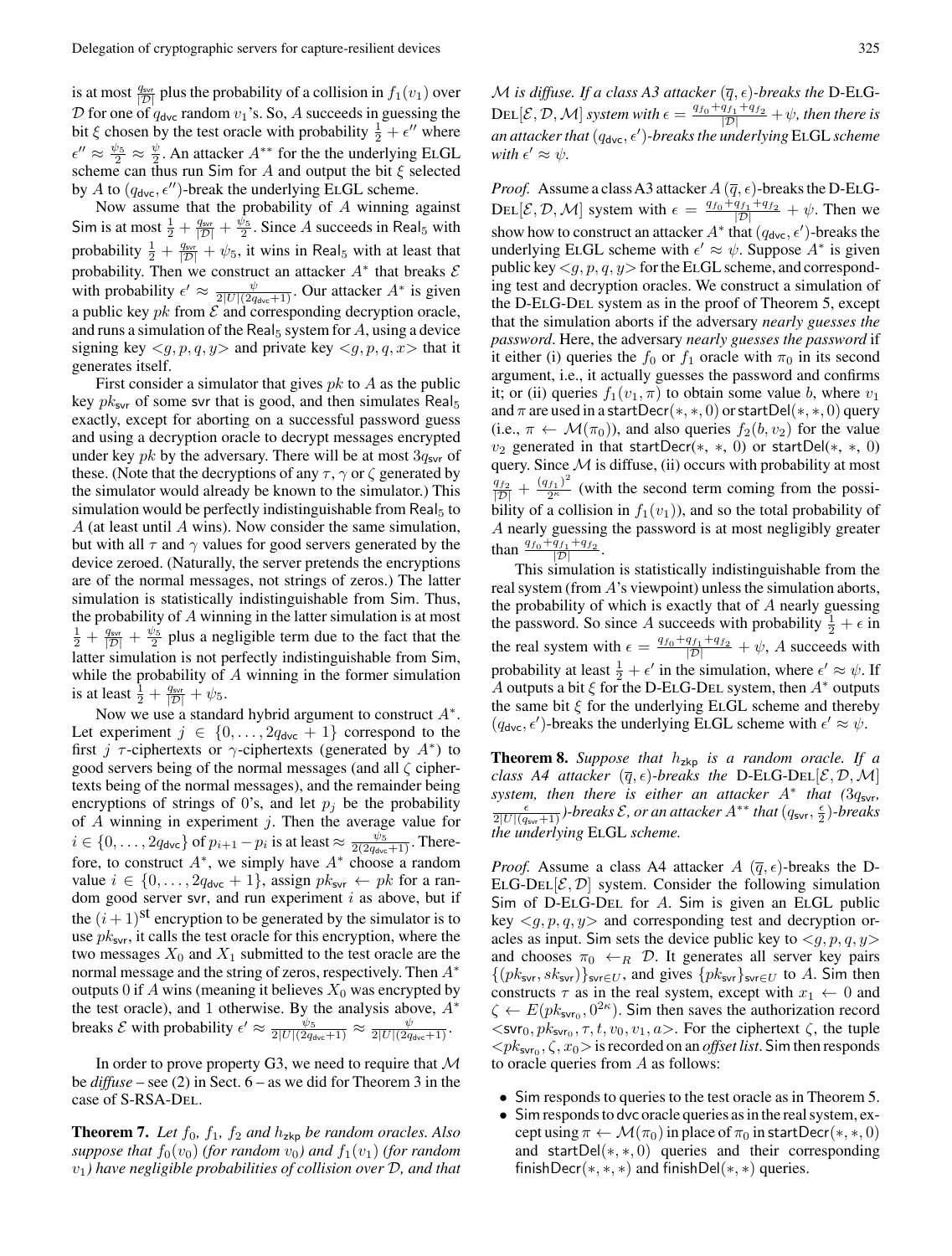- Sim responds to a svr handleDel( $\gamma$ ,  $\delta$ ,  $\tau$ ) query as svr would normally, except for the following changes. Sim runs normally until either the decryption of  $\zeta$  or until svr aborts. If svr does not abort, then Sim has computed  $,$  $g, p, q, x_{10}, \zeta \rangle \leftarrow D(\mathit{sk}_{\mathsf{svr}}, \tau)$  and  $\langle v_2, \beta, \mathit{pk}_{\mathsf{svr}'}, \rho, \alpha \rangle \leftarrow$  $D(s k<sub>svr</sub>, \gamma)$ . Now Sim examines the offset list with  $pk<sub>svr</sub>$ and  $\zeta$ . If for some  $x_0^+$ ,  $\langle pk_{\text{svr}}, \zeta, x_0^+>$  appears in the offset list, then Sim causes the server to abort if  $u = h_{dsbl}(t)$  is marked as disabled at svr, and otherwise
	- **–** computes  $\zeta' \leftarrow E(pk_{\text{svr}'}, 0^{2\kappa})$ ,
	- **−** computes  $x_0 \leftarrow x_0^+ x_{10} \mod q$ ,
	- **–** computes  $\overrightarrow{\Delta}$  ←  $\overrightarrow{\mathbb{Z}}_q$  (i.e., as normal), and

**–** stores  $\langle pk_{\text{svr}}^{\dagger}, \zeta', x_0 + \Delta \bmod q \rangle$  on the offset list. Sim then completes the computation of  $\eta$  and  $\delta'$  and responds. If  $\langle pk_{\text{svr}}, \zeta, * \rangle$  does not appear on the offset list, then Sim responds as svr would normally.

- Sim responds to a svr handleDecr( $\gamma$ ,  $\delta$ ,  $\tau$ ) query as svr would normally, except for the following changes: Sim runs normally until either the decryption of  $\zeta$ or until svr aborts. If svr does not abort, then Sim has computed  $\langle a, b, g, p, q, x_{10}, \zeta \rangle \leftarrow D(\mathit{sk}_{\mathsf{svr}}, \tau)$  and  $\langle c, v_2, \beta, \rho \rangle \leftarrow D(\mathit{sk}_{\mathsf{svr}}, \gamma)$ . Now Sim examines the offset list with  $pk_{\text{svr}}$  and  $\zeta$ . If for some  $x_0^+$ ,  $\langle pk_{\text{svr}}, \zeta, x_0^+$ appears in the offset list, then  $Sim$  causes svr to abort if  $u$ is marked as disabled at svr, and otherwise
	- **−** computes  $x_0 \leftarrow x_0^+ x_{10} \mod q$ ,
	- **–** queries the decryption oracle on c to obtain z,
	- **–** computes  $\nu \leftarrow zw^{-x_0} \mod p$ ,
	- **–** generates  $e \leftarrow_R \mathbb{Z}_q$  and  $s \leftarrow_R \mathbb{Z}_q$ , and
	- $-$  backpatches  $h_{\mathsf{zkp}}$ :
		- $h_{\mathsf{zkp}}(\langle w,\nu,w^s\nu^{-e}\bmod p,$

$$
g^s(yg^{-x_0})^{-e} \mod p \rangle \leftarrow e
$$

Sim then completes the computation of  $\eta$  and responds. If  $\langle pk_{\text{svr}}, \zeta, \star \rangle$  does not appear on the offset list, then Sim responds as svr would normally.

We note that once  $u$  is marked as disabled at all servers, there will never be a need to call the decryption oracle again.

- Sim responds to a svr disable( $t'$ ) query by marking  $u' =$  $h_{\text{dsb}}(t')$  as disabled at svr.
- Sim responds to a dvc comp query by returning the authorization records on dvc. Note that there are no svr comp queries, because the attacker is in class A4.

If A succeeds with probability greater than  $\frac{1}{2} + \frac{\epsilon}{2}$  in Sim, then there is an attacker  $A^{**}$  for the underlying ELGL scheme that succeeds with probability  $\frac{1}{2} + \frac{\epsilon}{2}$ .  $A^{**}$  is given the ELGL public key  $\langle g, p, q, y \rangle$  and corresponding test and decryption oracles.  $A^{**}$  runs Sim for A and outputs the bit  $\xi$  chosen by A.

Now suppose that A succeeds in Sim with probability at most  $\frac{1}{2} + \frac{\epsilon}{2}$ . We use a hybrid argument to construct an attacker  $A^*$  that breaks  $\mathcal E$  with probability at least  $\frac{\epsilon}{2|U|(q_{\text{sv}}+1)}$ , as follows. A is given a public key  $pk$  from  $\mathcal E$  with corresponding decryption and test oracles, and sets  $pk_{\text{svr}*}$  ←  $pk$  for a randomly chosen svr<sup>∗</sup>. In addition,  $A^*$  generates  $(, ) \leftarrow G_{\text{EIG}}(1^{\lambda})$  and sets the device's public key to  $\langle g, p, q, y \rangle$ . A<sup>\*</sup> then chooses an index  $i \leftarrow_R \{0,\ldots,q_{\text{svr}}\}\text{. } A^*$  computes  $x_0, x_1, t, u, v_0, v_1, a$ , and b normally, but sets  $\zeta$  as follows: if  $i = 0$  and svr<sub>0</sub> = svr<sup>\*</sup>, then it sets  $\zeta$  to be the output of the test oracle for pk queried

with  $X_0 = \langle u, x_1 \rangle$  and  $X_1 = 0^{2\kappa}$  and records the tuple  $\langle pk_{\text{svr}_0}, \zeta, x_1 \rangle$  on an *offset list*.<sup>5</sup> If  $i > 0$  or svr<sub>0</sub>  $\neq$  svr<sup>\*</sup>, then it sets  $\zeta$  normally and records the tuple  $\langle pk_{\text{svr}_0}, \zeta, x_1 \rangle$  on the offset list. After this, A<sup>∗</sup> proceeds normally to complete the authorization record  $\langle \text{svr}_0, \ p k_{\text{svr}_0}, \tau, t, v_0, v_1, a \rangle$ . A\* then simulates D-ELG-DEL for A as follows.

- $A^*$  responds to queries to the test oracle as in Theorem 5.
- A<sup>∗</sup> responds to dvc oracle queries as in the real system, except using  $\pi \leftarrow \mathcal{M}(\pi_0)$  in place of  $\pi_0$  in startDecr( $*,*,0$ ) and startDel( $*,*,0$ ) queries and their corresponding finishDecr(∗, ∗, ∗) and finishDel(∗, ∗) queries.
- $A^*$  responds to a svr handleDel( $\gamma$ ,  $\delta$ ,  $\tau$ ) query as follows. If either  $\gamma$  or  $\tau$  are the output of the test oracle (if the test oracle has been queried), then svr aborts. Otherwise,  $A^*$  runs normally – using the decryption oracle for pk to decrypt  $\gamma$  and  $\tau$  if svr = svr<sup>\*</sup> – until either the decryption of  $\zeta$  or until svr aborts. If svr does not abort, suppose this is the  $j$ -th handleDel query (to any server) in which the server did not abort. At this point A has computed  $\langle a, b, g, p, q, x_{10}, \zeta \rangle \leftarrow D(\mathit{sk}_{\mathsf{svr}}, \tau)$  and  $\langle v_2, \beta, pk_{\text{svr}}, \rho, \alpha \rangle \leftarrow D(sk_{\text{svr}}, \gamma)$  (or computed them using the decryption oracle). Now A examines the offset list with  $pk_{\text{svr}}$  and  $\zeta$ :
	- **−** If  $\langle pk_{\text{svr}}, \zeta, * \rangle$  does not appear in the offset list, then if  $pk \neq pk_{\text{svr}}$ ,  $A^*$  decrypts  $\zeta$  to obtain  $\langle u', x_{11} \rangle$ , and if  $pk = pk_{\text{svr}}$  then  $A^*$  calls the decryption oracle on  $\zeta$  to obtain  $\langle u', x_{11} \rangle$ . A<sup>\*</sup> causes svr to abort if  $u'$  is marked as disabled at svr, and otherwise A continues as svr would normally.
	- **–** If for some  $x_{11}$ ,  $\langle pk_{\text{svr}}, \zeta, x_{11} \rangle$  appears in the offset list, then  $A^*$  has svr abort if  $u = h_{\text{dsbl}}(t)$  is marked as disabled at svr, and otherwise proceeds as follows: A<sup>∗</sup> sets  $x_1 \leftarrow x_{10} + x_{11}$ , computes  $\Delta$  and  $x'_{11}$  as normal, and alters the computation of  $\zeta'$  as follows. If  $j < i$ , then  $A^*$  computes  $\zeta' \leftarrow E(pk_{\mathsf{svr}'}, \langle u, x'_{11} \rangle)$  as normal and records  $\langle pk_{\mathsf{svr}'}, \zeta', x'_{11}\rangle$  in the offset list. If  $j = i$  and svr' = svr<sup>\*</sup>, then A calls the test oracle for pk with  $X_0 = \langle u, x'_{11} \rangle$  and  $X_1 = 0^{2\kappa}$ , obtains the response  $\zeta'$ , and records  $\langle pk_{\text{svr}'}, \zeta', x'_{11} \rangle$  in the offset list. If  $j>i$ , or  $j=i$  and svr'  $\neq$  svr<sup>\*</sup>, then  $A^*$ sets  $\zeta' \leftarrow E(pk_{\text{svr}}, 0^{2\kappa})$  and records  $\langle pk_{\text{svr}}, \zeta', x'_{11} \rangle$ in the offset list. In all cases,  $A^*$  then computes  $\eta$  and  $\delta'$  normally and responds.
- $A^*$  responds to a svr handleDecr( $\gamma$ ,  $\delta$ ,  $\tau$ ) query as follows. If either  $\gamma$  or  $\tau$  are the output of the test oracle (if the test oracle has been queried), then svr aborts. Otherwise,  $A^*$  runs normally – using the decryption oracle for pk to decrypt  $\gamma$  and  $\tau$  if svr = svr<sup>\*</sup> – until either the decryption of  $\zeta$  or until svr aborts. If svr does not abort, then Sim has computed  $\langle a, b, g, p, q, x_{10}, \zeta \rangle \leftarrow D(\mathit{sk}_{\mathsf{svr}}, \tau)$  and  $\langle c, v_2, \beta, \rho \rangle \leftarrow D(sk_{\text{svr}}, \gamma$  (or computed them using the decryption oracle). Now  $A^*$  examines the offset list with  $pk_{\text{svr}}$  and  $\zeta$ :
	- **−** If  $\langle pk_{\text{svr}}, \zeta, * \rangle$  does not appear in the offset list, then if  $pk \neq pk_{\text{svr}}, A^*$  decrypts  $\zeta$  to obtain  $\langle u', x_{11} \rangle$ , and if  $pk = pk_{\text{svr}}$  then  $A^*$  calls the decryption oracle on  $\zeta$  to obtain  $\langle u', x_{11} \rangle$ . If  $u'$  is marked as disabled at

 $<sup>5</sup>$  The third value in the tuple is the value that is supposed to be</sup> encrypted in  $\zeta$  (but may not be the actual value that is encrypted).